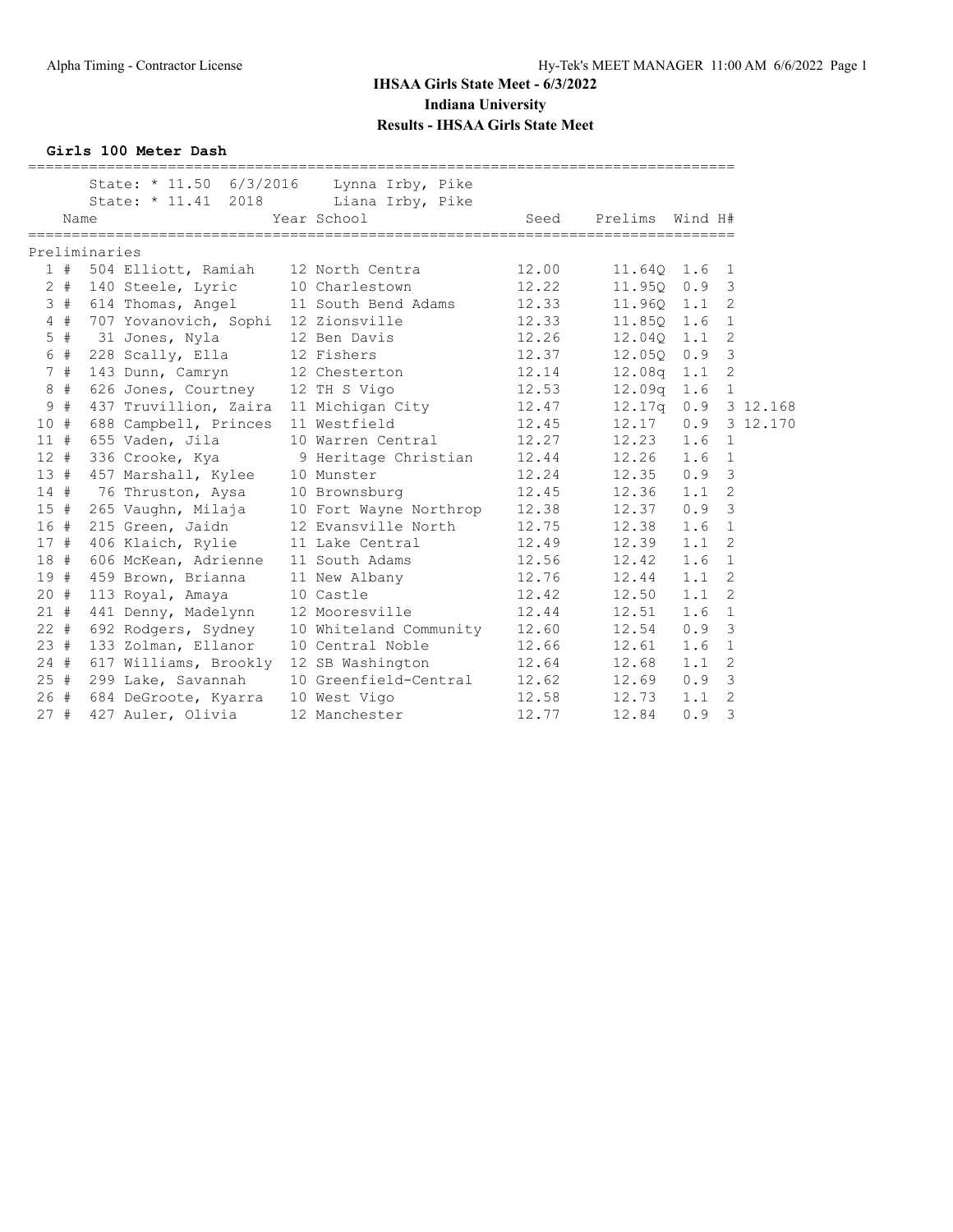**Girls 100 Meter Dash**

| State: * 11.50<br>State: * 11.41 2018 | Lynna Irby, Pike<br>Liana Irby, Pike | Prelims                 | Finals |     |                |             |
|---------------------------------------|--------------------------------------|-------------------------|--------|-----|----------------|-------------|
|                                       |                                      |                         |        |     |                |             |
| 504 Elliott, Ramiah                   | 12 North Centra                      | 11.64                   |        | 0.4 | 10             |             |
| 707 Yovanovich, Sophi                 | 12 Zionsville                        | 11.85                   | 11.82  | 0.4 | 8              |             |
| 143 Dunn, Camryn                      | 12 Chesterton                        | 12.08                   | 11.91  | 0.4 | 7              | 11.904      |
| 614 Thomas, Angel                     | 11 South Bend Adams                  | 11.96                   | 11.91  | 0.4 | 6              | 11.910      |
| 140 Steele, Lyric                     | 10 Charlestown                       | 11.95                   | 11.95  | 0.4 | 5              |             |
| 31 Jones, Nyla                        | 12 Ben Davis                         | 12.04                   | 12.04  | 0.4 | $\overline{4}$ |             |
| 228 Scally, Ella                      | 12 Fishers                           | 12.05                   | 12.11  | 0.4 | 3              |             |
| 437 Truvillion, Zaira                 | 11 Michigan City                     | 12.17                   | 12.13  | 0.4 | 2              |             |
| 626 Jones, Courtney                   | 12 TH S Vigo                         | 12.09                   | 12.15  | 0.4 |                |             |
|                                       | Name<br>Finals                       | 6/3/2016<br>Year School |        |     | $11.46*$       | Wind Points |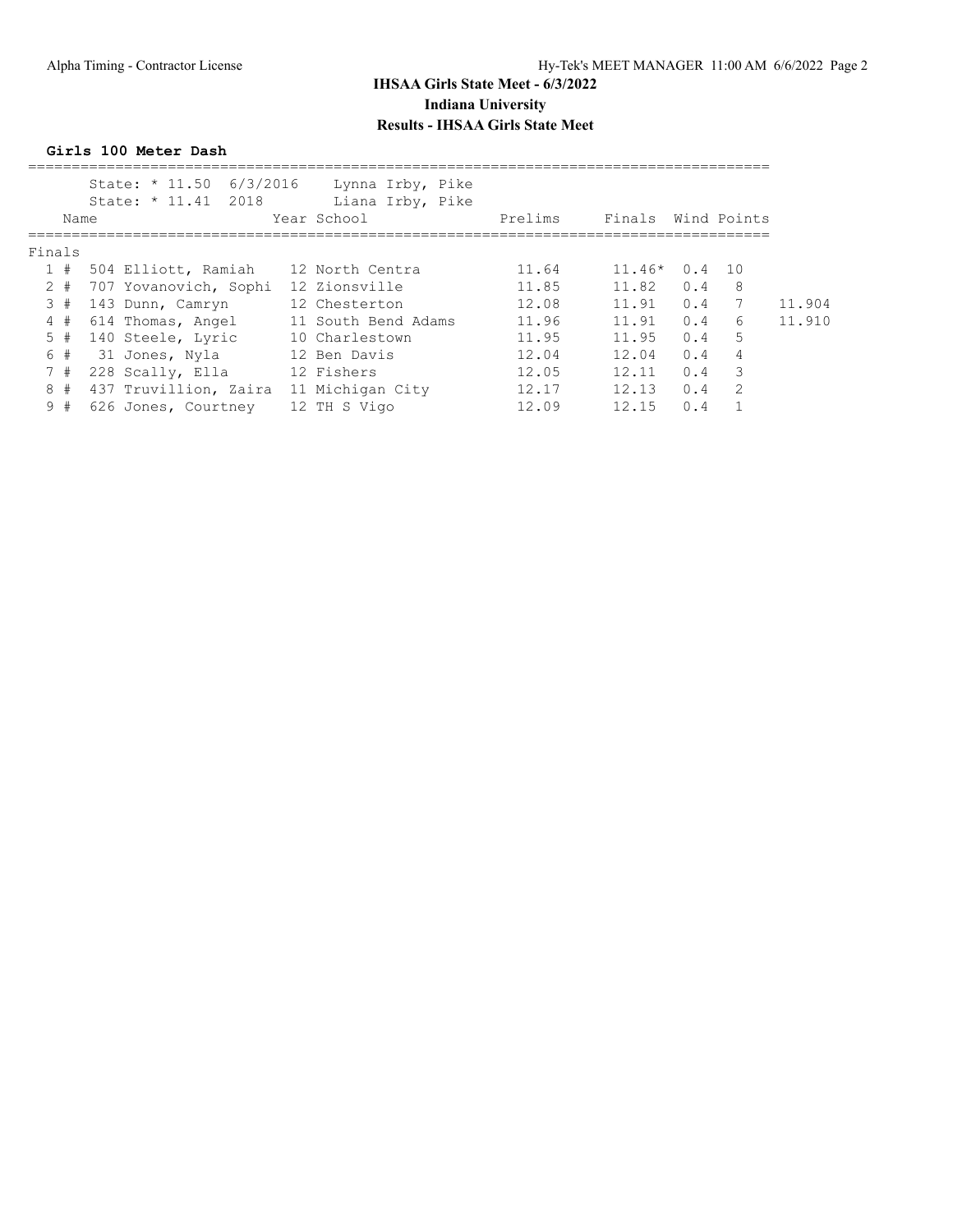**Girls 200 Meter Dash**

|        |         |               |                                     | State: * 23.12 1986 Maicel Malone, North Central Indpls | ============================== |                      |        |                         |
|--------|---------|---------------|-------------------------------------|---------------------------------------------------------|--------------------------------|----------------------|--------|-------------------------|
|        | Name    |               |                                     | Year School                                             |                                | Seed Prelims Wind H# |        |                         |
|        |         | Preliminaries |                                     |                                                         |                                |                      |        |                         |
|        | 1#      |               | 504 Elliott, Ramiah 12 North Centra |                                                         | 24.68                          | 24.280 0.9 1         |        |                         |
|        | $2 +$   |               | 32 Simmons, Kacyra 12 Ben Davis     |                                                         | 25.11                          | $24.520 - 0.7$       |        | $\overline{\mathbf{3}}$ |
|        | 3#      |               | 17 Springer, Alana 12 Avon          |                                                         | 24.79                          | 24.860 0.3           |        | 2                       |
|        | $4$ #   |               | 228 Scally, Ella 12 Fishers         |                                                         | 24.93                          | $25.040 - 0.7$       |        | $\overline{\mathbf{3}}$ |
|        | $5$ #   |               |                                     | 500 Bailey, Janae 11 North Centra 25.36                 |                                | 25.060 0.3           |        | 2                       |
|        | 6 #     |               | 140 Steele, Lyric                   | 10 Charlestown 25.23                                    |                                | 25.090 0.9           |        | $\mathbf{1}$            |
|        | 7#      |               | 121 Kramer, Madi                    | 10 Center Grove                                         | 25.34                          | $25.26q$ 0.9         |        | $\mathbf{1}$            |
|        | 8#      |               |                                     | 655 Vaden, Jila 10 Warren Central 25.17                 |                                | $25.28q$ 0.3         |        | 2                       |
| 9      | #       |               |                                     | 300 Maroska, Kayana 12 Greenfield-Central               | 25.53                          | $25.37q$ 0.3         |        | 2                       |
| 10#    |         |               | 606 McKean, Adrienne                | 11 South Adams                                          | 25.75                          | 25.45                | 0.3    | 2                       |
| 11#    |         |               | 210 Johnson, Taylor                 | 11 EV FJ Reitz                                          | 26.65                          | 25.46                | 0.3    | 2                       |
|        | 12#     |               | 684 DeGroote, Kyarra 10 West Vigo   |                                                         | 25.52                          | 25.54                | 0.9    | $\mathbf{1}$            |
|        | 13#     |               |                                     | 436 Walters, Devyn 12 Merrillville 25.74                |                                | $25.58$ 0.9          |        | 1                       |
|        | 14#     |               | 270 Hurse, Myshell                  | 12 Fort Wayne Wayne                                     |                                | 25.69 25.61 0.3      |        | 2                       |
|        | 15#     |               | 312 Davis, Jocelyn                  | 11 HSE                                                  | 25.80                          | $25.75$ 0.3          |        | $\mathfrak{D}$          |
|        | 16#     |               |                                     | 203 Kelly, Gerilon 11 Evansville Bosse                  | 25.55                          | 25.76                | $-0.7$ | $\overline{\mathbf{3}}$ |
| 17#    |         |               |                                     | 133 Zolman, Ellanor 10 Central Noble                    | 25.80                          | 25.97                | $-0.7$ | 3                       |
|        | 18 #    |               | 113 Royal, Amaya                    | 10 Castle                                               | 26.81                          | 26.00                | $-0.7$ | 3                       |
| 19#    |         |               | 199 Tieman, Anna 12 Eastern Gree    |                                                         | 25.85                          | 26.04                | 0.9    | 1 26.032                |
| $20 +$ |         |               |                                     | 176 Figueroa, Cecille 12 Culver Academies               | 26.11                          | 26.04                | 0.9    | 1 26.037                |
|        | 21#     |               | 440 Bradford, Alysha                | 12 Mooresville                                          | 25.34                          | $26.29$ 0.3          |        | 2                       |
|        | $22 \#$ |               | 457 Marshall, Kylee                 | 10 Munster                                              | 25.36                          | 26.31                | $-0.7$ | $\overline{3}$          |
|        | 23#     |               | 589 Pusateri, Taylor 10 Portage     |                                                         | 25.76                          | $26.45 - 0.7$        |        | $\overline{3}$          |
|        | 24#     |               |                                     | 614 Thomas, Angel 11 South Bend Adams                   | 25.66                          | 28.01                | $-0.7$ | 3                       |
| $--$ # |         |               | 202 Williams, Ja'leii               | 9 Elkhart                                               | 25.75                          | FS                   | 0.9    | $\mathbf 1$             |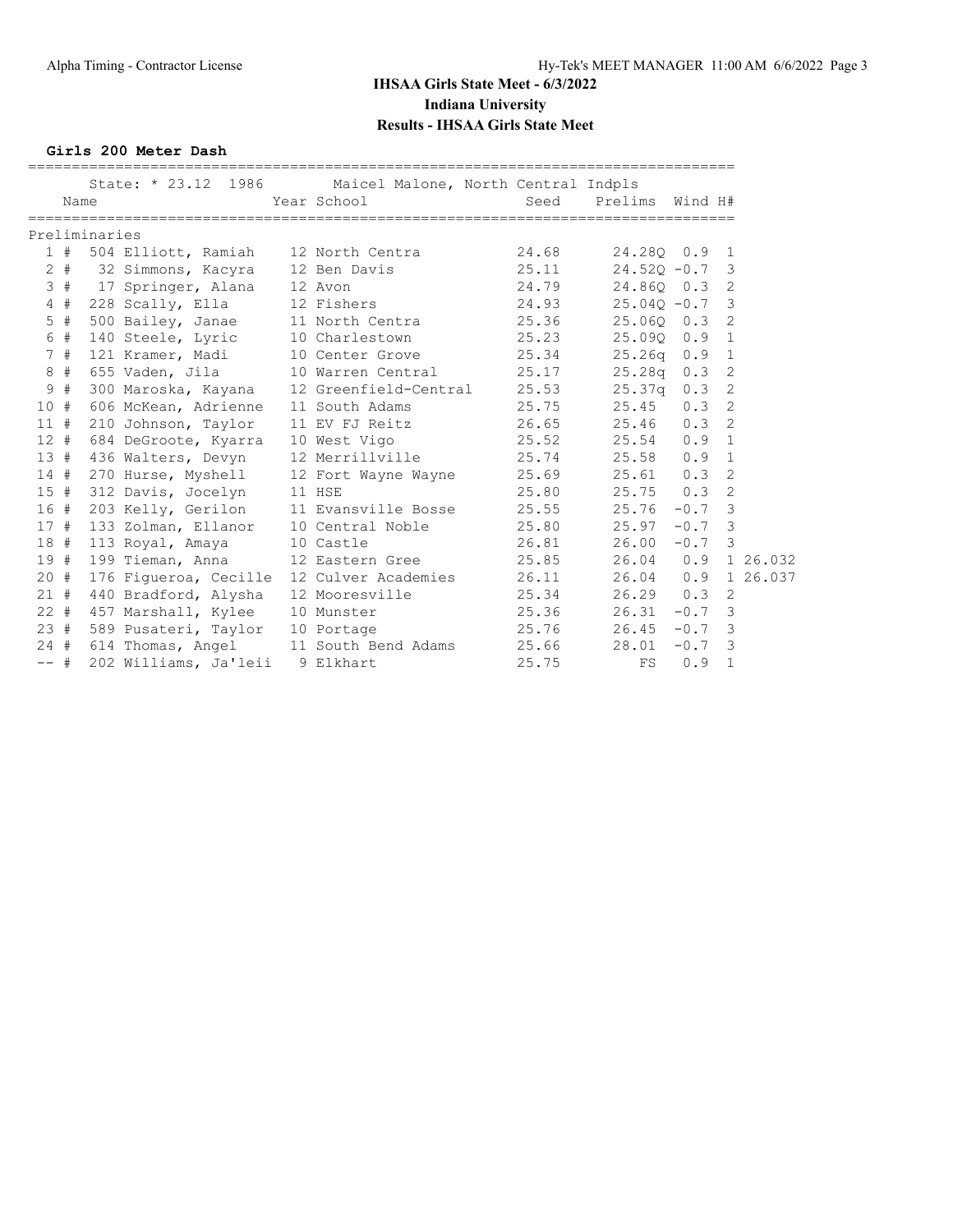#### **Girls 200 Meter Dash**

|        | Name  | State: $* 23.12 1986$ | Maicel Malone, North Central Indpls<br>Year School | Prelims | Finals |        | Wind Points   |
|--------|-------|-----------------------|----------------------------------------------------|---------|--------|--------|---------------|
| Finals |       |                       |                                                    |         |        |        |               |
|        | 1#    | 504 Elliott, Ramiah   | 12 North Centra                                    | 24.28   | 23.63  | $+0.0$ | 1 O           |
|        | $2 +$ | 32 Simmons, Kacyra    | 12 Ben Davis                                       | 24.52   | 24.31  | $+0.0$ | 8             |
|        | 3#    | 17 Springer, Alana    | 12 Avon                                            | 24.86   | 24.63  | $+0.0$ |               |
| 4      | #     | 140 Steele, Lyric     | 10 Charlestown                                     | 25.09   | 24.74  | $+0.0$ | 6             |
|        | 5#    | 500 Bailey, Janae     | 11 North Centra                                    | 25.06   | 24.95  | $+0.0$ | 5             |
| 6      | #     | 655 Vaden, Jila       | 10 Warren Central                                  | 25.28   | 25.22  | $+0.0$ | 4             |
|        | 7#    | 228 Scally, Ella      | 12 Fishers                                         | 25.04   | 25.33  | $+0.0$ | 3             |
| 8      | #     | 121 Kramer, Madi      | 10 Center Grove                                    | 25.26   | 25.40  | $+0.0$ | $\mathcal{L}$ |
|        | 9#    | 300 Maroska, Kayana   | 12 Greenfield-Central                              | 25.37   | 25.61  | $+0.0$ |               |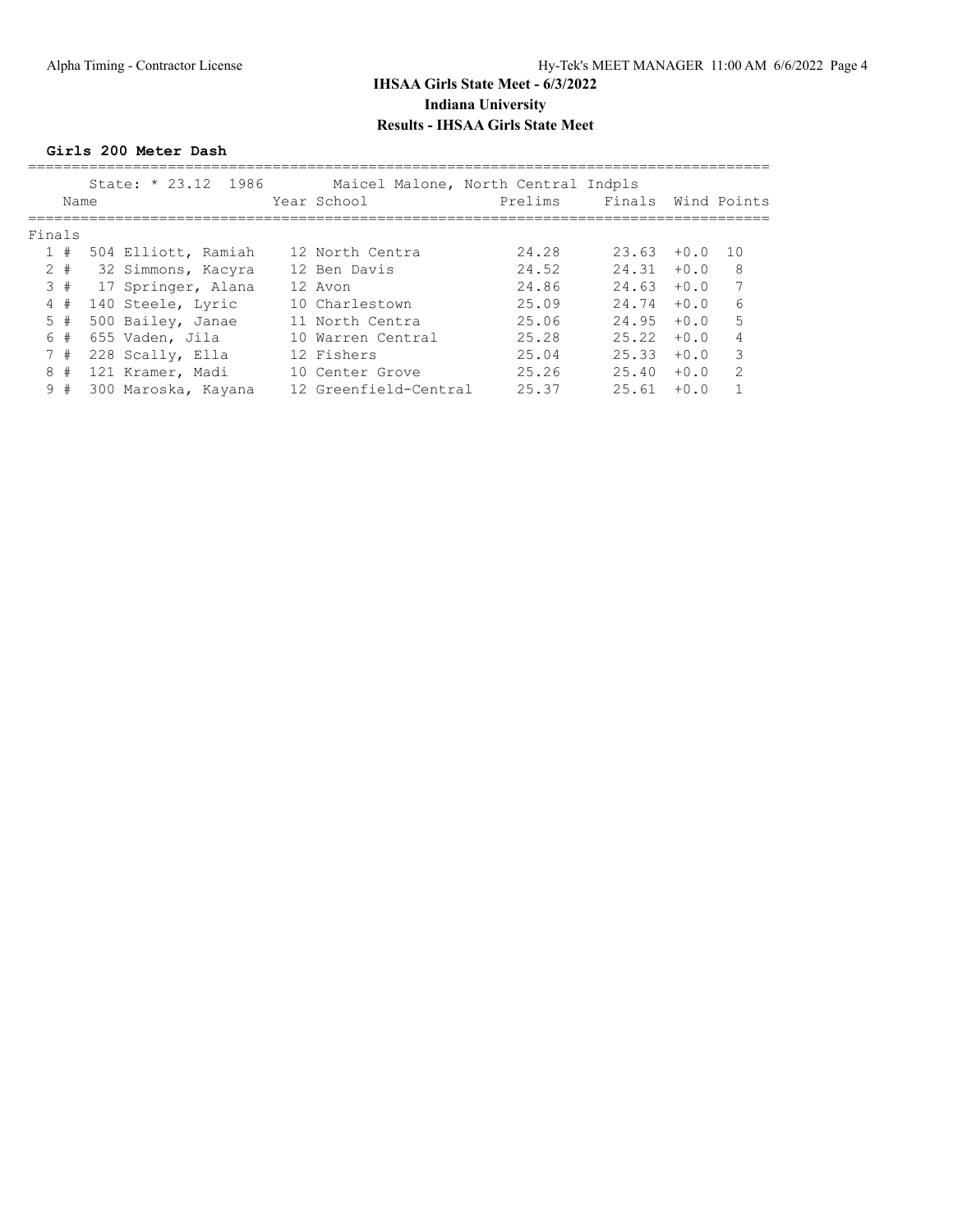**Girls 400 Meter Dash**

|        | Name  | State: * 52.42 1986 Maicel Malone, North Central Indpls | Year School Seed                              |       | Finals H# Points |                |                 |
|--------|-------|---------------------------------------------------------|-----------------------------------------------|-------|------------------|----------------|-----------------|
|        | 1#    | 504 Elliott, Ramiah 12 North Centra                     |                                               | 54.89 | 54.75            | 3              | 10              |
|        | $2 +$ | 81 Cebalo, Olivia (6) 9 Carmel                          |                                               | 55.61 | 56.08            | 3              | 8               |
|        | 3#    | 143 Dunn, Camryn 12 Chesterton                          |                                               | 57.58 | 56.64            | 3              | 7               |
|        | $4$ # | 32 Simmons, Kacyra 12 Ben Davis 57.13                   |                                               |       | 56.87            | $\mathcal{S}$  | $6\phantom{.}6$ |
| 5      | $\#$  | 334 Lohmeyer, Jaylie 12 Harrison (Wl) 55.52             |                                               |       | 56.92            | $\mathcal{S}$  | 5               |
| 6      | #     | 137 Holbrook, Jayda 10 Charlestown 59.58                |                                               |       | 57.02            | $\mathbf{1}$   | $\overline{4}$  |
|        | 7#    | 118 Henselmeier, Kate 11 Center Grove 57.86             |                                               |       | 57.45            | $\overline{2}$ | $\mathbf{3}$    |
| 8      | #     | 93 Wamsley, Cambell 11 Carmel                           |                                               | 56.80 | 57.50            | $\mathfrak{Z}$ | $\overline{c}$  |
| 9      | #     |                                                         | 3 Stansberry, Jada 12 Alexandria-Monroe 58.44 |       | 57.79            | $\overline{2}$ | $\mathbf{1}$    |
| 10#    |       | 290 Armstrong, Natale 12 Garrett                        |                                               | 58.27 | 58.03            | $\overline{2}$ |                 |
| $11$ # |       | 603 Leverenz, Kori 11 Signature                         |                                               | 59.10 | 58.40            | $\overline{2}$ |                 |
| $12 +$ |       | 69 Kirtz, Paige 11 Brownsburg 57.44                     |                                               |       | 58.46            | 3              |                 |
| 13#    |       | 210 Johnson, Taylor 11 EV FJ Reitz 59.88                |                                               |       | 58.49            | $\mathbf 1$    |                 |
| 14#    |       | 562 Clay, Gia                                           | 10 Pike                                       | 58.00 | 58.61            | $\overline{2}$ |                 |
| 15#    |       | 174 Bird, Quinn 10 Culver Academies 59.92               |                                               |       | 58.62            | $1\,$          |                 |
| 16#    |       | 683 DeGroote, Corynn 12 West Vigo                       |                                               | 59.04 | 59.00            | $\overline{2}$ |                 |
| 17#    |       | 431 Reuter, Hanna 12 Martinsville 59.38                 |                                               |       | 59.02            | $\mathbf 1$    |                 |
| 18 #   |       | 300 Maroska, Kayana 12 Greenfield-Central 58.60         |                                               |       | 59.05            | $\mathbf{2}$   |                 |
| 19#    |       | 339 Knecht, Elena                                       | 10 Homestead                                  | 59.13 | 59.09            | $\mathbf 1$    |                 |
| $20 +$ |       | 303 Cruse, Makena 9 Greenwood Community 58.23           |                                               |       | 59.61            | $\overline{2}$ |                 |
| 21#    |       | 330 Wans, Regan 12 HSE                                  |                                               | 58.31 | 59.64            | $\overline{2}$ |                 |
| $22 +$ |       | 643 Schulte, Paige 11 Valparaiso                        |                                               | 59.53 | 59.87            | $\mathbf{1}$   |                 |
| 23#    |       | 711 Leonard, Terryah                                    | SB Washington 1:01.11 1:00.81                 |       |                  | $\mathbf{1}$   |                 |
| 24#    |       | 635 Cavanaugh, Becca                                    | 10 Valparaiso 1:00.47 1:00.86                 |       |                  | $\mathbf{1}$   |                 |
| 25#    |       | 182 Rivera, Madison                                     | 12 Culver Academies 1:00.67                   |       | 1:01.34          | $\mathbf{1}$   |                 |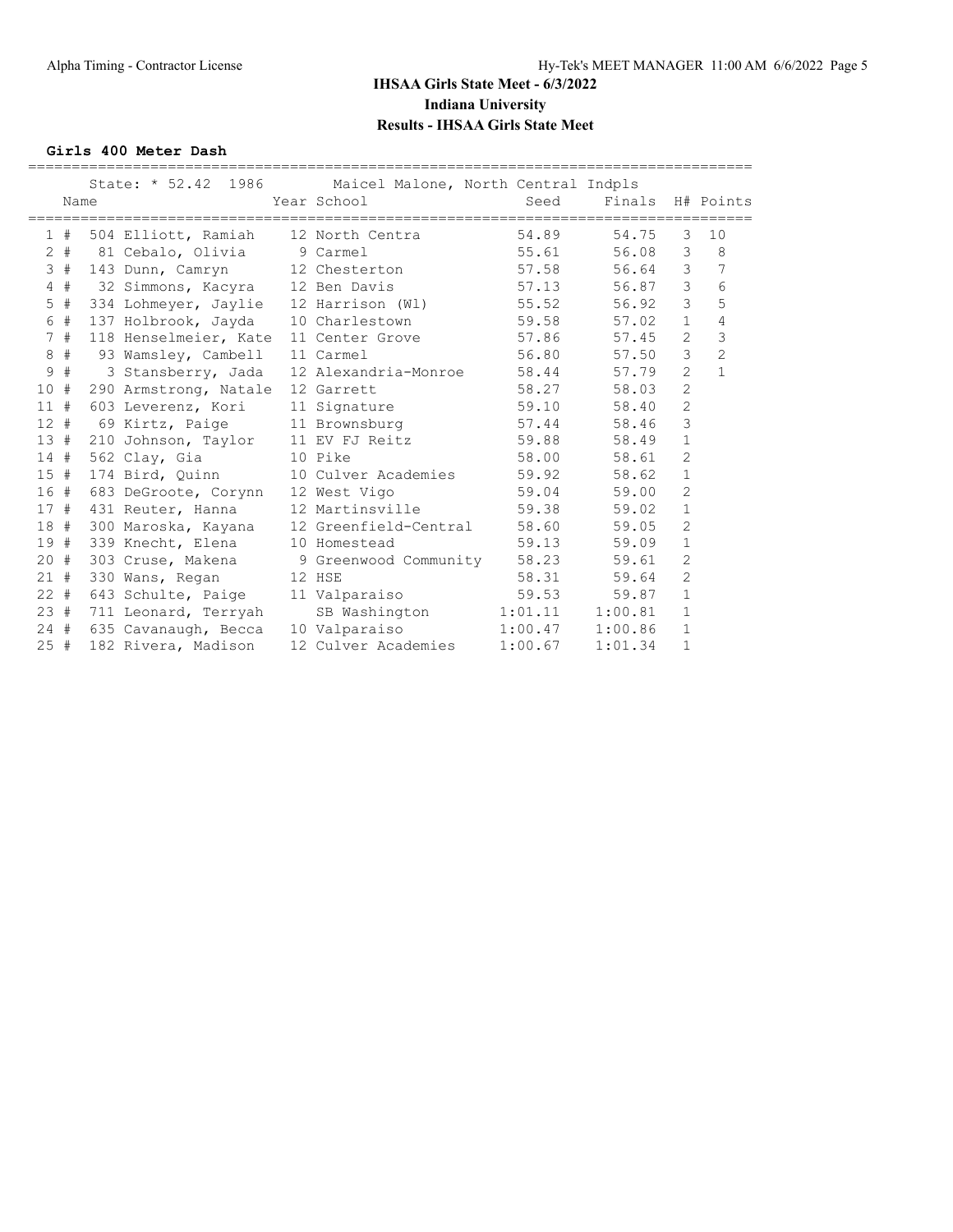**Girls 800 Meter Run**

|      | ===============<br>State: * 2:06.62 2019 Elizabeth Stanhope, Pike<br>Year School<br>Name                                      | -----------------<br>Seed | Finals             |                              | H# Points       |
|------|-------------------------------------------------------------------------------------------------------------------------------|---------------------------|--------------------|------------------------------|-----------------|
|      | 1 # 351 Wiley, Addison 12 Huntington North<br>$1:03.508$ $(1:03.508)$ $2:06.251$ $(1:02.744)$                                 | 2:14.78                   | $2:06.26*$         | $\overline{2}$               | 10              |
|      | 2 # 551 Farley, Gretchen 11 Park Tudor<br>$1:03.868$ $(1:03.868)$ $2:09.883$ $(1:06.016)$                                     | 2:15.02                   | 2:09.89            | 2                            | 8               |
|      | 3 # 641 Politza, Kaylie 12 Valparaiso<br>$1:04.222$ $(1:04.222)$ $2:10.687$ $(1:06.465)$                                      | 2:11.71                   | 2:10.69            | $\overline{2}$               | $7\phantom{.0}$ |
|      | 4 # 690 Hellwege, Emma 12 Wheeler<br>$1:03.449$ $(1:03.449)$ $2:13.458$ $(1:10.010)$                                          | 2:13.35                   | 2:13.46            | 2                            | 6               |
|      | 5 # 44 Somers Glenn, Nol 10 Bloomington North<br>$1:04.045$ $(1:04.045)$ $2:13.962$ $(1:09.917)$                              | 2:16.58                   | 2:13.97            | 2                            | 5               |
|      | 6 # 163 Baker, Lily 11 Columbus North<br>$1:05.897$ $(1:05.897)$ $2:15.165$ $(1:09.269)$                                      | 2:14.80                   | 2:15.17            | $\mathbf{2}$                 | $\overline{4}$  |
|      | 7 # 495 Rempe, Summer 10 Noblesville<br>1:06.382 (1:06.382) 2:15.528 (1:09.146)                                               | 2:13.34                   | 2:15.53            | 2                            | $\mathsf 3$     |
|      | 8 # 120 Hodges, Mary Isab 12 Center Grove<br>$1:04.623$ $(1:04.623)$ $2:15.933$ $(1:11.310)$                                  | 2:16.63                   | 2:15.94            | 2                            | $\overline{c}$  |
|      | 9 # 486 Cooper, Brinkley 9 Noblesville<br>$1:05.825$ $(1:05.825)$ $2:16.081$ $(1:10.256)$                                     | 2:16.09                   | 2:16.09            | $\overline{2}$               | $\mathbf{1}$    |
|      | 10 # 680 Schminke, Henriet 10 West Lafayette<br>$1:08.916$ $(1:08.916)$ $2:16.553$ $(1:07.637)$                               | 2:17.03                   | 2:16.56            | 2                            |                 |
|      | 11 # 555 Economou, Julia 11 Penn<br>$1:05.563$ $(1:05.563)$ $2:16.749$ $(1:11.187)$                                           | 2:17.00                   | 2:16.75            | 2                            |                 |
|      | 12 # 167 Klaus, Julie 11 Columbus North<br>$1:06.866$ (1:06.866) 2:17.655 (1:10.790)                                          | 2:17.22                   | 2:17.66            | $\mathbf{2}$                 |                 |
|      | 13 # 95 Hall, MaryBeth 10 Carroll (Fw)<br>$1:09.886$ (1:09.886) $2:18.873$ (1:08.987)                                         | 2:19.19                   | 2:18.88            | $\mathbf{1}$                 |                 |
|      | 14 # 529 Grant, Gnister<br>10 Northview<br>$1:08.942$ $(1:08.942)$<br>$2:19.379$ $(1:10.437)$                                 | 2:18.92                   | 2:19.38            | $\mathbf{1}$                 |                 |
|      | 15 # 644 Stock, Cheyanne<br>11 Valparaiso<br>$1:10.196$ $(1:10.196)$ $2:20.005$ $(1:09.810)$                                  | 2:19.85                   | 2:20.01            | $\mathbf{1}$                 |                 |
|      | 16 # 554 Jarrell, Ava<br>9 Pendleton Heights<br>$1:11.597$ $(1:11.597)$ $2:21.254$ $(1:09.658)$                               | 2:22.40                   | 2:21.26            | $\mathbf{1}$                 |                 |
|      | 17 # 422 Ludington, Carol 12 Lawrence North<br>$1:10.176$ $(1:10.176)$ $2:21.715$ $(1:11.540)$                                | 2:18.83<br>2:17.96        | 2:21.72<br>2:21.93 | $\mathbf{1}$<br>$\mathbf{1}$ |                 |
|      | 18 # 84 Klopstad, Jasmine 11 Carmel<br>$1:09.515$ $(1:09.515)$ $2:21.929$ $(1:12.414)$<br>19 # 249 Woods, Katie 12 FW Dwenger | 2:20.25                   | 2:22.09            | $\mathbf{1}$                 |                 |
|      | $1:09.358$ $(1:09.358)$<br>2:22.082 (1:12.725)<br>20 # 229 Schafer, Vera<br>12 Fishers                                        | 2:15.84                   |                    | 2                            |                 |
|      | $1:07.013$ $(1:07.013)$<br>2:22.322 (1:15.310)<br>21 # 335 Williams, Caitlin 12 Harrison (Wl)                                 | 2:17.44                   | 2:22.33<br>2:22.34 | 2                            |                 |
|      | $1:08.276$ $(1:08.276)$<br>2:22.340(1:14.065)<br>22 # 237 Liddle, Savanna<br>11 Floyd Central                                 | 2:20.21                   | 2:22.61            | $\mathbf{1}$                 |                 |
| 23 # | $1:10.274$ $(1:10.274)$<br>$2:22.603$ $(1:12.329)$<br>534 Moore, Hannah<br>10 Northwestern                                    | 2:21.24                   | 2:22.62            | $\mathbf{1}$                 |                 |
| 24 # | $1:10.483$ $(1:10.483)$<br>$2:22.614$ $(1:12.131)$<br>616 Frick, Lauren<br>9 SB St Joseph                                     | 2:21.55                   | 2:22.66            | $\mathbf{1}$                 |                 |
| 25#  | $1:09.722$ $(1:09.722)$<br>2:22.658 (1:12.936)<br>591 Kaiser, Lilly<br>10 Providence                                          | 2:20.76                   | 2:23.18            | $\mathbf{1}$                 |                 |
|      | $1:10.708$ $(1:10.708)$<br>$2:23.172$ $(1:12.465)$<br>26 # 531 Miller, Halle<br>11 Northview                                  | 2:22.52                   | 2:23.44            | $\mathbf{1}$                 |                 |
|      | $1:10.901$ $(1:10.901)$<br>2:23.432 (1:12.531)                                                                                |                           |                    |                              |                 |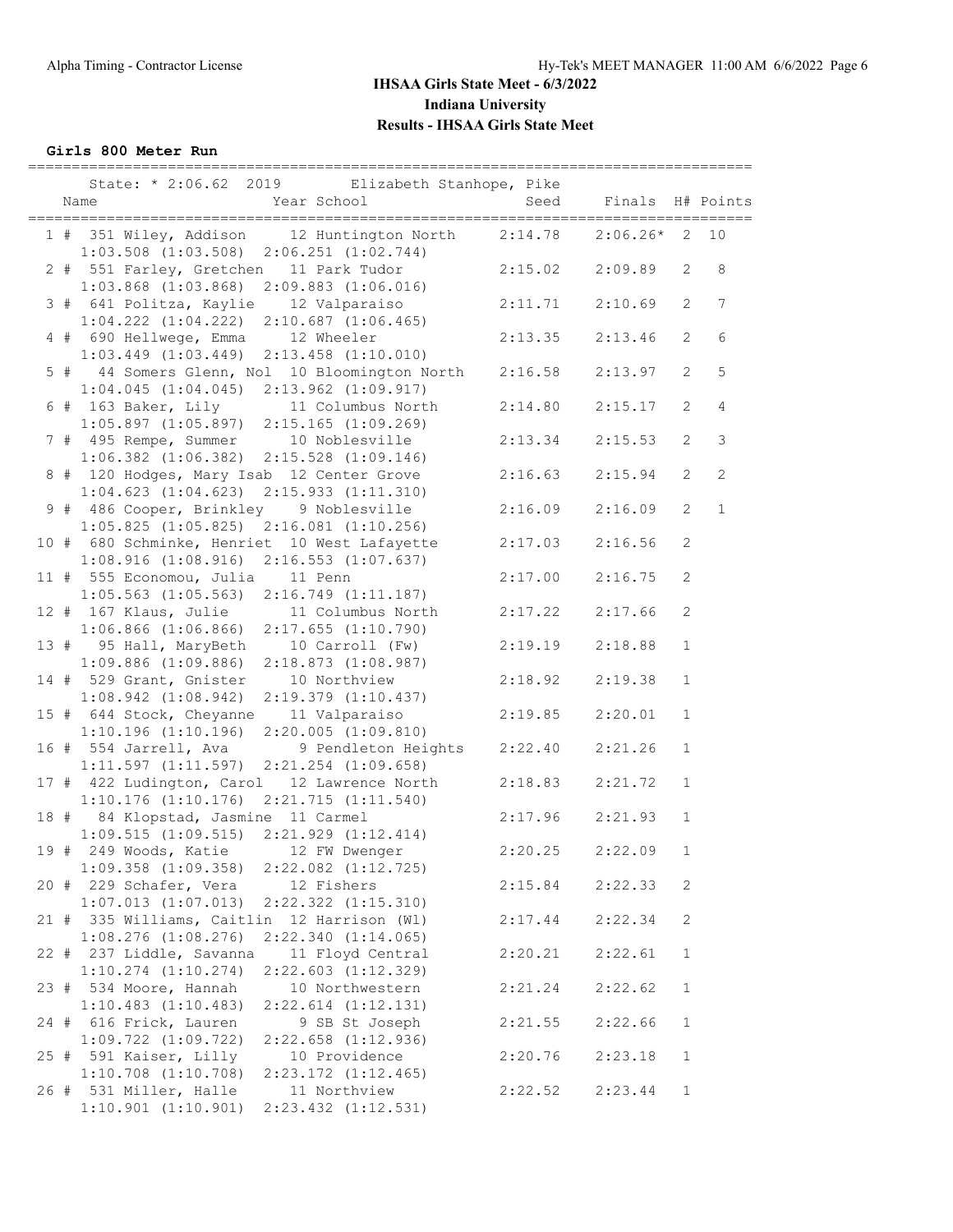#### **....Girls 800 Meter Run**

 27 # 238 Stewart, Kaitlyn 10 Floyd Central 2:20.59 2:23.52 1 1:10.898 (1:10.898) 2:23.517 (1:12.620)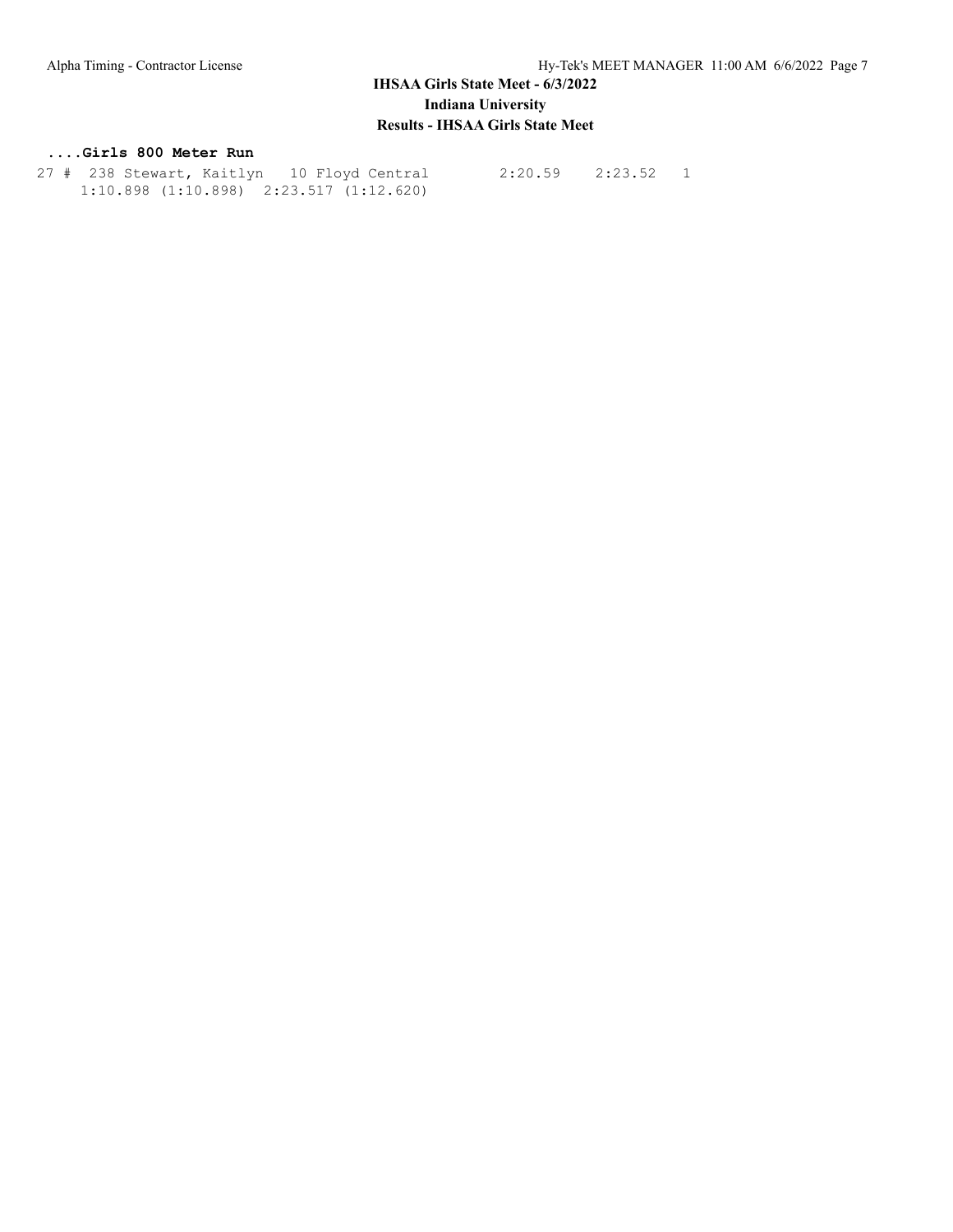**Girls 1600 Meter Run**

|    | State: * 4:43.46 2011 Waverly Neer, Culver Acade                                                |         |                                                 |                |
|----|-------------------------------------------------------------------------------------------------|---------|-------------------------------------------------|----------------|
|    | Year School<br>Name                                                                             | Seed    | Finals Points                                   |                |
|    |                                                                                                 |         |                                                 |                |
|    | 1 # 351 Wiley, Addison 12 Huntington North 4:37.98 4:38.69* 10                                  |         |                                                 |                |
|    | $1:09.671$ $(1:09.671)$ $2:22.793$ $(1:13.123)$ $3:33.792$ $(1:10.999)$ $4:38.682$ $(1:04.891)$ |         |                                                 |                |
|    | 2 # 187 Southerland, Nick 10 Delta                                                              |         | $4:48.72$ $4:43.99$ 8                           |                |
|    | 1:11.568 (1:11.568) 2:24.293 (1:12.725) 3:35.772 (1:11.479) 4:43.982 (1:08.211)                 |         |                                                 |                |
|    | 3 # 551 Farley, Gretchen 11 Park Tudor                                                          |         | $4:54.12$ $4:50.35$                             | $\overline{7}$ |
|    | 1:11.262 (1:11.262) 2:25.392 (1:14.130) 3:39.368 (1:13.976) 4:50.347 (1:10.980)                 |         |                                                 |                |
|    | 4 # 232 Cirincione, Jaydo 12 Floyd Central                                                      | 5:00.28 | 4:55.55                                         | - 6            |
|    | 1:12.236 (1:12.236) 2:28.114 (1:15.879) 3:43.580 (1:15.466) 4:55.547 (1:11.968)                 |         |                                                 |                |
|    | 5 # 307 Gallagher, Bridge 11 Guerin Catholic                                                    |         | $5:02.96$ $4:56.63$                             | 5              |
|    | 1:11.686 (1:11.686) 2:27.728 (1:16.043) 3:44.562 (1:16.834) 4:56.626 (1:12.065)                 |         |                                                 |                |
|    | 6 # 426 James, Karina 12 Lowell                                                                 | 5:08.34 | 4:57.24<br>$\overline{4}$                       |                |
|    | $1:11.635$ $(1:11.635)$ $2:28.208$ $(1:16.574)$ $3:45.263$ $(1:17.055)$ $4:57.238$ $(1:11.975)$ |         |                                                 |                |
|    | 7 # 573 Hargrave, Veronic 11 Plainfield                                                         | 5:02.23 | 4:57.29                                         | 3              |
|    | 1:11.918 (1:11.918) 2:27.878 (1:15.960) 3:44.863 (1:16.985) 4:57.286 (1:12.423)                 |         |                                                 |                |
|    | 8 # 667 Rastrelli, Josefi 10 Warsaw Community                                                   |         | $5:08.85$ $5:00.09$<br>$\overline{\phantom{a}}$ |                |
|    | $1:12.172$ $(1:12.172)$<br>$2:28.696$ $(1:16.525)$                                              |         | $3:46.809$ $(1:18.114)$ $5:00.081$ $(1:13.272)$ |                |
| 9# | 221 Brasseale, Jacque 12 EV Reitz Memoria                                                       |         | $5:09.22$ $5:01.10$<br>$\overline{1}$           |                |
|    | $1:12.382$ $(1:12.382)$ $2:28.624$ $(1:16.242)$                                                 |         | $3:45.666$ $(1:17.042)$ $5:01.097$ $(1:15.431)$ |                |
|    | 10 # 534 Moore, Hannah 10 Northwestern                                                          |         | $5:04.37$ $5:05.45$                             |                |
|    | $2:28.851$ (1:16.938) $3:46.288$ (1:17.438) $5:05.442$ (1:19.155)<br>1:11.913(1:11.913)         |         |                                                 |                |
|    | 11 # 186 Bennett, Lydia 11 Dekalb                                                               |         | $5:07.82$ $5:08.91$                             |                |
|    | $1:12.523$ $(1:12.523)$<br>2:29.757(1:17.234)                                                   |         | $3:49.857$ $(1:20.100)$ $5:08.909$ $(1:19.053)$ |                |
|    | 12 # 34 Cakmak, Bea<br>12 Bloomington North                                                     | 5:09.75 | 5:12.08                                         |                |
|    | $1:12.663$ $(1:12.663)$<br>$2:30.802$ $(1:18.140)$                                              |         | $3:51.692$ $(1:20.890)$ $5:12.076$ $(1:20.384)$ |                |
|    | 13 # 96 Hansen, Brooke<br>12 Carroll (Fw)                                                       | 5:19.29 | 5:12.48                                         |                |
|    | $1:13.308$ $(1:13.308)$<br>2:32.778 (1:19.470) 3:53.827 (1:21.050) 5:12.472 (1:18.645)          |         |                                                 |                |
|    | 14 # 56 Gresham, Emma<br>11 Boonville                                                           |         | $5:18.52$ $5:13.09$                             |                |
|    | $1:11.978$ $(1:11.978)$<br>2:30.412 (1:18.434) 3:52.005 (1:21.594) 5:13.090 (1:21.085)          |         |                                                 |                |
|    | 15 # 277 Adams, Abigail<br>12 Franklin Central                                                  |         | $5:19.02$ $5:15.45$                             |                |
|    | $1:12.524$ $(1:12.524)$<br>2:33.921 (1:21.397) 3:57.142 (1:23.221) 5:15.442 (1:18.301)          |         |                                                 |                |
|    | 16 # 559 Smith, Julie<br>12 Penn                                                                | 5:09.34 | 5:15.70                                         |                |
|    | $1:12.562$ $(1:12.562)$<br>$2:32.525$ $(1:19.963)$                                              |         | $3:54.201$ $(1:21.676)$ $5:15.697$ $(1:21.497)$ |                |
|    | 17 # 601 Trinkle, Brooke 11 Seymour                                                             |         | $5:18.01$ $5:16.39$                             |                |
|    | $1:13.429$ $(1:13.429)$<br>2:34.479 (1:21.050) 3:57.811 (1:23.332) 5:16.388 (1:18.578)          |         |                                                 |                |
|    | 18 # 83 Klavon, Jamie<br>12 Carmel                                                              | 5:08.27 | 5:16.77                                         |                |
|    | 1:10.986(1:10.986)<br>2:29.109 (1:18.124) 3:53.542 (1:24.433) 5:16.761 (1:23.220)               |         |                                                 |                |
|    | 19 # 86 Mundt, Olivia<br>9 Carmel                                                               | 5:08.26 | 5:18.58                                         |                |
|    | $1:11.883$ $(1:11.883)$ $2:30.349$ $(1:18.466)$                                                 |         | $3:55.569$ $(1:25.220)$ $5:18.575$ $(1:23.006)$ |                |
|    | 20 # 636 Ehrhardt, Elizabe 10 Valparaiso                                                        | 5:21.82 | 5:18.80                                         |                |
|    | $1:12.837$ $(1:12.837)$ $2:35.002$ $(1:22.165)$                                                 |         | $3:58.432$ $(1:23.430)$ $5:18.797$ $(1:20.365)$ |                |
|    | 21 # 489 Hazelrigg, Paige 11 Noblesville                                                        | 5:05.72 | 5:23.28                                         |                |
|    | $1:12.580$ $(1:12.580)$ $2:32.183$ $(1:19.604)$                                                 |         | 3:57.881 (1:25.698) 5:23.278 (1:25.398)         |                |
|    | 22 # 511 Rocchio, Maddie 10 North Centra                                                        | 5:21.76 | 5:24.80                                         |                |
|    |                                                                                                 |         |                                                 |                |
|    | $1:13.234$ $(1:13.234)$ $2:35.343$ $(1:22.110)$                                                 |         | $4:00.623$ $(1:25.280)$ $5:24.792$ $(1:24.169)$ |                |
|    | 23 # 311 Butler, Elizabeth 9 HSE                                                                | 5:10.95 | 5:25.46                                         |                |
|    | $1:12.507$ $(1:12.507)$<br>$2:30.857$ $(1:18.350)$                                              |         | $3:57.258$ $(1:26.401)$ $5:25.457$ $(1:28.200)$ |                |
|    | 24 # 169 Newell, Brianna<br>11 Columbus North                                                   | 5:08.16 | 5:37.08                                         |                |
|    | $1:12.896$ $(1:12.896)$<br>2:41.537(1:28.641)                                                   |         | $4:13.744$ $(1:32.208)$ $5:37.080$ $(1:23.336)$ |                |
|    | 25 # 481 Zelasko, Lillian 11 New Prairie                                                        | 5:18.55 | 5:41.17                                         |                |
|    | $1:18.922$ $(1:18.922)$<br>2:45.490(1:26.569)                                                   |         | $4:14.334$ $(1:28.845)$ $5:41.162$ $(1:26.828)$ |                |
|    | 26 # 592 Barker, Keena<br>9 Richmond                                                            | 5:20.69 | 5:53.40                                         |                |
|    | $1:17.939$ $(1:17.939)$ $2:46.089$ $(1:28.150)$                                                 |         | 4:19.800 (1:33.711) 5:53.397 (1:33.598)         |                |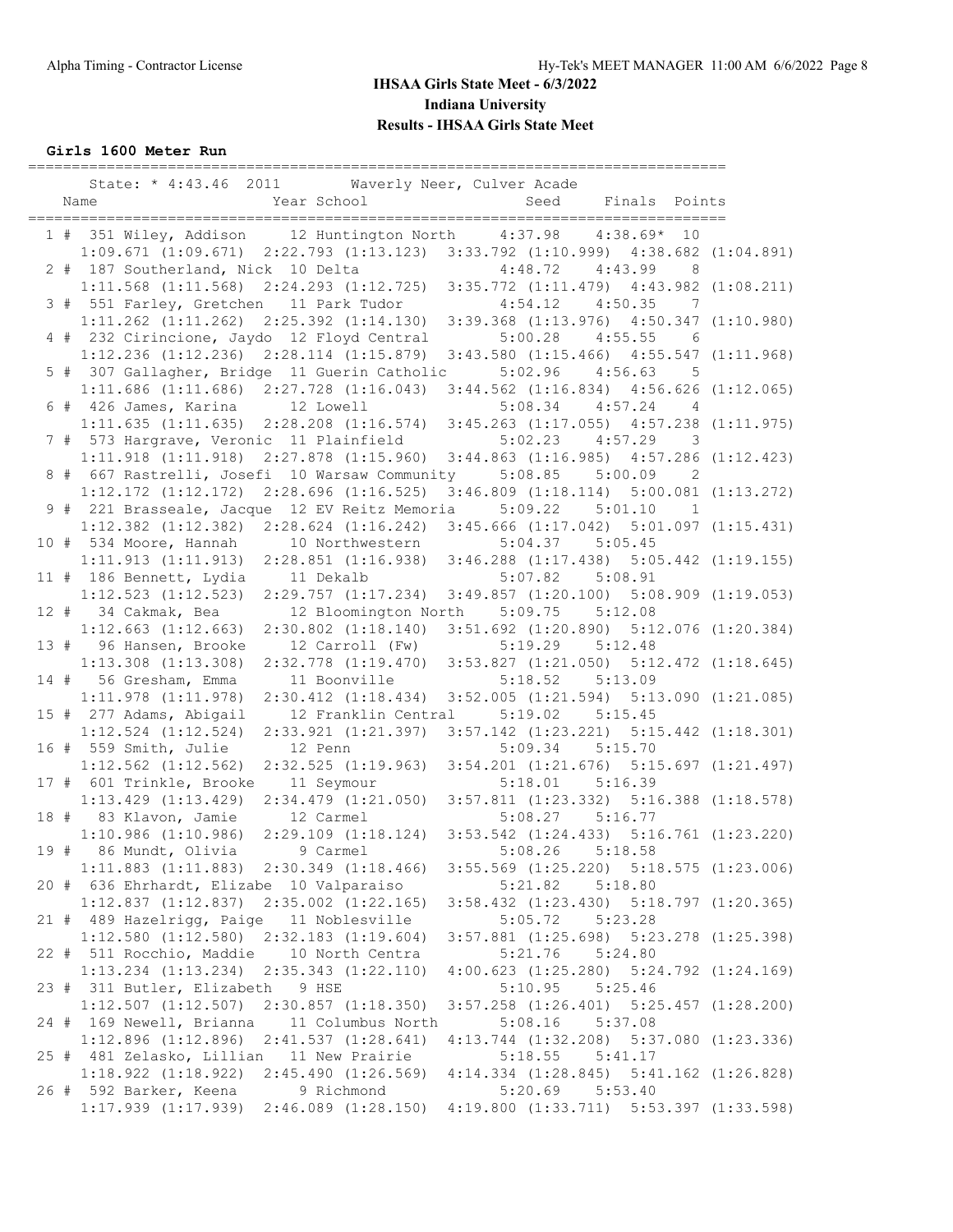**Girls 3200 Meter Run**

|  | State: * 10:03.16 2021 Lily Cridge, Bishop Chatard                                                                    |             |                                                             |          |                                                   |                            |  |
|--|-----------------------------------------------------------------------------------------------------------------------|-------------|-------------------------------------------------------------|----------|---------------------------------------------------|----------------------------|--|
|  | Name                                                                                                                  | Year School |                                                             | Seed     | Finals Points                                     |                            |  |
|  |                                                                                                                       |             |                                                             |          | ____________________________<br>10:23.96 10:22.82 | 10                         |  |
|  | 1 # 187 Southerland, Nick 10 Delta<br>1:18.964 (1:18.964) 2:39.735 (1:20.771) 3:57.532 (1:17.798) 5:14.777 (1:17.245) |             |                                                             |          |                                                   |                            |  |
|  | $6:33.187$ $(1:18.410)$ $7:52.752$ $(1:19.566)$                                                                       |             |                                                             |          | 9:09.630 (1:16.878) 10:22.812 (1:13.182)          |                            |  |
|  | 2 # 552 Kennedy, Sophia                                                                                               |             | 11 Park Tudor                                               |          | 10:41.12  10:25.02                                | $_{\rm 8}$                 |  |
|  | $1:18.336$ $(1:18.336)$ $2:38.451$ $(1:20.115)$                                                                       |             |                                                             |          | $3:56.958$ $(1:18.508)$ $5:14.113$ $(1:17.155)$   |                            |  |
|  | $6:32.529$ $(1:18.416)$                                                                                               |             | $7:52.887$ $(1:20.359)$                                     |          | $9:10.554$ $(1:17.667)$ $10:25.016$ $(1:14.462)$  |                            |  |
|  | 3 # 351 Wiley, Addison                                                                                                |             | 12 Huntington North                                         |          | 10:46.88  10:38.57  7                             |                            |  |
|  | $1:18.134$ $(1:18.134)$                                                                                               |             | 2:39.408 (1:21.275) 3:58.810 (1:19.402) 5:21.136 (1:22.326) |          |                                                   |                            |  |
|  | $6:44.126$ $(1:22.990)$                                                                                               |             | $8:05.526$ $(1:21.400)$                                     |          | 9:23.232 (1:17.706) 10:38.570 (1:15.339)          |                            |  |
|  | 4 # 426 James, Karina                                                                                                 | 12 Lowell   |                                                             |          | 10:49.53  10:40.60                                | 6                          |  |
|  | $1:18.061$ $(1:18.061)$                                                                                               |             | 2:39.812 (1:21.751) 4:00.275 (1:20.464) 5:22.122 (1:21.848) |          |                                                   |                            |  |
|  | $6:44.403$ $(1:22.281)$                                                                                               |             | $8:06.152$ $(1:21.750)$                                     |          | $9:26.026$ $(1:19.874)$ $10:40.599$ $(1:14.574)$  |                            |  |
|  | 5 # 64 Martin, Kendall                                                                                                |             | 12 Brebeuf Jesuit                                           |          | 10:52.06 10:40.97 5                               |                            |  |
|  | 1:19.017(1:19.017)                                                                                                    |             | 2:40.341 (1:21.324)                                         |          | 4:00.368 (1:20.028) 5:21.840 (1:21.472)           |                            |  |
|  | $6:44.676$ $(1:22.836)$                                                                                               |             | 8:05.817(1:21.142)                                          |          | $9:25.813$ $(1:19.996)$ $10:40.962$ $(1:15.150)$  |                            |  |
|  | 6 # 166 Kiesler, Julia                                                                                                |             | 11 Columbus North                                           |          | $11:06.38$ $10:42.50$                             | $\overline{4}$             |  |
|  | 1:18.621(1:18.621)                                                                                                    |             | $2:40.160$ $(1:21.540)$                                     |          | $4:00.557$ $(1:20.397)$ $5:22.515$ $(1:21.959)$   |                            |  |
|  | $6:44.214$ $(1:21.700)$                                                                                               |             | $8:06.452$ $(1:22.239)$                                     |          | $9:26.292$ $(1:19.840)$ $10:42.493$ $(1:16.201)$  |                            |  |
|  | 7 # 148 Ranta, Bailey                                                                                                 |             | 12 Chesterton                                               |          | 10:56.46  10:43.03  3                             |                            |  |
|  | 1:18.738 (1:18.738) 2:39.934 (1:21.196) 4:00.068 (1:20.135) 5:22.422 (1:22.355)                                       |             |                                                             |          |                                                   |                            |  |
|  | $6:45.087$ $(1:22.665)$                                                                                               |             | 8:06.817(1:21.731)                                          |          | 9:26.783 (1:19.966) 10:43.022 (1:16.239)          |                            |  |
|  | 8 # 419 Gillisse, Lila                                                                                                | 9 LaPorte   |                                                             |          | $11:05.50$ $10:46.22$                             | $\overline{\phantom{0}}^2$ |  |
|  | $1:18.207$ $(1:18.207)$                                                                                               |             | $2:39.104$ $(1:20.898)$                                     |          | $4:00.174$ $(1:21.070)$ $5:23.061$ $(1:22.887)$   |                            |  |
|  | $6:45.455$ $(1:22.395)$                                                                                               |             | $8:07.254$ $(1:21.800)$                                     |          | 9:27.637 (1:20.384) 10:46.217 (1:18.580)          |                            |  |
|  | 9 # 232 Cirincione, Jaydo 12 Floyd Central                                                                            |             |                                                             |          | $11:06.29$ $10:47.35$ 1                           |                            |  |
|  | $1:18.982$ $(1:18.982)$ $2:41.431$ $(1:22.449)$                                                                       |             |                                                             |          | $4:03.653$ $(1:22.223)$ $5:26.108$ $(1:22.455)$   |                            |  |
|  | 6:49.047(1:22.940)                                                                                                    |             | $8:11.419$ $(1:22.372)$                                     |          | 9:32.695 (1:21.276) 10:47.342 (1:14.647)          |                            |  |
|  | 10 # 49 Myers, Lily                                                                                                   |             | 11 Bloomington South                                        |          | 11:21.00  10:47.37                                |                            |  |
|  | $1:18.543$ $(1:18.543)$ $2:40.149$ $(1:21.606)$                                                                       |             |                                                             |          | 4:00.487 (1:20.339) 5:22.276 (1:21.789)           |                            |  |
|  | $6:44.767$ $(1:22.491)$                                                                                               |             | 8:07.525(1:22.759)                                          |          | $9:33.067$ $(1:25.542)$ $10:47.361$ $(1:14.295)$  |                            |  |
|  | 11 # 170 Rumsey, Katherine 12 Columbus North                                                                          |             |                                                             |          | 11:01.29  10:50.49                                |                            |  |
|  | $1:19.035$ $(1:19.035)$ $2:41.007$ $(1:21.972)$                                                                       |             |                                                             |          | $4:01.257$ $(1:20.251)$ $5:25.287$ $(1:24.030)$   |                            |  |
|  | $6:49.018$ $(1:23.731)$ $8:11.484$ $(1:22.466)$                                                                       |             |                                                             |          | 9:32.975 (1:21.491) 10:50.484 (1:17.510)          |                            |  |
|  | 12 # 556 Eubank, Mary                                                                                                 | 10 Penn     |                                                             |          | 11:09.26 11:02.32                                 |                            |  |
|  | 1:19.093 (1:19.093) 2:40.767 (1:21.674) 4:01.899 (1:21.133) 5:25.993 (1:24.095)                                       |             |                                                             |          |                                                   |                            |  |
|  | $6:49.750$ $(1:23.757)$ $8:16.247$ $(1:26.498)$                                                                       |             |                                                             |          | $9:44.884$ $(1:28.637)$ $11:02.312$ $(1:17.428)$  |                            |  |
|  | 13 # 90 Romaniuk, Alivia 12 Carmel                                                                                    |             |                                                             |          | 11:04.94  11:03.10                                |                            |  |
|  | 1:19.278 (1:19.278) 2:41.819 (1:22.541) 4:04.757 (1:22.938) 5:27.815 (1:23.059)                                       |             |                                                             |          |                                                   |                            |  |
|  | 6:52.795(1:24.980)                                                                                                    |             | 8:18.890(1:26.095)                                          |          | $9:45.210$ $(1:26.320)$ $11:03.092$ $(1:17.882)$  |                            |  |
|  | 14 # 244 Hall, Ellie                                                                                                  |             | 12 Forest Park                                              |          | $11:12.87$ $11:10.97$                             |                            |  |
|  | $1:18.778$ $(1:18.778)$                                                                                               |             | $2:41.178$ $(1:22.400)$                                     |          | $4:03.464$ $(1:22.286)$ $5:26.357$ $(1:22.894)$   |                            |  |
|  | $6:51.753$ $(1:25.396)$                                                                                               |             | $8:19.209$ $(1:27.456)$                                     |          | 9:45.637 (1:26.429) 11:10.967 (1:25.330)          |                            |  |
|  | 15 # 667 Rastrelli, Josefi 10 Warsaw Community                                                                        |             |                                                             |          | 11:19.48 11:12.70                                 |                            |  |
|  | $1:19.877$ $(1:19.877)$                                                                                               |             | $2:40.892$ $(1:21.015)$                                     |          | $4:04.442$ $(1:23.550)$ $5:28.677$ $(1:24.235)$   |                            |  |
|  | $6:55.916$ $(1:27.240)$                                                                                               |             | 8:23.856 (1:27.940)                                         |          | $9:52.619$ $(1:28.764)$ $11:12.700$ $(1:20.081)$  |                            |  |
|  | 16 # 268 Walda, Lauren                                                                                                |             | 12 FW South Side                                            | 10:59.42 | 11:13.21                                          |                            |  |
|  | $1:18.762$ $(1:18.762)$                                                                                               |             | $2:40.609$ $(1:21.848)$                                     |          | $4:00.976$ $(1:20.367)$ $5:25.679$ $(1:24.704)$   |                            |  |
|  | $6:54.226$ $(1:28.547)$                                                                                               |             | 8:23.538 (1:29.313)                                         |          | $9:53.512$ $(1:29.974)$ $11:13.210$ $(1:19.699)$  |                            |  |
|  | 17 # 326 Powers, Maggie                                                                                               | 10 HSE      | 2:42.051 (1:22.715) 4:05.013 (1:22.963) 5:29.997 (1:24.984) |          | 11:06.36 11:14.09                                 |                            |  |
|  | $1:19.336$ $(1:19.336)$                                                                                               |             |                                                             |          |                                                   |                            |  |
|  | 6:56.827 (1:26.830) 8:25.072 (1:28.245) 9:53.303 (1:28.232) 11:14.085 (1:20.782)                                      |             |                                                             |          |                                                   |                            |  |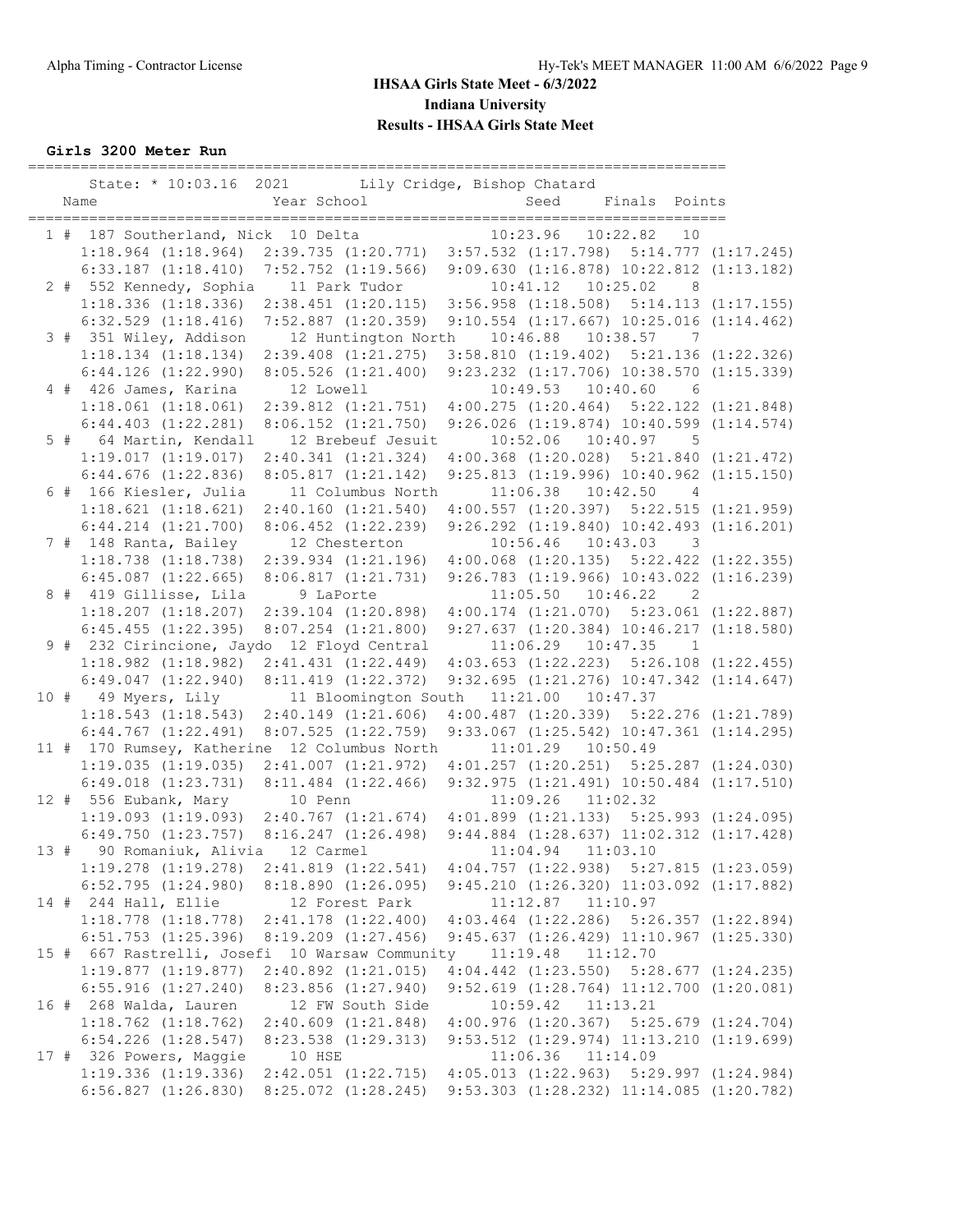#### **....Girls 3200 Meter Run**

|  | 1:19.597 (1:19.597) 2:42.780 (1:23.184) 4:06.214 (1:23.435) 5:29.913 (1:23.700)                   |  |                       |  |
|--|---------------------------------------------------------------------------------------------------|--|-----------------------|--|
|  | 6:56.093 (1:26.180) 8:24.282 (1:28.190) 9:52.753 (1:28.471) 11:15.739 (1:22.986)                  |  |                       |  |
|  | 19 # 307 Gallagher, Bridge 11 Guerin Catholic                                                     |  | $11:04.48$ $11:16.44$ |  |
|  | 1:19.535 (1:19.535) 2:41.735 (1:22.200) 4:05.081 (1:23.346) 5:31.966 (1:26.885)                   |  |                       |  |
|  | 7:01.971 (1:30.005) 8:33.044 (1:31.074) 10:00.870 (1:27.826) 11:16.431 (1:15.561)                 |  |                       |  |
|  | 20 # 560 Stabnik, Ellie 10 Penn                                                                   |  | $11:10.49$ $11:16.90$ |  |
|  | 1:18.424 (1:18.424) 2:40.644 (1:22.220) 4:03.787 (1:23.143) 5:29.332 (1:25.545)                   |  |                       |  |
|  | 6:56.693 (1:27.362) 8:24.837 (1:28.145) 9:53.679 (1:28.842) 11:16.899 (1:23.220)                  |  |                       |  |
|  | 21 # 221 Brasseale, Jacque 12 EV Reitz Memoria                                                    |  | $11:33.15$ $11:17.85$ |  |
|  | $1:20.077$ $(1:20.077)$ $2:42.418$ $(1:22.342)$ $4:06.481$ $(1:24.063)$ $5:32.297$ $(1:25.816)$   |  |                       |  |
|  | $7:02.288$ $(1:29.992)$ $8:33.320$ $(1:31.032)$ $10:01.127$ $(1:27.808)$ $11:17.845$ $(1:16.718)$ |  |                       |  |
|  | 22 # 197 Lindsey, Addison 9 East Noble 11:03.12 11:20.93                                          |  |                       |  |
|  | $1:18.297$ $(1:18.297)$ $2:40.469$ $(1:22.173)$ $4:04.633$ $(1:24.165)$ $5:29.613$ $(1:24.980)$   |  |                       |  |
|  | 6:56.552 (1:26.940) 8:24.757 (1:28.205) 9:53.041 (1:28.284) 11:20.925 (1:27.885)                  |  |                       |  |
|  |                                                                                                   |  |                       |  |
|  | 23 # 65 Gradolf, Hadley 11 Brown County 11:29.25 11:39.96                                         |  |                       |  |
|  | 1:20.457 (1:20.457) 2:44.278 (1:23.822) 4:10.850 (1:26.572) 5:39.607 (1:28.758)                   |  |                       |  |
|  | 7:11.071 (1:31.464) 8:41.943 (1:30.873) 10:13.580 (1:31.637) 11:39.955 (1:26.375)                 |  |                       |  |
|  | 24 # 481 Zelasko, Lillian 11 New Prairie 11:17.78 11:44.30                                        |  |                       |  |
|  | $1:20.159$ $(1:20.159)$ $2:45.242$ $(1:25.084)$ $4:12.845$ $(1:27.603)$ $5:41.400$ $(1:28.555)$   |  |                       |  |
|  | 7:12.274 (1:30.875) 8:43.426 (1:31.152) 10:14.291 (1:30.865) 11:44.297 (1:30.006)                 |  |                       |  |
|  | 25 # 278 Miller, Savana 9 Franklin Central 11:34.97 11:53.25                                      |  |                       |  |
|  | 1:19.792 (1:19.792) 2:43.295 (1:23.504) 4:10.062 (1:26.768) 5:41.591 (1:31.529)                   |  |                       |  |
|  | 7:15.898 (1:34.308) 8:53.385 (1:37.487) 10:29.206 (1:35.821) 11:53.243 (1:24.038)                 |  |                       |  |
|  | 26 # 689 Smith, Liz 10 Westfield 11:09.27 11:55.25                                                |  |                       |  |
|  | $1:19.604$ $(1:19.604)$ $2:43.243$ $(1:23.640)$ $4:12.462$ $(1:29.220)$ $5:44.661$ $(1:32.199)$   |  |                       |  |
|  | 7:18.427 (1:33.766) 8:52.292 (1:33.865) 10:27.212 (1:34.921) 11:55.244 (1:28.032)                 |  |                       |  |
|  | 27 # 533 Peals, Micah 12 Northview 11:33.98 12:06.26                                              |  |                       |  |
|  | $1:19.722$ $(1:19.722)$ $2:46.331$ $(1:26.609)$ $4:18.045$ $(1:31.715)$ $5:55.021$ $(1:36.976)$   |  |                       |  |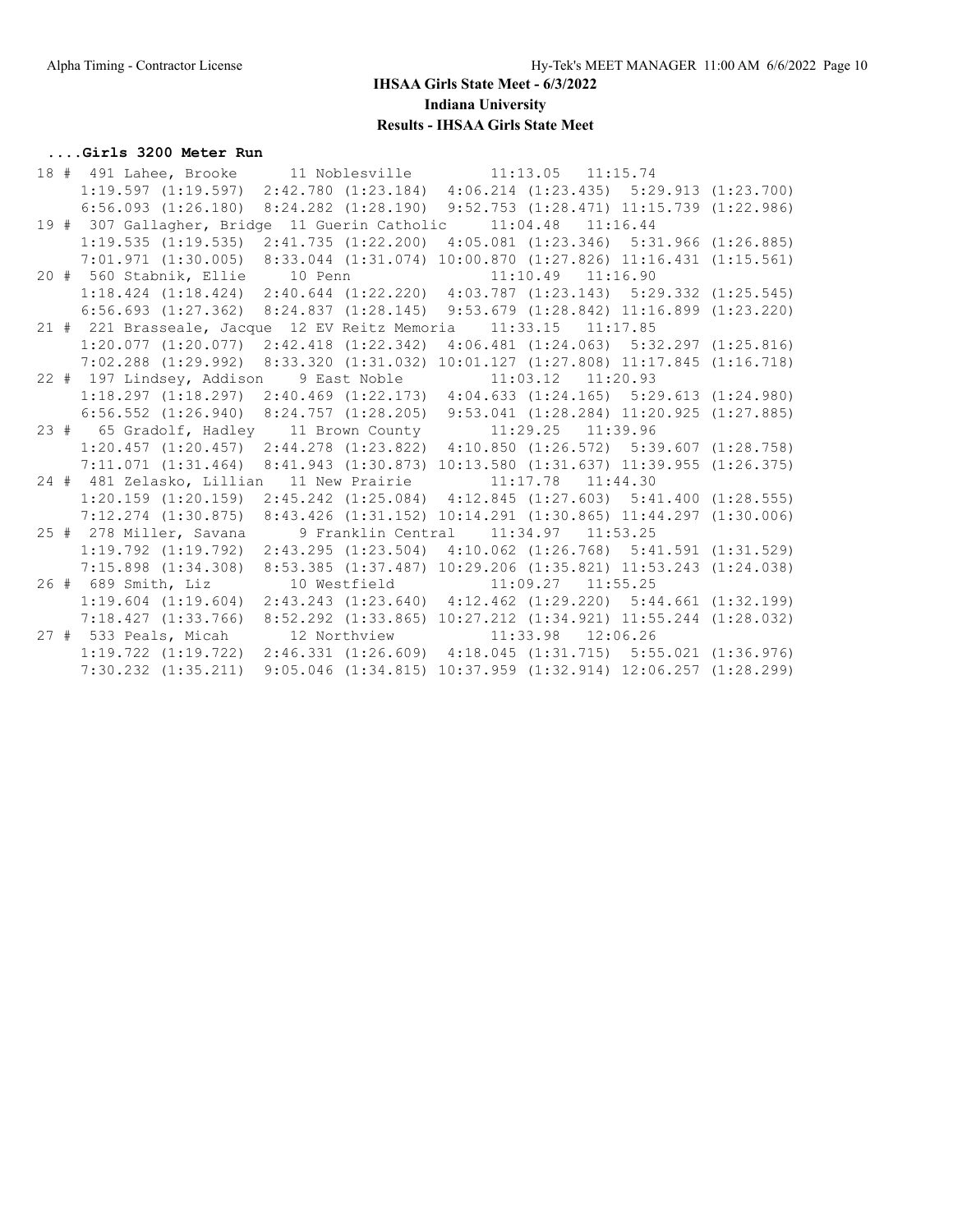**Girls 100 Meter Hurdles**

|        | Name  |               | State: * 13.93 2018                  |        | Destiny Washington, Lake Central<br>Year School | Seed  | Prelims    | Wind H# |                |
|--------|-------|---------------|--------------------------------------|--------|-------------------------------------------------|-------|------------|---------|----------------|
|        |       | Preliminaries |                                      |        |                                                 |       |            |         |                |
|        | 1#    |               | 246 Mehringer, Rachel 11 Forest Park |        |                                                 | 14.90 | 13.940     | 0.8     | -1             |
|        | $2 +$ |               | 435 Jackson, Taylor 12 Merrillville  |        |                                                 | 14.53 | 14.080     | 1.2     | $\overline{3}$ |
|        | 3#    |               | 313 Elsbury, Ally                    | 12 HSE |                                                 | 14.61 | 14.360 1.2 |         | 2              |
|        | 4#    |               |                                      |        | 263 Patterson, Morgan 12 Fort Wayne Northrop    | 14.36 | 14.240     | 0.8     | 1              |
|        | 5#    |               | 264 Scott, Kobi                      |        | 11 Fort Wayne Northrop                          | 14.46 | 14.480 1.2 |         | 3              |
|        | 6 #   |               | 258 Paige, Jaliyah                   |        | 10 FW North Side                                | 14.43 | 14.530     | 1.2     | 2              |
|        | 7#    |               | 121 Kramer, Madi                     |        | 10 Center Grove                                 | 14.76 | 14.39q     | 0.8     | $\mathbf{1}$   |
|        | 8#    |               | 383 Sanders, Reese                   |        | 12 Cathedral                                    | 14.91 | 14.49q     | 0.8     | $\mathbf{1}$   |
| 9      | #     |               | 40 Kante, Kyla                       |        | 12 Bloomington North                            | 14.84 | 14.54q     | 1.2     | 3              |
| 10#    |       |               | 33 Senesac, Tressa                   |        | 12 Benton Central                               | 14.77 | 14.57      | 0.8     | $\mathbf{1}$   |
| 11#    |       |               | 498 Siefert, Kiana                   |        | 12 Noblesville                                  | 15.16 | 14.69      | 1.2     | $\overline{2}$ |
| $12 +$ |       |               | 415 Thompson, Anastas                |        | 10 Lake Central                                 | 14.84 | 14.77      | 1.2     | 3              |
| 13#    |       |               | 302 Mitchell, Elizabe 12 Greensburg  |        |                                                 | 14.87 | 14.81      | 1.2     | 2              |
| 14#    |       |               | 343 Parrish, Ryann                   |        | 12 Homestead                                    | 14.81 | 14.88      | 1.2     | 2              |
| 15#    |       |               | 105 Scott, Liberty                   |        | 11 Cass                                         | 15.04 | 15.04      | 1.2     | 3              |
| 16#    |       |               | 605 Bixler, Brooklyn 11 South Adams  |        |                                                 | 14.92 | 15.07      | 1.2     | 2              |
| 17#    |       |               | 371 Sowinski, Mary Be                |        | 12 Bishop Chatard                               | 15.50 | 15.16      | 1.2     | 3              |
| 18#    |       |               | 30 Hogan, Reane'e                    |        | 10 Ben Davis                                    | 15.66 | 15.39      | 0.8     | 1              |
| 19#    |       |               | 615 Frick, Ella                      |        | 11 SB St Joseph                                 | 15.65 | 15.44      | 0.8     | 1              |
| $20 +$ |       |               | 499 Ison, Kathryn                    |        | 10 N Central Farmer                             | 15.51 | 15.51      | 1.2     | $\overline{3}$ |
| 21#    |       |               | 652 Porter, Mary                     |        | 12 Warren Central                               | 15.16 | 15.53      | 0.8     | 1              |
| $22 +$ |       |               | 638 Hall, Ramaya                     |        | 11 Valparaiso                                   | 15.48 | 15.55      | 1.2     | 2              |
| 23#    |       |               | 466 Howard, Journey                  |        | 11 New Albany                                   | 15.41 | 15.57      | 0.8     | 1 15.561       |
| $24 +$ |       |               | 287 Runyon, Aubrey                   |        | 9 Franklin Community                            | 15.02 | 15.57      | 1.2     | 3 15.564       |
| 25#    |       |               | 608 Douglas, Kayla                   |        | 11 South Bend Adams                             | 15.52 | 15.61      | 1.2     | 2              |
| 26#    |       |               | 424 Hale, Audrianna                  |        | 10 Linton-Stockton                              | 15.73 | 16.06      | 1.2     | 2              |
| 27#    |       |               | 21 Knepp, Elle                       |        | 10 Barr Reeve                                   | 16.22 | 16.10      | 1.2     | 3              |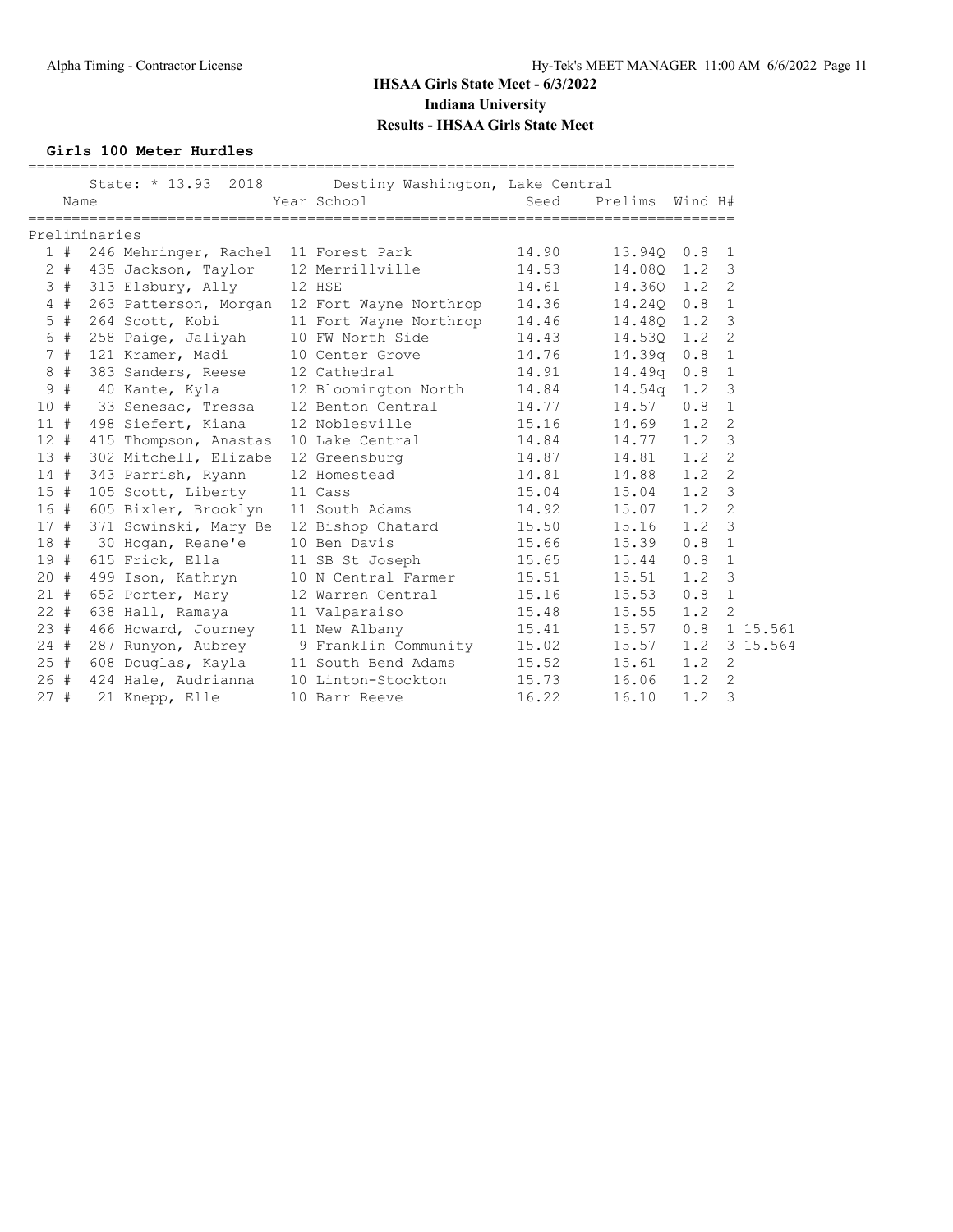#### **Girls 100 Meter Hurdles**

|        |      | State: * 13.93 2018                  | Destiny Washington, Lake Central |         |          |     |                |        |
|--------|------|--------------------------------------|----------------------------------|---------|----------|-----|----------------|--------|
|        | Name |                                      | Year School                      | Prelims | Finals   |     | Wind Points    |        |
| Finals |      |                                      |                                  |         |          |     |                |        |
| 1#     |      | 246 Mehringer, Rachel 11 Forest Park |                                  | 13.94   | $13.92*$ | 0.9 | 10             |        |
| $2 +$  |      | 435 Jackson, Taylor                  | 12 Merrillville                  | 14.08   | 13.97    | 0.9 | 8              |        |
| 3#     |      | 313 Elsbury, Ally                    | 12 HSE                           | 14.36   | 14.26    | 0.9 |                | 14.251 |
| 4#     |      | 383 Sanders, Reese                   | 12 Cathedral                     | 14.49   | 14.26    | 0.9 | 6              | 14.259 |
| 5#     |      | 263 Patterson, Morgan                | 12 Fort Wayne Northrop           | 14.24   | 14.38    | 0.9 | 5              |        |
| 6#     |      | 121 Kramer, Madi                     | 10 Center Grove                  | 14.39   | 14.39    | 0.9 | $\overline{4}$ |        |
| 7#     |      | 258 Paige, Jaliyah                   | 10 FW North Side                 | 14.53   | 14.50    | 0.9 | 3              |        |
| 8      | #    | 264 Scott, Kobi                      | 11 Fort Wayne Northrop           | 14.48   | 14.54    | 0.9 | 2              |        |
| 9#     |      | 40 Kante, Kyla                       | 12 Bloomington North             | 14.54   | 14.57    | 0.9 |                |        |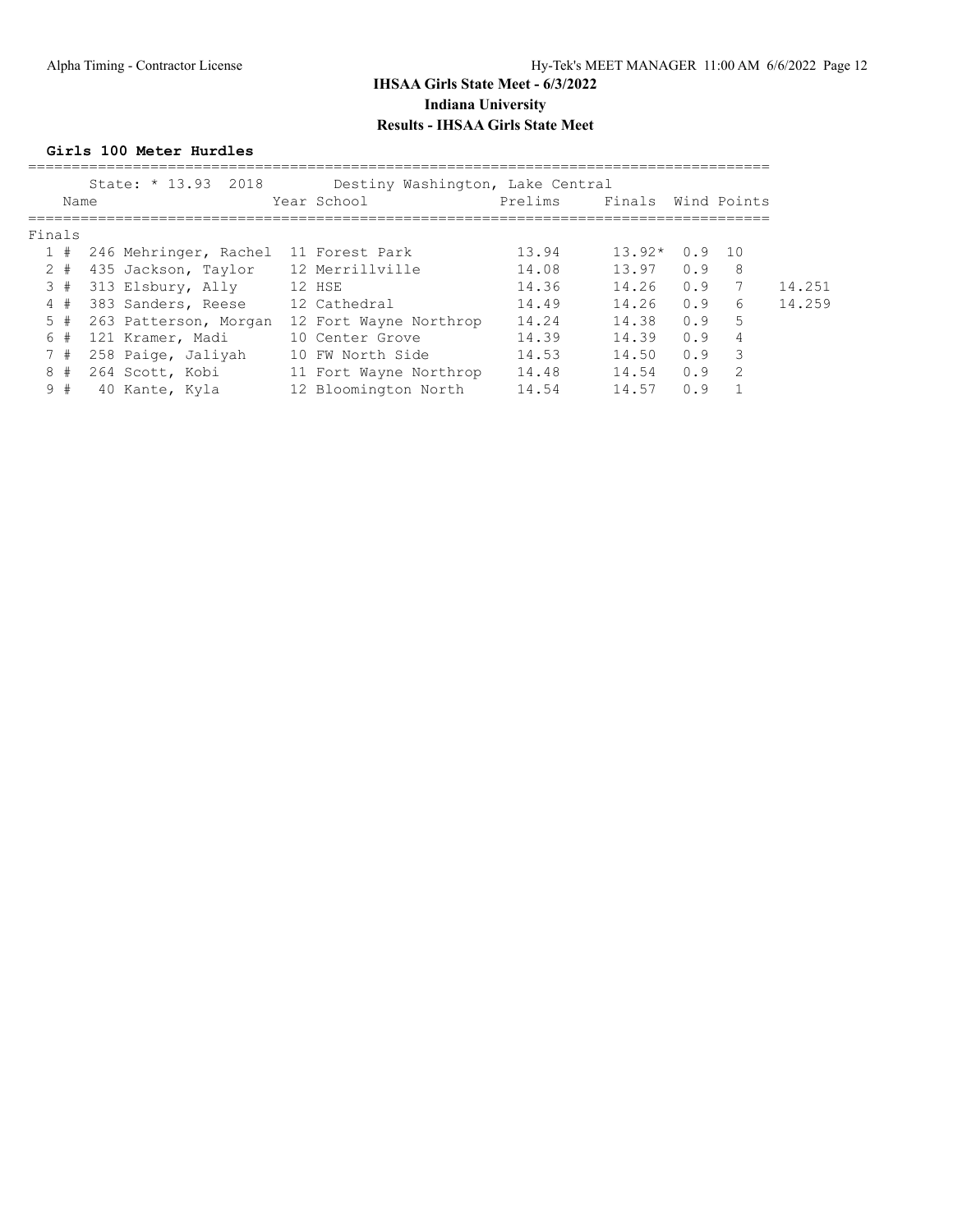#### **Girls 300 Meter Hurdles**

|        | Name |                                | State: * 41.36 2014 Symone Black, FW Concordia<br>Year School Seed Finals H# Points                      |               |           |   |                |
|--------|------|--------------------------------|----------------------------------------------------------------------------------------------------------|---------------|-----------|---|----------------|
| 1#     |      |                                | 383 Sanders, Reese 12 Cathedral 183.53                                                                   |               | 42.99     |   | $3 - 10$       |
| $2 +$  |      |                                | 498 Siefert, Kiana 12 Noblesville 44.46 44.24 3 8<br>423 Handshoe, Leah 12 Leo 44.44 44.64 3 7           |               |           |   |                |
| 3#     |      |                                |                                                                                                          |               |           |   |                |
| 4#     |      |                                | 343 Parrish, Ryann 12 Homestead 45.91 44.73 2                                                            |               |           |   | 6              |
| $5$ #  |      |                                | 333 Davis, Jada-Marie 12 Harrison (W1) 45.79 44.83 2                                                     |               |           |   | 5              |
| 6 #    |      | 310 Blackmore, Elia 9 HSE      |                                                                                                          | 44.72 45.14 3 |           |   | 4              |
| 7#     |      |                                | 371 Sowinski, Mary Be 12 Bishop Chatard 45.72 45.24 3                                                    |               |           |   | $\mathfrak{Z}$ |
| 8#     |      |                                | 38 Francis, Ella 12 Bloomington North 45.70 45.27 3                                                      |               |           |   | $\overline{2}$ |
| 9#     |      |                                | 400 Carmichael, Anne 11 Lake Central 47.33 45.43 1                                                       |               |           |   | $\mathbf{1}$   |
| 10#    |      |                                | 33 Senesac, Tressa 12 Benton Central 144.58 45.59                                                        |               |           | 3 |                |
| 11#    |      |                                | 435 Jackson, Taylor 12 Merrillville 46.02 45.81 2                                                        |               |           |   |                |
| 12#    |      |                                | 652 Porter, Mary 12 Warren Central 46.52 45.87 1                                                         |               |           |   |                |
| 13#    |      |                                | 2 Van De Weg, Maris 12 Adams Central 45.51 46.00 3                                                       |               |           |   |                |
| 14#    |      |                                | 518 Rasche, Landyn 10 Northeast Dubois 46.51 46.20 1                                                     |               |           |   |                |
| 15#    |      |                                | 615 Frick, Ella 11 SB St Joseph 47.45                                                                    |               | 46.34 1   |   |                |
| 16#    |      |                                | 246 Mehringer, Rachel 11 Forest Park 45.72                                                               |               | 46.38     | 2 |                |
| 17#    |      | 564 Jones, Catalla 11 Pike     | 46.13 46.47 2                                                                                            |               |           |   |                |
| 18 #   |      |                                |                                                                                                          |               |           |   |                |
| 19#    |      |                                | 398 Schoonveld, Taylo 12 Kankakee Valley 16.47 16.91 1<br>105 Scott, Liberty 11 Cass 16.12 16.12 16.99 2 |               |           |   |                |
| $20 +$ |      |                                | 337 Lange, Claire 12 Heritage Hills 46.48 47.15<br>281 Coffman, Brooke 11 Franklin Community 46.37 47.15 |               | $47.15$ 1 |   | 47.141         |
| 21#    |      |                                |                                                                                                          |               |           | 2 | 47.143         |
| 22#    |      | 550 Fehribach, Kyrste 11 Paoli |                                                                                                          | 47.21         | $47.19$ 1 |   |                |
| 23#    |      |                                | 192 Fox, Hope 12 East Central 46.39 47.33 2                                                              |               |           |   |                |
| 24#    |      |                                | 183 Spiller, Lena 11 Culver Academies 46.90 47.76 1                                                      |               |           |   |                |
| 25#    |      |                                | 1004 Grady, Katelyn 12 Silver Creek 17.72 48.31 1<br>313 Elsbury, Ally 12 HSE 144.85 48.33 3             |               |           |   |                |
| 26#    |      | 313 Elsbury, Ally 12 HSE       |                                                                                                          |               |           |   |                |
| 27#    |      |                                | 263 Patterson, Morgan 12 Fort Wayne Northrop 46.02                                                       |               | 48.91     | 2 |                |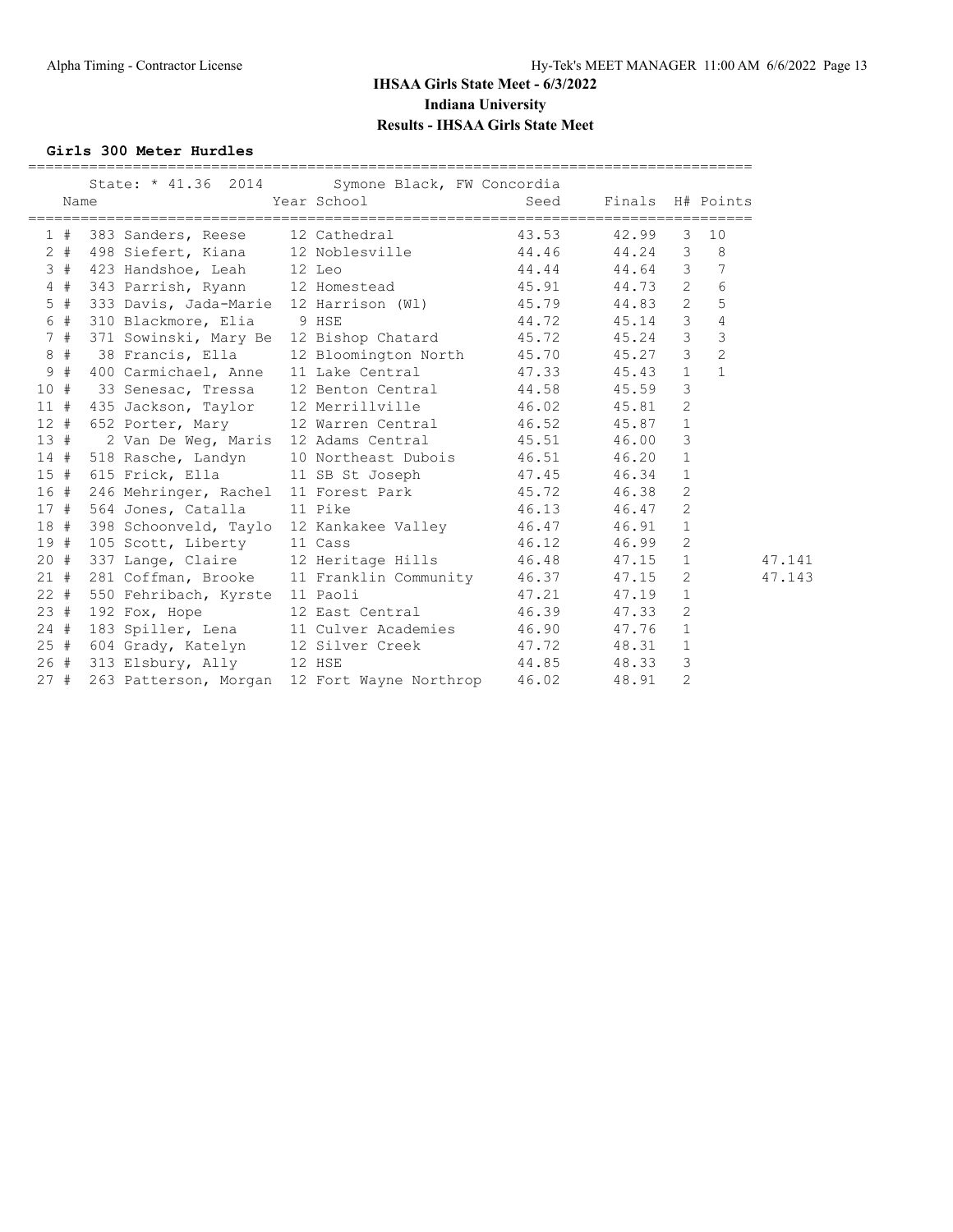#### **Girls 4x100 Meter Relay**

=================================================================================== State: \* 45.75 2003 Ft Wayne Northrup Adams, Rox, Carr, Robinson School Seed Finals H# Points =================================================================================== 1 Zionsville 47.68 47.23 3 10 1) #704 Nazarov, Michelle 12 2) #697 Anyanwu, Omema 9 3) #706 Robinson, Lily 12 4) #707 Yovanovich, Sophia 12 2 Brownsburg 48.05 47.61 3 8 1) #76 Thruston, Aysa 10 2) #67 Griffin, Jordan 12 3) #72 Rice, Darrelle 11  $\qquad \qquad$  4) #71 Neal, Izzy 9 3 Lake Central 48.77 47.91 3 7 1) #402 Dilosa, Krystian 10 2) #415 Thompson, Anastasia 10 3) #407 Kroncke, Cali 11 4) #406 Klaich, Rylie 11 4 North Central (Indianapolis) 48.31 47.95 3 6 1) #508 Jones, Cassity 11 2) #500 Bailey, Janae 11 3) #501 Ball, Daisjah 11 4) #507 Jewell, Lailah 10 5 Fort Wayne Northrop 48.03 48.07 3 5 1) #262 Norfleet, Sydni 12 2) #259 Bomersback, Cami 12 3) #263 Patterson, Morgan 12 4) #264 Scott, Kobi 11 6 Hamilton Southeastern 48.41 48.30 3 4 1) #312 Davis, Jocelyn 11 2) #323 Mirro, Jehnea 12 3) #329 Smith, Sanai 10 4) #327 Rios Rojas, Daniela 12 7 Terre Haute South Vigo 49.39 48.38 2 3 1) #628 McGuirk, Kylee 10 2) #627 Krawiec, Grace 12 3) #623 Blakey, Shalane 9 4) #626 Jones, Courtney 12 8 Warren Central 2008 2009 12:00 12:00 12:00 12:00 13:00 149.25 148.43 2009 1) #655 Vaden, Jila 10 2) #654 Turner, Ta'Nashjia 9 3) #649 Gilbert, Sequoia 12 4) #650 McCray, Ameiyah 11 9 Avon 49.22 48.52 2 1 1) #15 Sheagley, Nicole 10 2) #12 Davenport, Jiah 10 3) #18 Verburg, Kira 12 4) #17 Springer, Alana 12 10 New Haven 48.87 48.60 3 1) #473 Ganaway, Trishelle 12 2) #476 Marshall, Ashyla 10 3) #478 Tyler, Ashanti 12 4) #474 Jackson, Jnqe 10 11 Bowman Academy 49.62 48.80 1 1) #59 Freeman, Samaria 12 2) #62 Terry, Keyana 11 3) #60 Moore, Deborah 12 4) #57 Cobb, Kaylin 11 12 Indianapolis Bishop Chatard 49.26 48.82 2 1) #363 Duncan, Addison 10 2) #369 Miller, Adeline 10 3) #360 Buels, Brianna 11 4) #372 Stapleton, Emma 12 13 Pike 49.17 48.97 3 1) #568 Soriano Rodriguez, Katheri 2) #567 Randolph, Sydney 12 3) #563 Horton, Lauren 12 4) #564 Jones, Catalla 11 14 Carmel 48.41 49.06 3 1) #77 Bailey, Lauren 12 2) #78 Belanger, Rebecca 9 3) #87 Norris, Emily 9 4) #82 Guerrant, Ashlyn 10 15 Fort Wayne Wayne 2012 2022 2023 2024 19:51 2022 2023 2024 19:51 2022 2023 2024 2022 2023 2024 2022 2023 20 1) #273 Shurelds, Miracle 10 2) #270 Hurse, Myshell 12 3) #276 Whitt, Amajanea 12 4) #275 Stewart, Jada 11 16 Center Grove 49.34 49.31 2 1) #123 Lavergne, Kristen 10 2) #129 Sichting, Skyler 12 3) #128 Riley, Alana 9 4) #121 Kramer, Madi 10 17 Portage 49.30 49.34 2 1) #586 Lindsay, Kilamesha 10 2) #584 Jones, Da'Ja 12 3) #589 Pusateri, Taylor 10 4) #590 Whittington, La'Kayla 10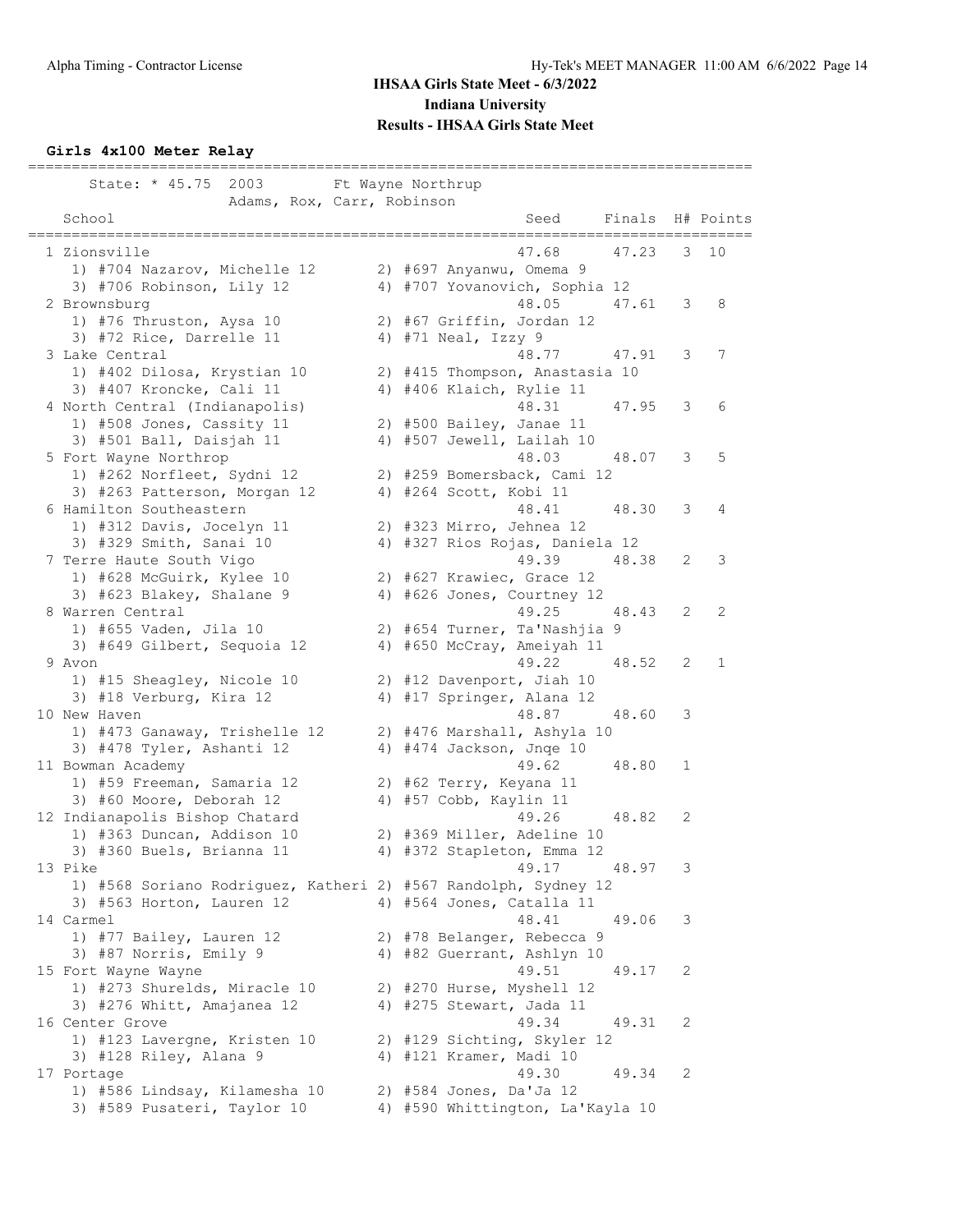#### **....Girls 4x100 Meter Relay**

| 18 Mooresville                    | 49.24<br>49.42                 | $\overline{2}$ |
|-----------------------------------|--------------------------------|----------------|
| 1) #442 Henderson, Olivia 10      | 2) #439 Atwell, Lauren 10      |                |
| 3) #445 Strietelmeier, Kaitlyn 10 | 4) #441 Denny, Madelynn 12     |                |
| 19 Jasper                         | 49.85<br>49.53                 | $\mathbf{1}$   |
| 1) #388 Bachman, Taylor 12        | 2) #394 Underwood, Anna 11     |                |
| 3) #393 Underwood, Alivia 9       | 4) #391 Englert, Ava 10        |                |
| 20 Bloomington North              | 50.10<br>49.60                 | $\mathbf{1}$   |
| 1) #35 Deemer, Cora 11            | 2) #39 Hendrix-Petry, Chloe 10 |                |
| $3)$ #42 Njau, Avery 12           | 4) #40 Kante, Kyla 12          |                |
| 21 East Central                   | 49.74<br>49.80                 | $\mathbf{1}$   |
| 1) #192 Fox, Hope 12              | 2) #195 Hill, Ellie 9          |                |
| 3) #194 Graf, Anna 10             | 4) #188 Campbell, Rachel 11    |                |
| 22 Charlestown                    | 49.60<br>49.92                 | 1              |
| 1) #139 King, Demaria 12          | 2) #138 King, Anneiah 10       |                |
| 3) #137 Holbrook, Jayda 10        | 4) #140 Steele, Lyric 10       |                |
| 23 Northwood                      | 50.65<br>50.11                 | $\mathbf{1}$   |
| 1) #539 Chupp, Hannah 10          | 2) #545 Payne, Claire 9        |                |
| 3) #543 Mikel, Megan 11           | 4) #548 Yoder, Elayna 9        |                |
| 24 South Bend Adams               | 50.56<br>50.33                 | $\mathbf{1}$   |
| 1) #613 Soens, Isabella 10        | 2) #609 Frazee, Sofia 11       |                |
| 3) #608 Douglas, Kayla 11         | 4) #614 Thomas, Angel 11       |                |
| 25 Culver Academies               | 50.47<br>50.61                 | 1              |
| 1) #173 Bird, Brighton 11         | 2) #175 Bourdier, Susan 11     |                |
| 3) #179 LaBella, Alexa 10         | 4) #176 Fiqueroa, Cecille 12   |                |
| 26 Castle                         | 50.28<br>50.82                 | 1              |
| 1) #111 Olson, Audrey 11          | 2) #106 Bargeloh, Renee 12     |                |
| 3) #112 Quach, Sophia 10          | 4) #113 Royal, Amaya 10        |                |
| -- Evansville North               | 49.51<br>DNF                   | $\overline{2}$ |
| 1) #220 Poque, Katie 12           | 2) #216 Harris, Ahmera 11      |                |
| 3) #219 Moses, Praise 9           | 4) #215 Green, Jaidn 12        |                |
|                                   |                                |                |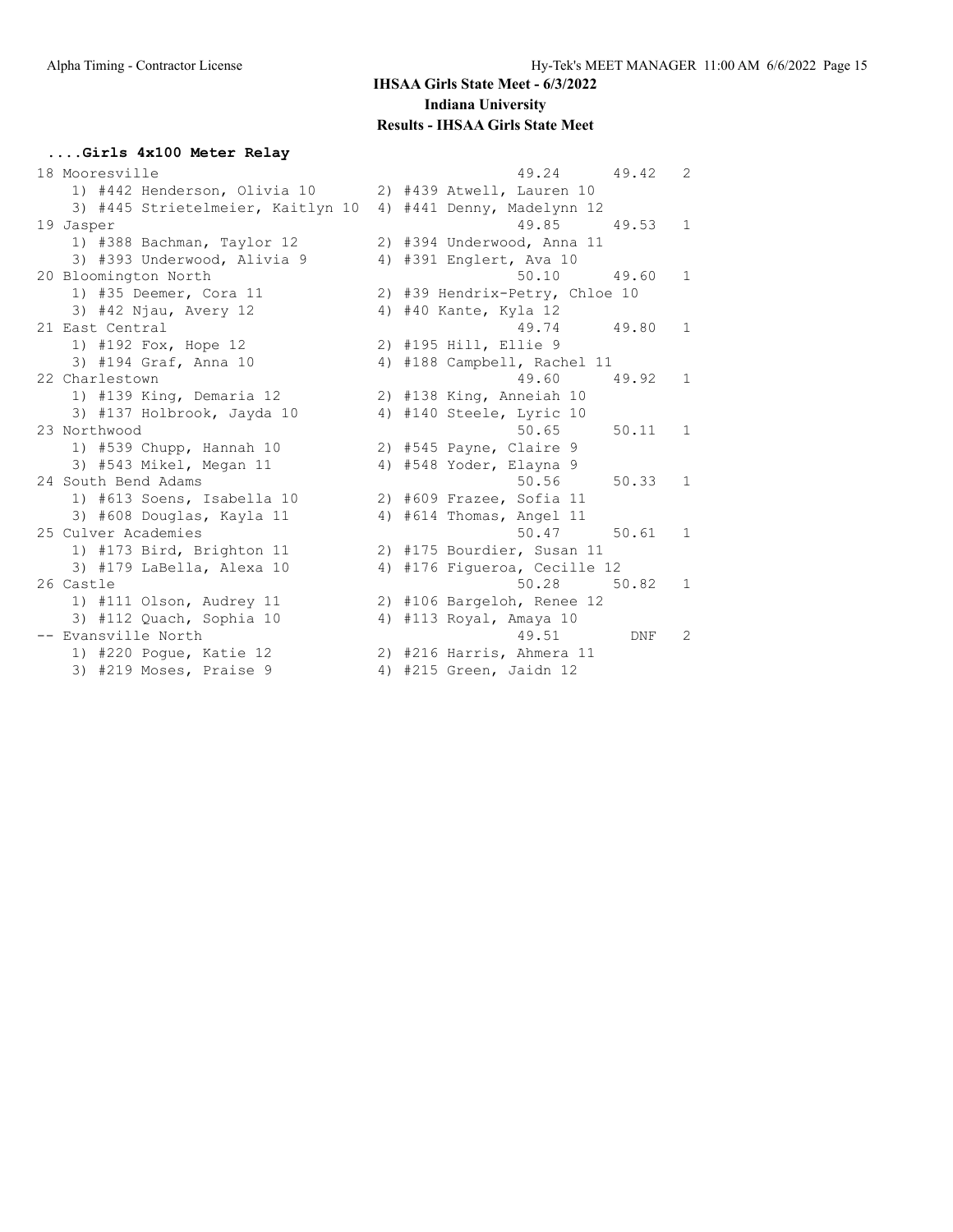**Girls 4x400 Meter Relay**

=================================================================================== State: \* 3:43.99 2019 North Central (Indianapolis), North Centra S Blue-Williams, C Robinson, R Elliott, A Robinson School Seed Finals H# Points =================================================================================== 1 North Central (Indianapolis) 3:55.38 3:52.56 3 10 1) #508 Jones, Cassity 11 2) #500 Bailey, Janae 11 3) #507 Jewell, Lailah 10 4) #504 Elliott, Ramiah 12 1:59.044 (1:59.044) 2:59.791 (1:00.747) 3:52.557 (52.767) 2 Carmel 3:54.24 3:53.39 3 8 1) #80 Carlisle, Emersen 12 2) #93 Wamsley, Cambell 11 3) #81 Cebalo, Olivia 9 4) #92 Samms, Lani 10 1:57.247 (1:57.247) 2:57.654 (1:00.408) 3:53.386 (55.732) 3 Indianapolis Bishop Chatard 3:56.95 3:55.00 3 7 1) #363 Duncan, Addison 10 2) #375 Stickel, Mayan 12 3) #367 Foley, Mara 12 4) #371 Sowinski, Mary Bea 12 1:58.148 (1:58.148) 2:57.771 (59.623) 3:54.997 (57.226) 4 Hamilton Southeastern 3:58.46 3:57.28 3 6 1) #323 Mirro, Jehnea 12 2) #310 Blackmore, Elia 9 3) #319 Kepner, Ciara 9 4) #330 Wans, Regan 12 1:59.722 (1:59.722) 2:59.128 (59.406) 3:57.280 (58.152) 5 Noblesville 3:58.93 3:57.56 3 5 1) #486 Cooper, Brinkley 9 2) #497 Rollins, Kate 9 3) #498 Siefert, Kiana 12 4) #495 Rempe, Summer 10 1:59.944 (1:59.944) 2:59.827 (59.884) 3:57.552 (57.725) 6 Brownsburg 3:59.71 3:58.24 2 4 1) #75 Thomas, Aysa 9 2) #76 Thruston, Aysa 10 3) #67 Griffin, Jordan 12 4) #69 Kirtz, Paige 11 2:00.370 (2:00.370) 3:01.640 (1:01.270) 3:58.233 (56.593) 7 Homestead 4:02.20 3:58.47 2 3 1) #338 Hopson, Nile 11 2) #343 Parrish, Ryann 12 3) #339 Knecht, Elena 10 4) #344 Stedge, Grace 12 1:58.948 (1:58.948) 2:59.057 (1:00.109) 3:58.468 (59.412) 8 Zionsville 3:55.76 3:58.76 3 2 1) #699 Greeson, Delaney 11 2) #704 Nazarov, Michelle 12 3) #697 Anyanwu, Omema 9 4) #706 Robinson, Lily 12 2:00.427 (2:00.427) 3:01.117 (1:00.690) 3:58.752 (57.636) 9 Valparaiso 3:59.49 3:59.08 3 1 3:59.071 1) #641 Politza, Kaylie 12 2) #635 Cavanaugh, Becca 10 3) #633 Byvoets, Brooke 10 4) #643 Schulte, Paige 11 2:02.389 (2:02.389) 3:03.294 (1:00.905) 3:59.071 (55.777)<br>hesterton 3:59.077 3:59.08 3 10 Chesterton 3:59.08 3:59.08 3:59.077 1) #144 Gentry, Bree 12 2) #143 Dunn, Camryn 12 3) #149 Smith, Bella 12 4) #147 Raffin, Bridget 11 2:03.198 (2:03.198) 3:04.237 (1:01.039) 3:59.077 (54.841) 11 Indianapolis Cathedral 3:58.00 3:59.95 3 1) #378 Kimble, Milani 12 2) #384 Sanders, Sidney 11 3) #383 Sanders, Reese 12 4) #381 Kubacki, Kate 9 2:02.777 (2:02.777) 3:02.272 (59.495) 3:59.941 (57.670) 12 Bloomington North 4:03.34 4:00.61 2 1) #38 Francis, Ella 12 2) #40 Kante, Kyla 12 3) #35 Deemer, Cora 11 444 Somers Glenn, Nola 10 2:01.254 (2:01.254) 3:02.123 (1:00.870) 4:00.603 (58.480) 13 Plainfield 4:01.13 4:03.34 2 1) #579 Whaley, Jenna 11 2) #573 Hargrave, Veronica 11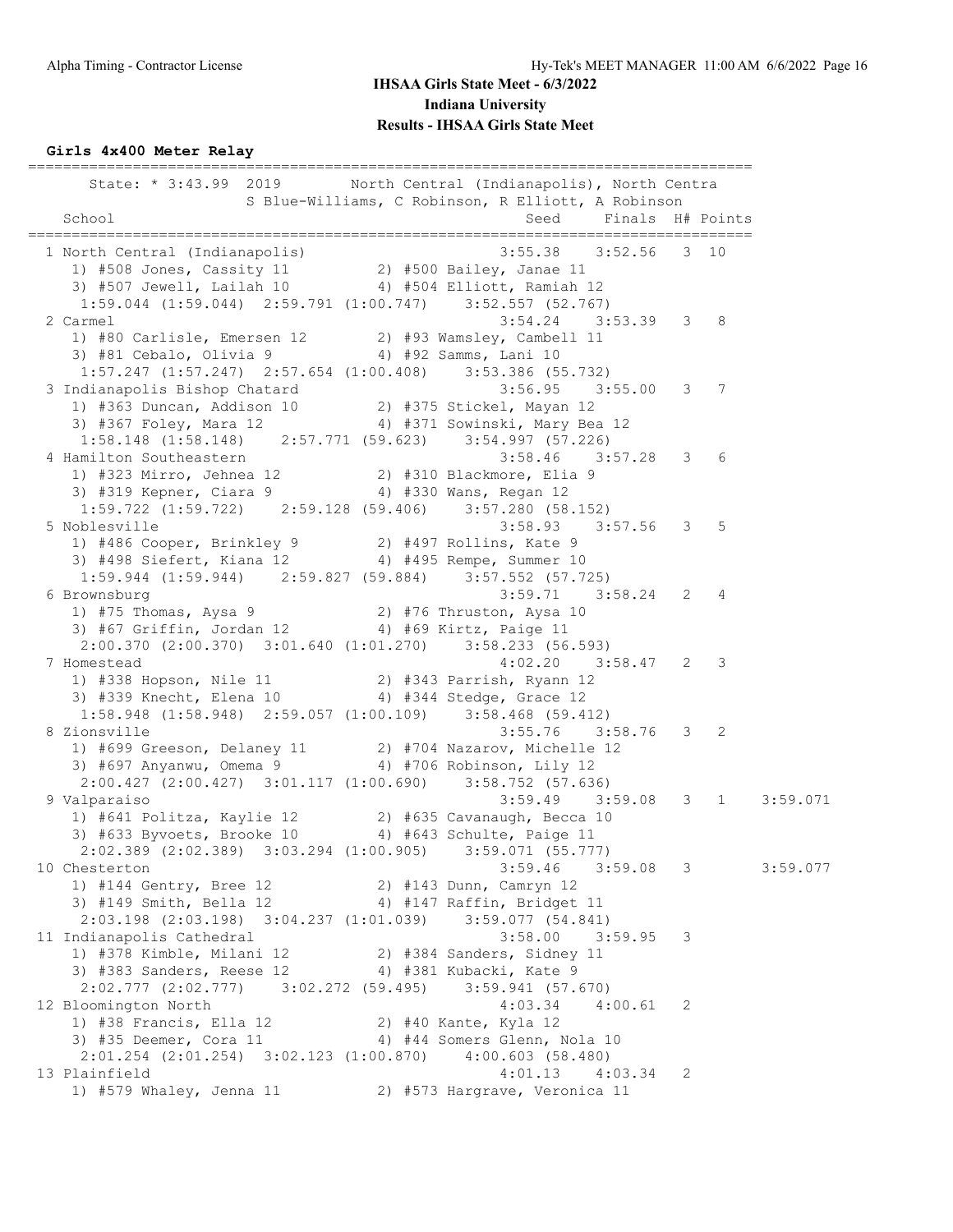#### **....Girls 4x400 Meter Relay**

3) #572 Dockery, Addison 12 4) #576 Stewart, Ellie 9 2:01.393 (2:01.393) 3:05.273 (1:03.880) 4:03.339 (58.067) 14 Huntington North 4:03.76 4:04.20 2 1) #349 Holzinger, Emma 11 2) #346 Fields, Gracie 10 3) #345 Colclesser, Ella 10 4) #351 Wiley, Addison 12 2:03.827 (2:03.827) 3:07.168 (1:03.341) 4:04.198 (57.031) 15 West Vigo 4:03.04 4:04.72 2 1) #683 DeGroote, Corynn 12 2) #686 Holman, LaNiceon 9 3) #685 Easton, Maci 12 4) #684 DeGroote, Kyarra 10 2:05.065 (2:05.065) 3:06.763 (1:01.698) 4:04.716 (57.954) 16 Northridge 4:05.63 4:04.77 1 1) #524 Papandrea, Elainna 12 2) #519 Adkins, Olivia 12 3) #522 Brown, Jen'Daesha 10 4) #521 Baylis, Tame 11 2:02.614 (2:02.614) 3:03.875 (1:01.261) 4:04.763 (1:00.889)<br>17 Culver Academies 4:06.63 4: 17 Culver Academies 4:06.63 4:06.10 1 1) #183 Spiller, Lena 11 2) #182 Rivera, Madison 12 3) #177 Gibbs, Grace 10 4) #174 Bird, Quinn 10 2:03.496 (2:03.496) 3:06.829 (1:03.333) 4:06.092 (59.264) 18 Warsaw Community 4:05.49 4:06.60 2 1) #659 Burns, Rylee 11 2) #665 Mimnaugh, Mikayla 11 3) #661 Knight, Ava 12 4) #657 Barnett, Wini 12 2:04.098 (2:04.098) 3:07.322 (1:03.224) 4:06.599 (59.278) 19 East Central 4:08.41 4:06.85 1 1) #194 Graf, Anna 10 2) #189 Davis, Launa 9 3) #195 Hill, Ellie 9 4) #188 Campbell, Rachel 11 2:05.743 (2:05.743) 3:09.239 (1:03.496) 4:06.847 (57.609) 20 Churubusco 4:09.35 4:08.25 1 1) #152 Boersema, Ella 10 2) #158 Hosted, Madison 11 3) #160 Shearer, Brelle 12 4) #154 Debolt, Cara 12 2:05.105 (2:05.105) 3:08.549 (1:03.444) 4:08.246 (59.698) 21 New Albany 4:09.89 4:08.51 1 1) #465 Frierson, Cayla 10 2) #462 Clark, Lauren 10 3) #469 Tate, Marley 12 4) #466 Howard, Journey 11  $2:06.698$   $(2:06.698)$  3:09.375  $(1:02.678)$  4:08.502 (59.127) 22 Center Grove 4:05.96 4:08.53 1 1) #117 Hallie, Mimbella 9 2) #118 Henselmeier, Kate 11 3) #120 Hodges, Mary Isabella 12 4) #127 Pogue, Marissa 9 2:03.306 (2:03.306) 3:07.782 (1:04.476) 4:08.530 (1:00.748) 23 Floyd Central 4:09.96 4:10.50 1 1) #233 Cook, Emily 11 2) #237 Liddle, Savanna 11 3) #238 Stewart, Kaitlyn 10 4) #236 Kaiser, Keegan 12 2:05.180 (2:05.180) 3:09.103 (1:03.924) 4:10.492 (1:01.390) 24 Franklin Community 4:04.04 4:12.32 2 1) #282 Klem, Lauren 10 2) #280 Botkin, Ainsley 9 3) #281 Coffman, Brooke 11 4) #286 Nicoloff, Olivia 12 2:04.542 (2:04.542) 3:09.804 (1:05.263) 4:12.314 (1:02.510) 25 Martinsville 4:10.57 4:13.13 1 1) #432 Reuter, Holli 12 2) #434 Worzella, Alina 12 3) #428 DeMoss, Sophia 12 4) #431 Reuter, Hanna 12 2:07.442 (2:07.442) 3:13.764 (1:06.322) 4:13.123 (59.360) 26 Evansville F.J. Reitz 4:09.51 4:14.72 1 1) #210 Johnson, Taylor 11 2) #205 Ashby, Ava 9 3) #211 Vogt, Taylor 11 4) #207 Bradfield, Matea 9 2:11.611 (2:11.611) 3:15.025 (1:03.414) 4:14.714 (59.690) -- Lake Central 4:01.09 DQ 2 Out of zone exh 2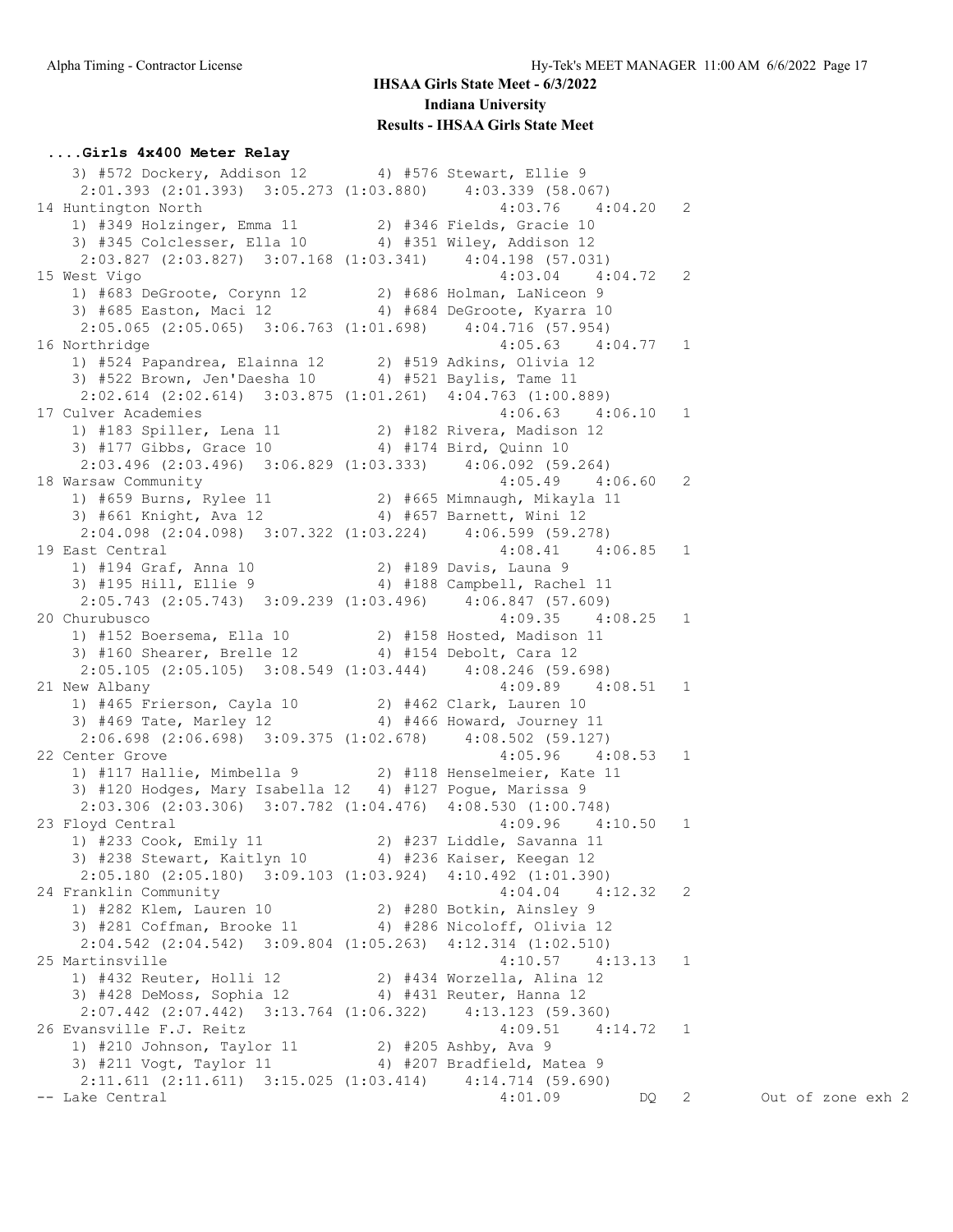#### **....Girls 4x400 Meter Relay**

|  | 1) #401 Dilosa, Kai 12      |  |                   |  | 2) #403 Dilosa, Noelle 11  |                   |  |
|--|-----------------------------|--|-------------------|--|----------------------------|-------------------|--|
|  | 3) #400 Carmichael, Anne 11 |  |                   |  | 4) #410 Rosa, Anastasia 10 |                   |  |
|  | $2:00.830$ $(2:00.830)$     |  | 3:00.303 (59.474) |  |                            | 3:58.723 (58.420) |  |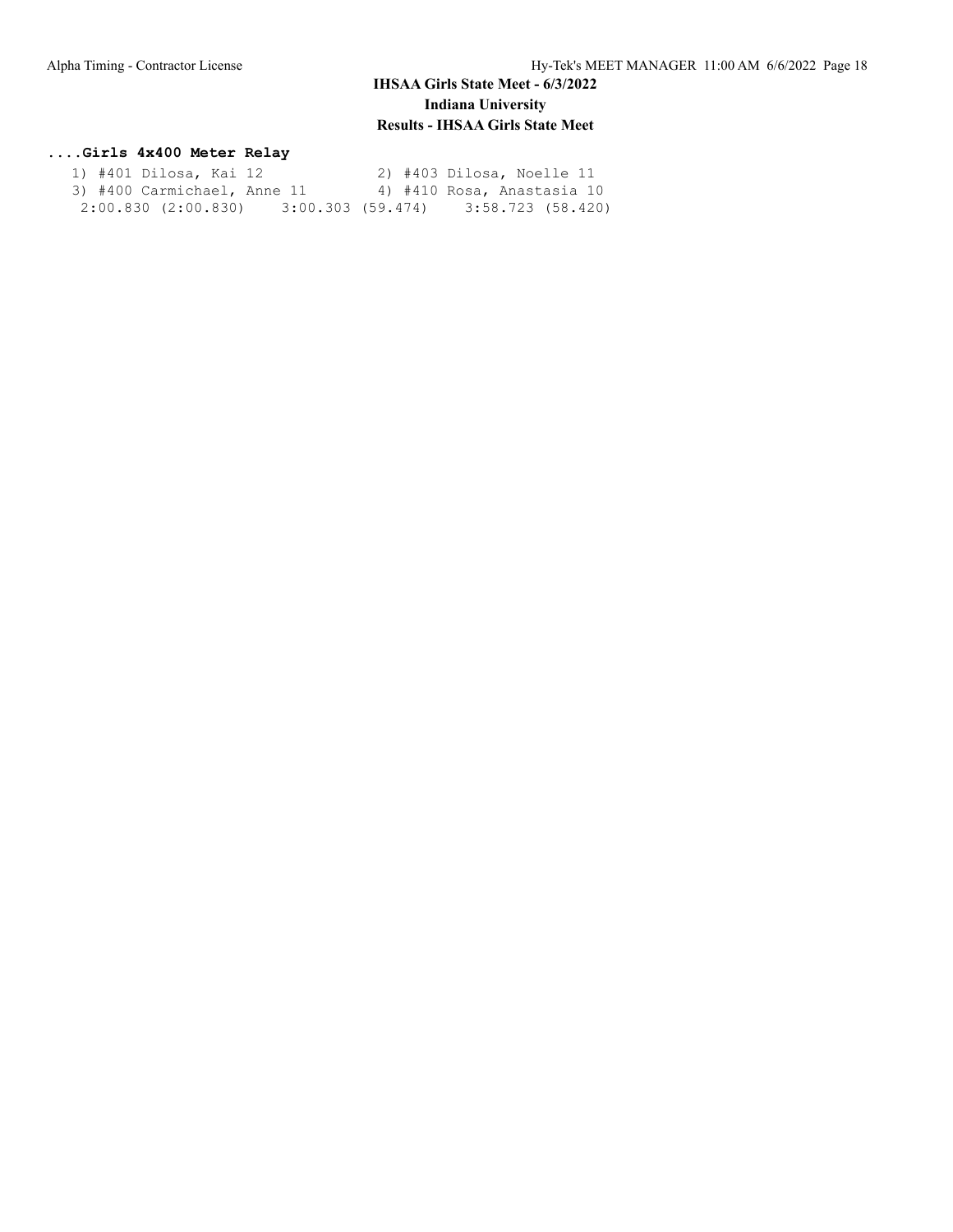**Girls 4x800 Meter Relay**

=================================================================================== State: \* 8:53.74 2013 Eastern Greentown, Eastern Greentown J Sprinkles, S Wagner, B Neeley, B Neeley School School Seed Finals H# Points =================================================================================== 1 Valparaiso 9:24.79 9:03.91 2 10 1) #644 Stock, Cheyanne 11 2) #640 Maldia, Lillian 12 3) #641 Politza, Kaylie 12 4) #633 Byvoets, Brooke 10 1:08.471 (1:08.471) 2:18.156 (1:09.685) 3:26.606 (1:08.450) 4:37.973 (1:11.368) 5:45.401 (1:07.428) 6:57.962 (1:12.562) 7:57.171 (59.209) 9:03.903 (1:06.733) 2 Columbus North 9:14.85 9:08.32 2 8 1) #169 Newell, Brianna 11 2) #170 Rumsey, Katherine 12 3) #163 Baker, Lily 11 4) #167 Klaus, Julie 11 1:07.140 (1:07.140) 2:19.404 (1:12.265) 3:25.798 (1:06.395) 4:38.681 (1:12.883) 5:45.192 (1:06.512) 6:57.000 (1:11.808) 7:59.598 (1:02.599) 9:08.312 (1:08.715) 3 Noblesville 9:23.01 9:09.84 2 7 1) #495 Rempe, Summer 10 2) #486 Cooper, Brinkley 9 3) #487 Flynn, Riley 9 4) #489 Hazelrigg, Paige 11 1:07.362 (1:07.362) 2:18.871 (1:11.509) 3:26.355 (1:07.485) 4:41.913 (1:15.559) 5:46.636 (1:04.724) 6:56.708 (1:10.072) 7:59.285 (1:02.577) 9:09.831 (1:10.547) 4 Carmel 9:18.68 9:14.59 2 6 1) #89 Ricketts, Audrey 10 2) #81 Cebalo, Olivia 9 3) #84 Klopstad, Jasmine 11 4) #94 Wenzler, Kara 10 1:07.161 (1:07.161) 2:21.603 (1:14.442) 3:27.281 (1:05.679) 4:42.349 (1:15.068) 5:48.077 (1:05.729) 7:00.237 (1:12.160) 8:02.828 (1:02.591) 9:14.585 (1:11.757) 5 Floyd Central 9:30.82 9:17.33 2 5 1) #235 Elliott, Emerson 10 2) #232 Cirincione, Jaydon 12 3) #237 Liddle, Savanna 11 4) #238 Stewart, Kaitlyn 10 1:07.608 (1:07.608) 2:19.728 (1:12.120) 3:26.422 (1:06.695) 4:39.064 (1:12.642) 5:47.935 (1:08.871) 7:04.108 (1:16.174) 8:08.556 (1:04.448) 9:17.326 (1:08.771) 6 North Central (Indianapolis) 9:34.41 9:22.20 2 4 1) #510 Matthews, Kaelina 9 2) #511 Rocchio, Maddie 10 3) #516 Vatnsdal, Emma 11 4) #503 Edwards, Mary 11 1:08.065 (1:08.065) 2:21.429 (1:13.365) 3:27.766 (1:06.338) 4:42.552 (1:14.786) 5:48.232 (1:05.680) 7:04.370 (1:16.138) 8:11.056 (1:06.686) 9:22.196 (1:11.140) 7 Hamilton Southeastern 9:24.97 9:22.45 2 3 1) #324 Newton, Grace 11 2) #321 Latta, Allie 12 3) #319 Kepner, Ciara 9 4) #326 Powers, Maggie 10 1:07.633 (1:07.633) 2:18.748 (1:11.115) 3:27.021 (1:08.274) 4:46.033 (1:19.012) 5:52.836 (1:06.803) 7:04.320 (1:11.485) 8:09.523 (1:05.204) 9:22.449 (1:12.926) 8 Chesterton 9:38.48 9:22.64 2 2 1) #142 Dunlap, Alyssa 11 2) #144 Gentry, Bree 12 3) #141 Bonner, Ciara 10 4) #148 Ranta, Bailey 12 1:08.505 (1:08.505) 2:24.717 (1:16.213) 3:31.351 (1:06.634) 4:48.275 (1:16.925) 5:54.156 (1:05.882) 7:07.608 (1:13.452) 8:13.899 (1:06.291) 9:22.638 (1:08.740)<br>Penn 9:25.87 2 1 9 Penn 9:34.51 9:25.87 2 1 1) #559 Smith, Julie 12 2) #556 Eubank, Mary 10 3) #561 Stevens, Abby 11 4) #555 Economou, Julia 11 1:07.684 (1:07.684) 2:22.753 (1:15.070) 3:30.830 (1:08.077) 4:46.046 (1:15.216) 5:52.536 (1:06.490) 7:10.156 (1:17.621) 8:14.166 (1:04.010) 9:25.866 (1:11.700) 10 Carroll (Fort Wayne) 9:39.44 9:30.14 2 1) #96 Hansen, Brooke 12 2) #98 Hilaski, Bella 11 3) #95 Hall, MaryBeth 10 4) #103 Snell, Hadley 10 1:07.866 (1:07.866) 2:19.521 (1:11.655) 3:29.011 (1:09.491) 4:46.905 (1:17.894) 5:55.581 (1:08.676) 7:14.419 (1:18.839) 8:19.597 (1:05.179) 9:30.140 (1:10.543)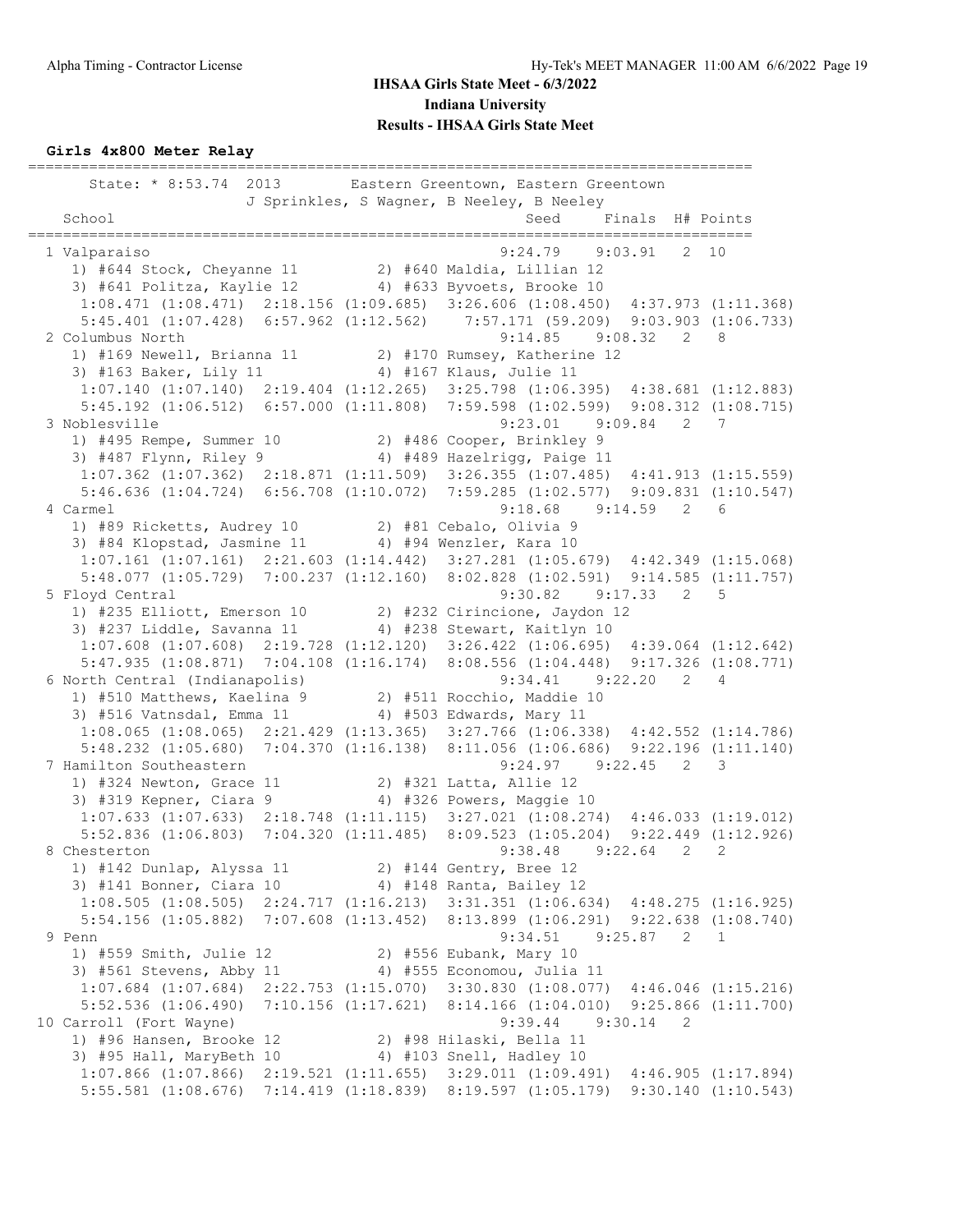#### **....Girls 4x800 Meter Relay**

 11 Indianapolis Bishop Chatard 9:42.83 9:30.98 1 1) #368 Gantz, Alex 12 2) #376 Teed, Alex 10 3) #375 Stickel, Mayan 12 4) #362 Cridge, Lily 11 1:06.715 (1:06.715) 2:21.012 (1:14.297) 3:31.310 (1:10.299) 4:46.988 (1:15.678) 5:58.615 (1:11.628) 7:16.858 (1:18.243) 8:20.004 (1:03.147) 9:30.977 (1:10.973) 12 Mt. Vernon (Fortville) 9:56.98 9:37.75 1 1) #450 Gasiorek, Emma 10 2) #448 Carrell, Lydia 12 3) #455 Tharp, Morgan 12 4) #453 Overshiner, Alexandra 12 1:09.065 (1:09.065) 2:26.339 (1:17.275) 3:35.844 (1:09.505) 4:48.835 (1:12.992) 5:58.890 (1:10.055) 7:16.394 (1:17.505) 8:22.807 (1:06.413) 9:37.741 (1:14.935) 13 Fishers 9:23.46 9:38.68 2 1) #226 Mybeck, Megan 12 2) #229 Schafer, Vera 12 3) #223 Baldwin, Aubrey 12 4) #227 Runion, Anna 12 1:07.438 (1:07.438) 2:23.062 (1:15.625) 3:31.187 (1:08.125) 4:47.464 (1:16.277) 5:55.889 (1:08.425) 7:11.385 (1:15.496) 8:16.002 (1:04.618) 9:38.676 (1:22.674) 14 Center Grove 9:44.78 9:42.31 1 1) #126 Phipps, Lara 10 2) #117 Hallie, Mimbella 9 3) #119 Hodges, Diana 9 4) #127 Pogue, Marissa 9 1:06.250 (1:06.250) 2:20.741 (1:14.491) 3:30.029 (1:09.288) 4:46.781 (1:16.753) 5:56.869 (1:10.089) 7:13.769 (1:16.900) 8:22.751 (1:08.983) 9:42.310 (1:19.560) 15 Warsaw Community 9:46.94 9:46.31 1 1) #663 Laput, Ella 9 2) #661 Knight, Ava 12 3) #657 Barnett, Wini 12 4) #664 Lusinde, Amanda 12 1:08.175 (1:08.175) 2:31.581 (1:23.406) 3:41.858 (1:10.277) 4:58.416 (1:16.559) 6:10.531 (1:12.115) 7:27.834 (1:17.303) 8:36.547 (1:08.714) 9:46.305 (1:09.759) 16 Seymour 9:50.66 9:47.65 1 1) #597 Harpe, Hayley 12 2) #598 Jacobi, Samantha 12 3) #599 Siefker, Vivienne 10 4) #601 Trinkle, Brooke 11 1:09.180 (1:09.180) 2:27.618 (1:18.438) 3:37.932 (1:10.315) 4:53.630 (1:15.699) 6:05.539 (1:11.909) 7:22.885 (1:17.347) 8:35.692 (1:12.807) 9:47.647 (1:11.955) 17 Fort Wayne Concordia Luthera 19:49.63 9:48.31 1 1) #255 Scheumann, Sidney 10 2) #252 Kropf, Faye 11 3) #254 Panning, Alexa 10 4) #256 Walters, Ellie 9 1:08.432 (1:08.432) 2:25.733 (1:17.301) 3:37.371 (1:11.639) 4:59.062 (1:21.691) 6:10.227 (1:11.165) 7:27.109 (1:16.882) 8:36.049 (1:08.941) 9:48.307 (1:12.258) 18 Batesville 9:50.14 9:50.01 1 1) #22 Allgeier, Megan 10 2) #24 Olsen, Katie 12 3) #27 Raver, Kaylie 10 4) #29 Weiler, Emma 11 1:08.712 (1:08.712) 2:22.789 (1:14.078) 3:32.998 (1:10.209) 4:55.407 (1:22.410) 6:08.471 (1:13.065) 7:27.297 (1:18.826) 8:36.606 (1:09.310) 9:50.003 (1:13.397) 19 Northview 9:31.23 9:50.38 2 1) #531 Miller, Halle 11 2) #532 Morrison, Katie 11 3) #530 Hayes, Ellia 10 4) #529 Grant, Gnister 10 1:08.844 (1:08.844) 2:22.269 (1:13.425) 3:34.507 (1:12.239) 4:54.855 (1:20.348) 6:02.263 (1:07.409) 7:28.797 (1:26.535) 8:36.666 (1:07.869) 9:50.371 (1:13.706)<br>9:42.32 10:00.07 2 20 Angola 9:42.32 10:00.07 2 1) #8 Hinkley, Gracynn 11 2) #11 Underwood-Sanders, Bella 9 3) #5 Davenport, Jordan 9 4) #7 Gillen, Karleigh 9 1:13.506 (1:13.506) 2:33.936 (1:20.430) 3:44.973 (1:11.037) 5:05.062 (1:20.090) 6:15.031 (1:09.969) 7:35.668 (1:20.638) 8:42.146 (1:06.478) 10:00.068 (1:17.923) 21 Bloomington South 9:55.01 10:00.91 1 1) #52 Williams, Camilla 10 2) #50 Stringer, Grace 9 3) #47 Callahan, Emma 11 4) #46 Barada, Kate 10 1:09.207 (1:09.207) 2:24.515 (1:15.309) 3:32.564 (1:08.049) 4:52.607 (1:20.044) 6:05.378 (1:12.771) 7:22.558 (1:17.180) 8:36.226 (1:13.669) 10:00.904 (1:24.678)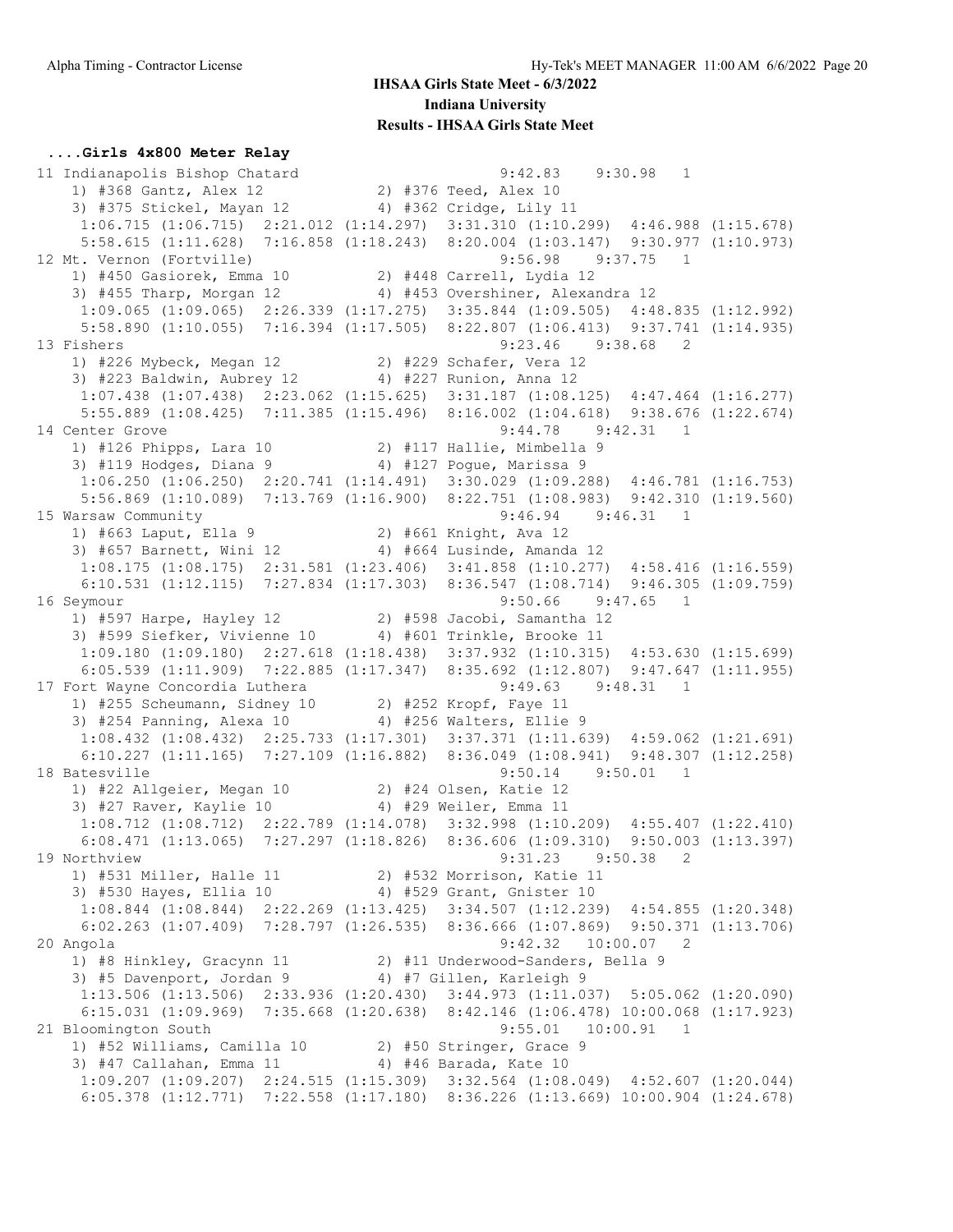#### **....Girls 4x800 Meter Relay**

 22 Indian Creek 9:49.14 10:04.88 1 1) #357 Seitzinger, Hannah 10 2) #355 Iaria, Paige 11 3) #353 Dowty, Phoebe 10 4) #354 Grosso, Samuela 11 1:07.039 (1:07.039) 2:25.392 (1:18.353) 3:36.294 (1:10.903) 4:54.022 (1:17.728) 6:08.692 (1:14.670) 7:31.183 (1:22.491) 8:45.492 (1:14.310) 10:04.875 (1:19.384) 23 LaPorte 9:55.38 10:09.03 1 1) #417 Dhoore, Myrriam 12 2) #418 Dubbs, Ella 12 3) #420 Sobecki, Brenna 11 4) #421 Spain, Faith 9 1:11.481 (1:11.481) 2:30.327 (1:18.846) 3:40.398 (1:10.071) 5:05.822 (1:25.425) 6:16.914 (1:11.093) 7:37.010 (1:20.096) 8:49.417 (1:12.407) 10:09.024 (1:19.608) 24 Gibson Southern 9:59.71 10:12.06 1 1) #291 Hart, Taylor 12 2) #292 Hasenour, Carmen 12 3) #293 Heldt, Courtney 10 4) #295 Pennington, Olivia 12 1:08.564 (1:08.564) 2:31.917 (1:23.353) 3:45.354 (1:13.438) 5:09.924 (1:24.570) 6:22.129 (1:12.205) 7:39.557 (1:17.428) 8:52.671 (1:13.115) 10:12.054 (1:19.383) 25 Northwood 9:52.18 10:20.04 1 1) #535 Allen, Emilie 12 2) #546 Prenkert, Sydney 10 3) #536 Brewer, Mackinze 12 4) #547 Slone, Savanah 10 1:10.591 (1:10.591) 2:33.312 (1:22.721) 3:45.857 (1:12.545) 5:10.674 (1:24.817) 6:21.617 (1:10.944) 7:39.173 (1:17.556) 8:53.709 (1:14.536) 10:20.039 (1:26.331) 26 Forest Park 10:02.84 10:31.53 1 1) #240 Dilger, Hattie 9 2) #243 Fraze, Allison 10 3) #242 Eckert, Danielle 11 4) #245 Kitten, Karli 11 1:11.804 (1:11.804) 2:34.205 (1:22.401) 3:46.054 (1:11.850) 5:05.847 (1:19.793) 6:21.446 (1:15.600) 7:52.774 (1:31.329) 9:05.623 (1:12.849) 10:31.526 (1:25.904) -- West Lafayette  $9:41.60$  DQ 2 Off of track exc 3 1) #682 Steffey, Allison 12 2) #678 McClellan, Emma 11 3) #676 Jundos, Joselyn 10 4) #680 Schminke, Henriette 10 1:13.606 (1:13.606) 2:33.829 (1:20.224) 3:44.316 (1:10.487) 5:00.031 (1:15.716) 6:09.887 (1:09.856) 7:27.688 (1:17.801) 8:38.589 (1:10.901) 9:58.074 (1:19.485)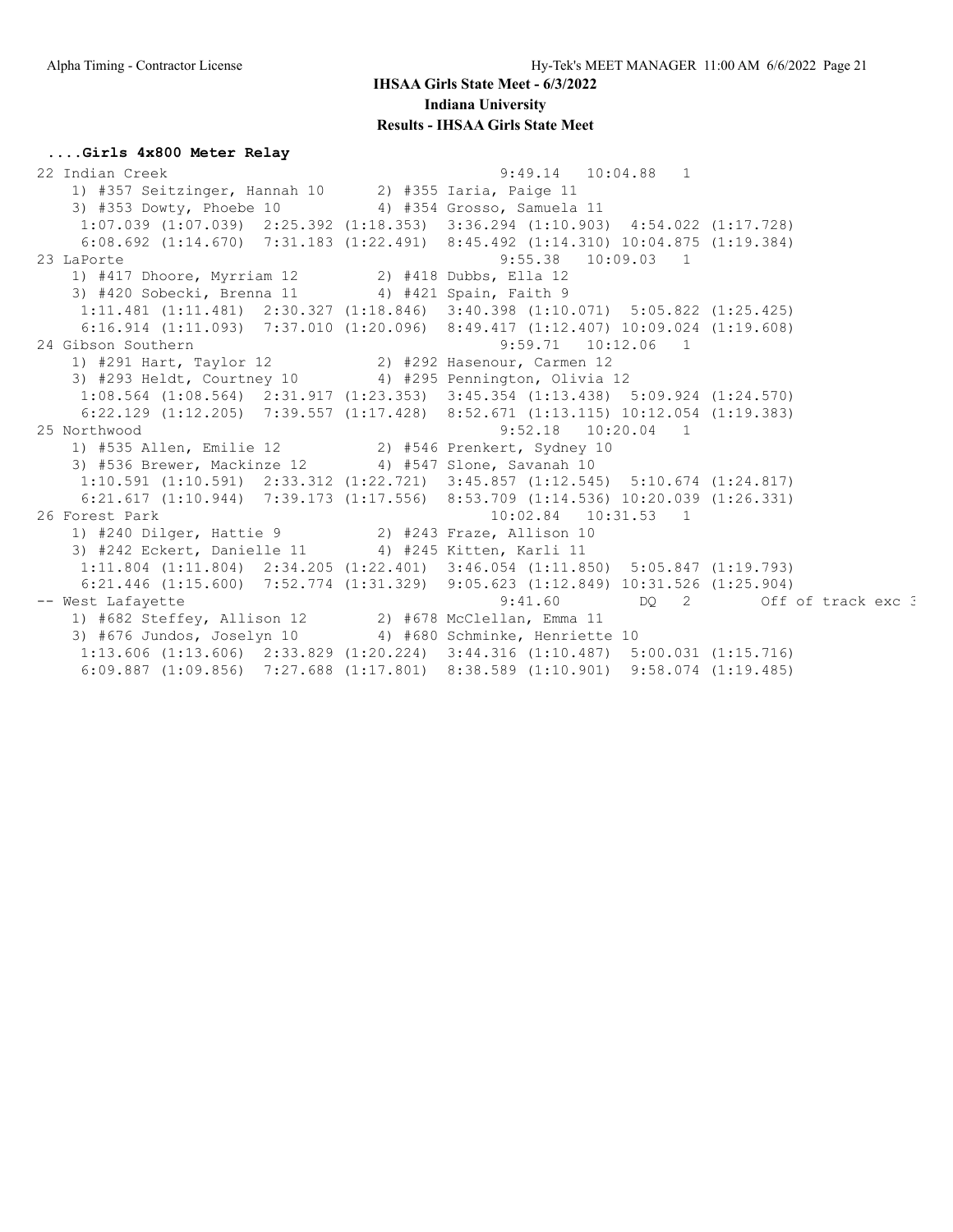**Girls High Jump**

| Name                                                                                                                                 | State: * 6-00 1985 Angela Bradburn, Norwell<br>Year School | Seed Finals Points<br>_______ |              |
|--------------------------------------------------------------------------------------------------------------------------------------|------------------------------------------------------------|-------------------------------|--------------|
| 1 # 397 Nannenga, Emily 11 Kankakee Valley 5-09.25 5-10.00 10<br>5-00 5-02 5-04 5-05 5-06 5-07 5-08 5-09 5-10 5-11<br>$\Omega$       | 0 0 0 0 0 0 XO 0 0 XXX                                     |                               |              |
| 5-00 5-02 5-04 5-05 5-06 5-07 5-08<br>P P O O O O XXX                                                                                |                                                            |                               |              |
| 3 # 398 Schoonveld, Taylo 12 Kankakee Valley 5-05.00 J5-07.00<br>5-00 5-02 5-04 5-05 5-06 5-07 5-08<br>O O XXO XXO O XXX<br>$\Omega$ |                                                            |                               | 7            |
| 4 # 696 Page, Josie 10 Wood Memorial 5-06.00 55-07.00<br>5-00 5-02 5-04 5-05 5-06 5-07 5-08<br>0 0 0 XO 0 XO XXX                     |                                                            |                               | 5.50         |
| 4 # 305 Irwin, Ellie 10 Greenwood Community 5-07.00 55-07.00 5.50<br>5-00 5-02 5-04 5-05 5-06 5-07 5-08<br>O O O XO O XO XXX         |                                                            |                               |              |
| 6 # 493 Miller, Malina 11 Noblesville 5-07.00 5-06.00<br>5-00 5-02 5-04 5-05 5-06 5-07<br>O O O XO XO XXX                            |                                                            |                               | 4            |
| 7 # 183 Spiller, Lena 11 Culver Academies 5-05.00 5-05.00<br>$5-00$ $5-02$ $5-04$ $5-05$ $5-06$<br>O O O XO XXX                      |                                                            |                               | 3            |
| 8 # 308 Smith, Kelsey 12 Hamilton Heights 5-05.00 J5-05.00<br>$5-00$ $5-02$ $5-04$ $5-05$ $5-06$<br>O O XO XO XXX                    |                                                            |                               | 2            |
| 9 # 660 Hart, Marin 12 Warsaw Community 5-03.00 5-04.00<br>$5 - 00$ $5 - 02$ $5 - 04$ $5 - 05$<br>O O O XXX                          |                                                            |                               | $\mathbf{1}$ |
| 10 # 288 Sandrock, Morgan 11 Franklin Community 5-04.00 J5-04.00<br>5-00 5-02 5-04 5-05<br>O O XO XXX                                |                                                            |                               |              |
| 10 # 222 Holder, Alli 11 Faith Christian 5-04.00 J5-04.00<br>$5 - 00$ $5 - 02$ $5 - 04$ $5 - 05$<br>O O XO XXX                       |                                                            |                               |              |
| 10 # 6 Gaerte, Morgan 10 Angola  5-02.00 J5-04.00<br>$5 - 00$ $5 - 02$ $5 - 04$<br>$O$ $O$ $XO$                                      |                                                            |                               |              |
| 10 # 201 Axsom, Mady 12 Elkhart<br>$5 - 00$ $5 - 02$ $5 - 04$ $5 - 05$<br>O O XO XXX                                                 |                                                            | $5 - 04.00$ $J5 - 04.00$      |              |
| 14 # 550 Fehribach, Kyrste 11 Paoli<br>$5 - 00$ $5 - 02$ $5 - 04$<br>O O XXX                                                         |                                                            | $5 - 05.00$ $5 - 02.00$       |              |
| 15 # 602 Leatherman, Emmal 11 Shawe Memorial 5-04.00<br>$5 - 00$ $5 - 02$ $5 - 04$<br>O XO XXX                                       |                                                            | $J5 - 02.00$                  |              |
| 15 # 337 Lange, Claire 12 Heritage Hills 5-02.00 J5-02.00<br>$5 - 00$ $5 - 02$ $5 - 04$<br>O XO XXX                                  |                                                            |                               |              |
| 15 # 405 Johnson, Essence 12 Lake Central 5-04.00 J5-02.00<br>$5 - 00$ $5 - 02$ $5 - 04$<br>XO XXX<br>$\circ$                        |                                                            |                               |              |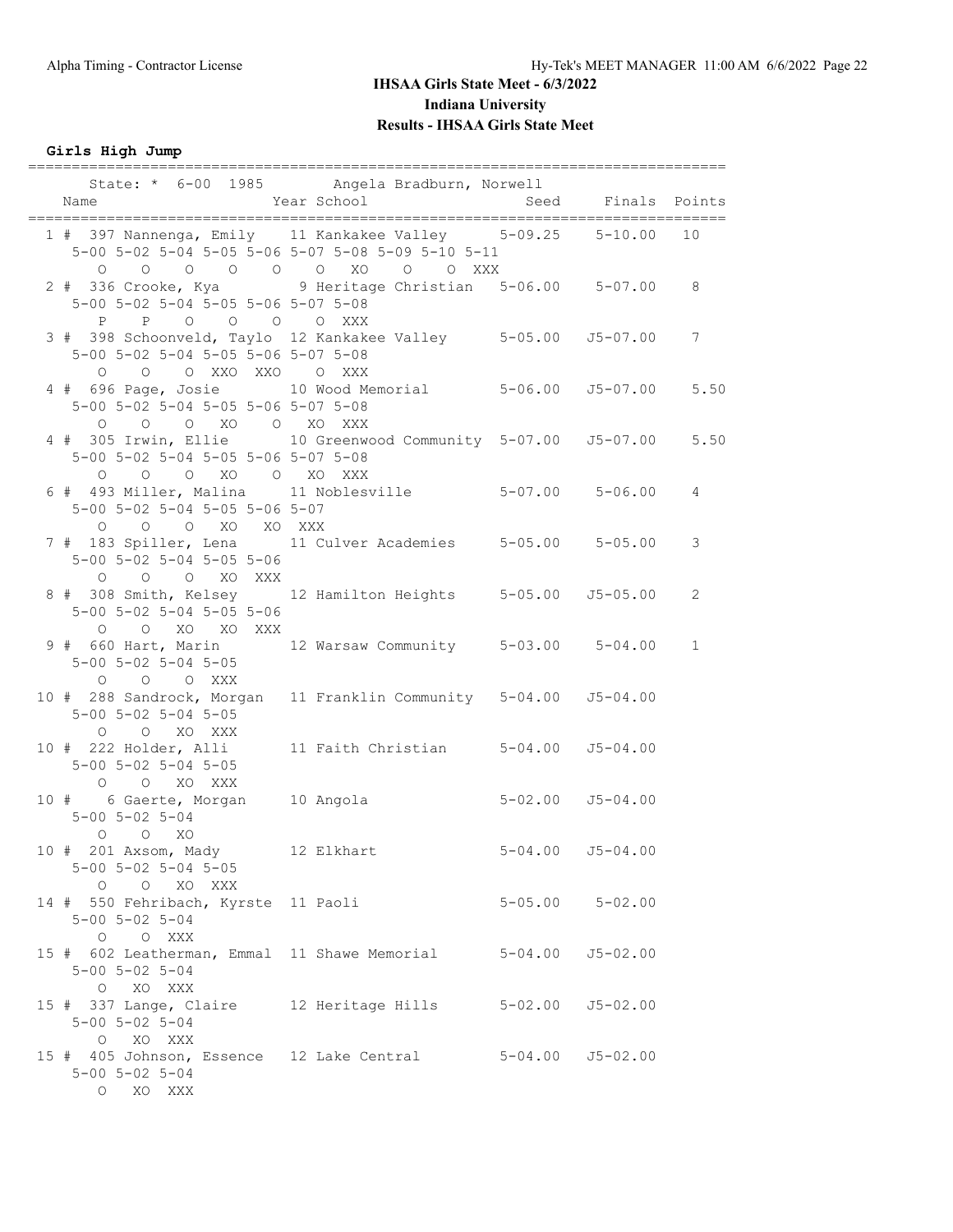| Girls High Jump                                                                                   |                      |    |
|---------------------------------------------------------------------------------------------------|----------------------|----|
| 15 # 488 Hassan, Rylee 11 Noblesville 5-04.00 J5-02.00<br>$5 - 00$ $5 - 02$ $5 - 04$              |                      |    |
| $O$ XO X<br>19 # 621 Martin, Emma 9 TH N Vigo 5-01.00 J5-02.00<br>$5 - 00$ $5 - 02$ $5 - 04$      |                      |    |
| O XXO XXX<br>20 # 73 Ritenour, Emily 9 Brownsburg 5-04.00 J5-02.00                                |                      |    |
| $5 - 00$ $5 - 02$ $5 - 04$<br>XXO XXO XXX<br>21 # 115 Chahal, Suhk 9 Center Grove 5-05.00 5-00.00 |                      |    |
| $5 - 00$ $5 - 02$<br>O XXX<br>22 # 54 Madden, Ally 12 Blue River Valley 5-01.00 J5-00.00          |                      |    |
| $5 - 00$ $5 - 02$<br>XO XXX<br>22 # 672 Horvath, Claire 12 Washington Township 5-04.00 J5-00.00   |                      |    |
| $5 - 00$ $5 - 02$<br>XO XXX<br>22 # 606 McKean, Adrienne 11 South Adams 5-01.00 J5-00.00          |                      |    |
| $5 - 00$ $5 - 02$<br>XO XXX                                                                       |                      |    |
| 25 # 416 Rettig, Brooklynn 12 Lakeland<br>$5 - 00$ $5 - 02$<br>XXO XXX                            | $5-03.00$ $J5-00.00$ |    |
| -- # 517 Gentil, Lyndsey 12 North Posey 5-03.00<br>$5 - 00$<br>XXX X                              |                      | NH |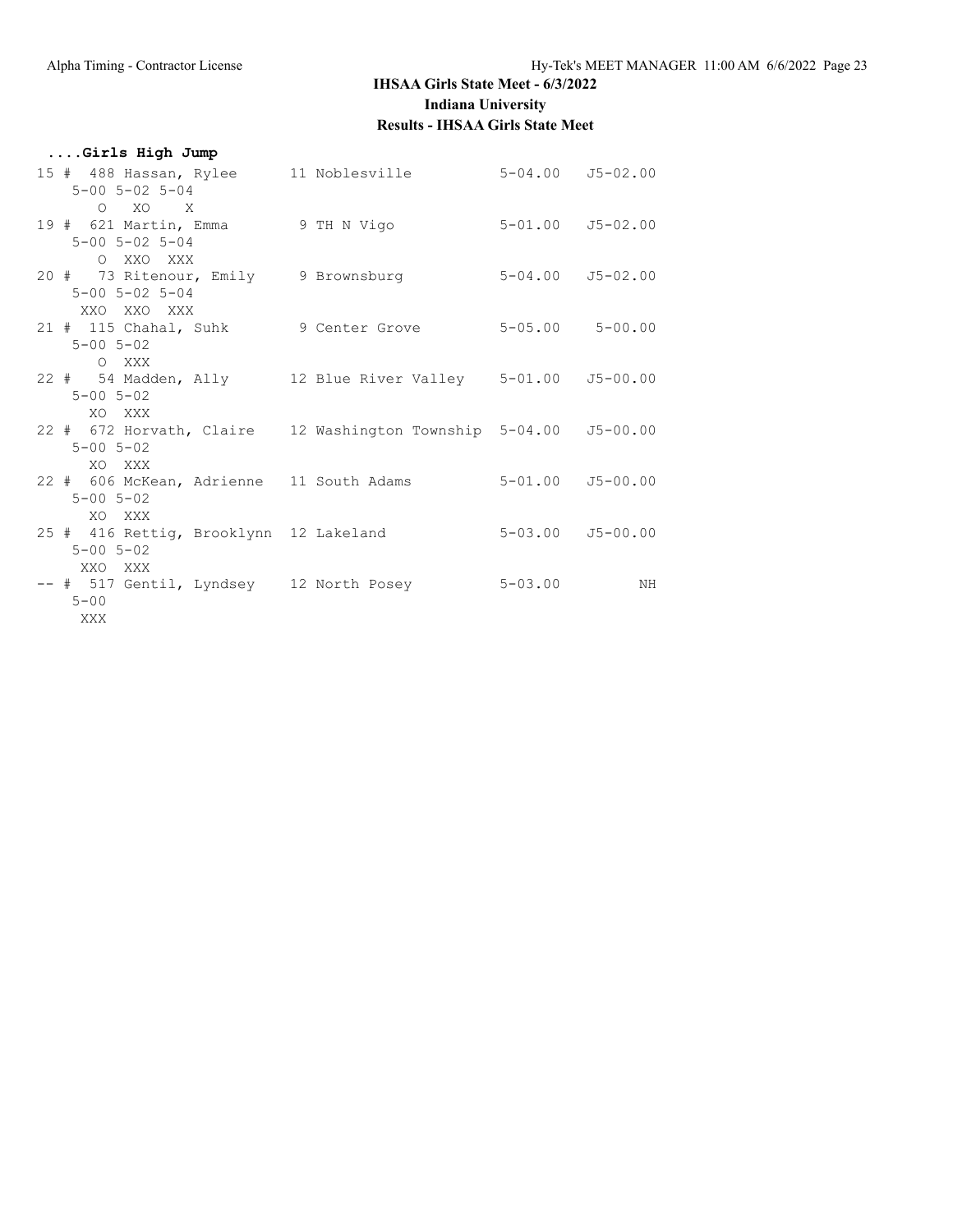**Girls Pole Vault**

| Name                                                                                                                                                                                                                                                                                                                                                                                                                                                 | State: * 13-06.25 2009 Ellie McCardwell, Pendleton Hts<br>Year School                                                                     | Seed                   |                                   | Finals Points |
|------------------------------------------------------------------------------------------------------------------------------------------------------------------------------------------------------------------------------------------------------------------------------------------------------------------------------------------------------------------------------------------------------------------------------------------------------|-------------------------------------------------------------------------------------------------------------------------------------------|------------------------|-----------------------------------|---------------|
| PPP                                                                                                                                                                                                                                                                                                                                                                                                                                                  | 1 # 577 VanBibber, Macken 12 Plainfield 11-06.00 12-03.00<br>9-06 10-00 10-06 11-00 11-03 11-06 11-09 12-00 12-03 12-06<br>P 0 0 0 0 XO 0 | $\circ$<br>XXX         |                                   | 10            |
|                                                                                                                                                                                                                                                                                                                                                                                                                                                      | 2 # 703 Merrell, Kennedy 12 Zionsville<br>9-06 10-00 10-06 11-00 11-03 11-06 11-09 12-00 12-03 12-06 12-09<br>P P P O P O P O XXO XXX     |                        | $11 - 06.00$ $J12 - 03.00$<br>XXX | 8             |
| $\frac{1}{2} \frac{1}{2} \frac{1}{2} \frac{1}{2} \frac{1}{2} \frac{1}{2} \frac{1}{2} \frac{1}{2} \frac{1}{2} \frac{1}{2} \frac{1}{2} \frac{1}{2} \frac{1}{2} \frac{1}{2} \frac{1}{2} \frac{1}{2} \frac{1}{2} \frac{1}{2} \frac{1}{2} \frac{1}{2} \frac{1}{2} \frac{1}{2} \frac{1}{2} \frac{1}{2} \frac{1}{2} \frac{1}{2} \frac{1}{2} \frac{1}{2} \frac{1}{2} \frac{1}{2} \frac{1}{2} \frac{$<br>XO                                                   | 3 # 412 Schilling, Gwen 12 Lake Central 12-00.00 12-00.00<br>9-06 10-00 10-06 11-00 11-03 11-06 11-09 12-00 12-03<br>XO O --- O XO XO XXX |                        |                                   | 7             |
|                                                                                                                                                                                                                                                                                                                                                                                                                                                      | 4 # 385 Swart, Kailee 11 Cathedral 12-06.00 11-09.00<br>9-06 10-00 10-06 11-00 11-03 11-06 11-09 12-00<br>PPP --- --- --- 0 0 XXO XXX     |                        |                                   | 5.50          |
| 9-06 10-00 10-06 11-00 11-03 11-06 11-09<br>$\frac{1}{2} \frac{1}{2} \frac{1}{2} \frac{1}{2} \frac{1}{2} \frac{1}{2} \frac{1}{2} \frac{1}{2} \frac{1}{2} \frac{1}{2} \frac{1}{2} \frac{1}{2} \frac{1}{2} \frac{1}{2} \frac{1}{2} \frac{1}{2} \frac{1}{2} \frac{1}{2} \frac{1}{2} \frac{1}{2} \frac{1}{2} \frac{1}{2} \frac{1}{2} \frac{1}{2} \frac{1}{2} \frac{1}{2} \frac{1}{2} \frac{1}{2} \frac{1}{2} \frac{1}{2} \frac{1}{2} \frac{$<br>$\Omega$ | 4 # 172 Zeilenga, Gabbi 11 Covenant Chr 11-00.00 11-09.00<br>$\begin{matrix} 0 & 0 & 0 & 0 \end{matrix}$<br>XXO                           |                        |                                   | 5.50          |
| 9-06 10-00 10-06 11-00 11-03 11-06 11-09<br>$--- 0 0 0 0 0 0 0 0 0$                                                                                                                                                                                                                                                                                                                                                                                  | 6 # 239 Zeinemann, Annali 12 Floyd Central                                                                                                |                        | $11 - 00.00$ $11 - 06.00$         | 4             |
| 7 # 74 Schwab, Ashlyn 10 Brownsburg<br>9-06 10-00 10-06 11-00 11-03 11-06 11-09<br>--- 0 0 0 0 XO XXX                                                                                                                                                                                                                                                                                                                                                |                                                                                                                                           |                        | $12 - 00.00$ $J11 - 06.00$        | 3             |
| 8 # 331 Wilhelm, Ella 12 HSE<br>9-06 10-00 10-06 11-00 11-03 11-06 11-09<br>--- --- XO XO O XXO XXX                                                                                                                                                                                                                                                                                                                                                  |                                                                                                                                           |                        | $11 - 03.00$ $J11 - 06.00$        | 2             |
| 9 # 492 Lillge, Laina 11 Noblesville<br>9-06 10-00 10-06 11-00 11-03 11-06<br>--- --- 0 XO 0                                                                                                                                                                                                                                                                                                                                                         | XXX                                                                                                                                       |                        | $11 - 00.00$ $11 - 03.00$         | $\mathbf{1}$  |
| 10 # 20 Ballengee, Abby 12 Barr Reeve<br>9-06 10-00 10-06 11-00 11-03 11-06<br>$---$ 0                                                                                                                                                                                                                                                                                                                                                               | O O XO XXX                                                                                                                                | $11-03.00$ $J11-03.00$ |                                   |               |
| 9-06 10-00 10-06 11-00 11-03 11-06<br>$\circ$<br>$\overline{O}$                                                                                                                                                                                                                                                                                                                                                                                      | 10 # 279 Uhlik, Rebecca 11 Franklin Central 11-00.00 J11-03.00<br>O O XO XXX                                                              |                        |                                   |               |
| 9-06 10-00 10-06 11-00 11-03                                                                                                                                                                                                                                                                                                                                                                                                                         | 12 # 306 Luttrell, Amy 10 Greenwood Community 11-06.00 11-00.00                                                                           |                        |                                   |               |
| --- 0 0 0 XXX<br>13 # 160 Shearer, Brelle 12 Churubusco<br>9-06 10-00 10-06 11-00 11-03<br>$\circ$<br>XO<br>XO<br>$\circ$                                                                                                                                                                                                                                                                                                                            | XXX                                                                                                                                       | 11-00.00 J11-00.00     |                                   |               |
| 14 # 234 Davis, Reece<br>$9-06$ 10-00 10-06 11-00<br>$\mathbb{P}$<br>P<br>O XXX                                                                                                                                                                                                                                                                                                                                                                      | 12 Floyd Central                                                                                                                          | $11 - 03.00$           | $10 - 06.00$                      |               |
| 14 # 553 Weigand, Kate<br>9-06 10-00 10-06 11-00<br>$\overline{O}$<br>$\circ$<br>$\overline{O}$<br>XXX                                                                                                                                                                                                                                                                                                                                               | 10 Park Tudor                                                                                                                             | $10 - 00.00$           | $10 - 06.00$                      |               |
| 16 # 175 Bourdier, Susan<br>9-06 10-00 10-06 11-00<br>$O$ XO<br>O XXX                                                                                                                                                                                                                                                                                                                                                                                | 11 Culver Academies                                                                                                                       |                        | 10-03.00 J10-06.00                |               |
| 17 # 131 Walker, Khloie<br>9-06 10-00 10-06 11-00<br>$\circ$ $\circ$<br>XO<br>XXX                                                                                                                                                                                                                                                                                                                                                                    | 9 Center Grove                                                                                                                            |                        | 10-09.00 J10-06.00                |               |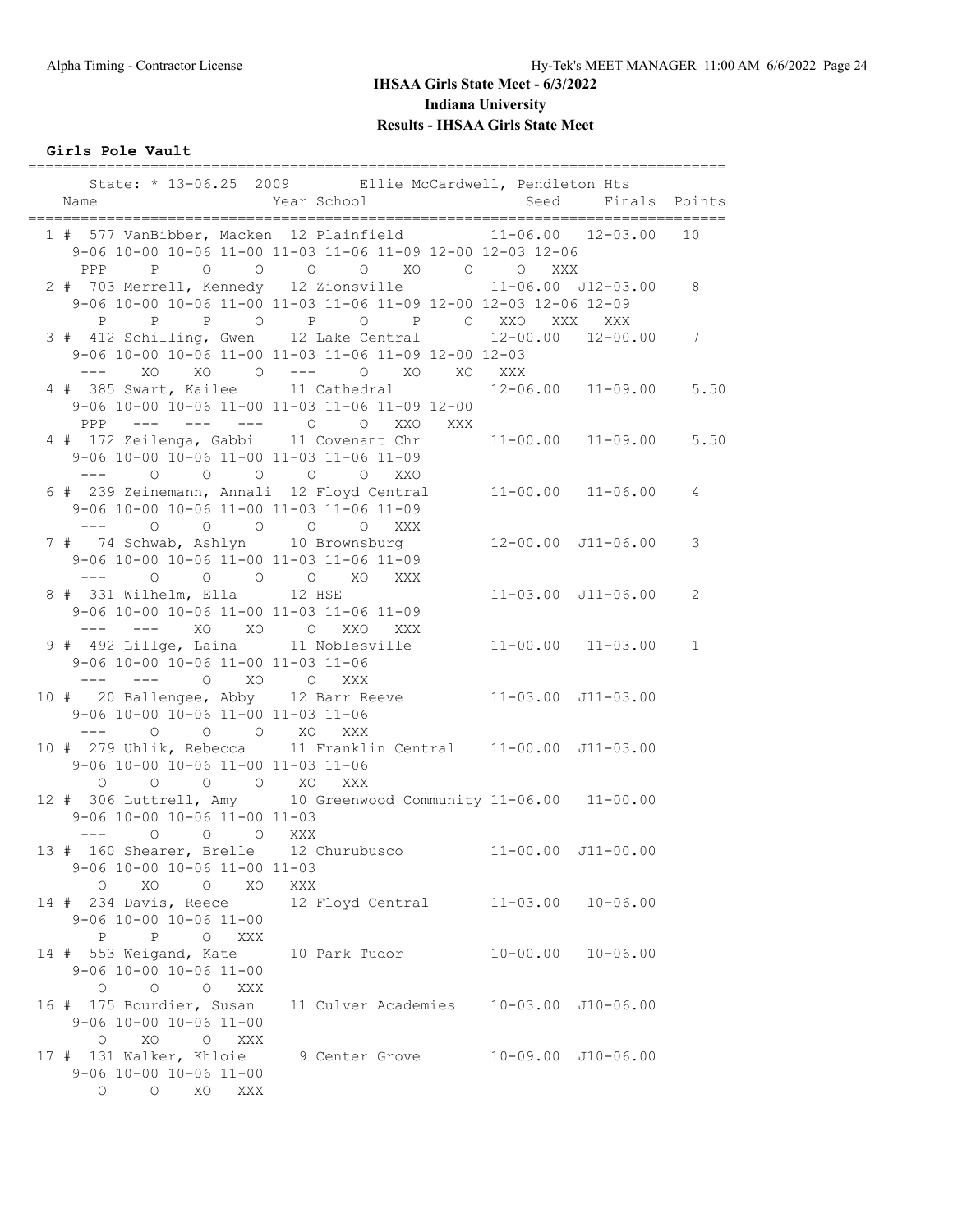#### **....Girls Pole Vault** 17 # 99 Hoogland, Isabell 12 Carroll (Fw) 11-00.00 J10-06.00 9-06 10-00 10-06 11-00 --- --- XO XXX 19 # 666 Niebbia, Josie 12 Warsaw Community 10-03.00 J10-06.00 9-06 10-00 10-06 11-00 O XO XO XXX 20 # 549 King, Taylor 12 Oak Hill 10-06.00 10-00.00 9-06 10-00 10-06 XO XO XXX 21 # 622 Wuestefeld, Cali 10 TH N Vigo 9-06.00 J10-00.00 9-06 10-00 10-06 XO XXO XXX 22 # 63 Jung, Quinlyn 11 Brebeuf Jesuit 10-00.00 9-06.00 9-06 10-00 XO XXX 23 # 200 Abram, Ashley 10 Edgewood 9-06.00 J9-06.00 9-06 10-00 XXO XXX 23 # 433 Taylor, Alli 12 Martinsville 9-06.00 J9-06.00 9-06 10-00 XXO XXX -- # 558 Pletcher, Jill 10 Penn 10-00.00 NH 9-06 XXX -- # 634 Cavanaugh, Ashley 11 Valparaiso 10-09.00 MH 9-06 10-00 --- XXX -- # 571 Arvanitis, Zoe 11 Plainfield 11-06.00 MH 9-06 10-00 --- XXX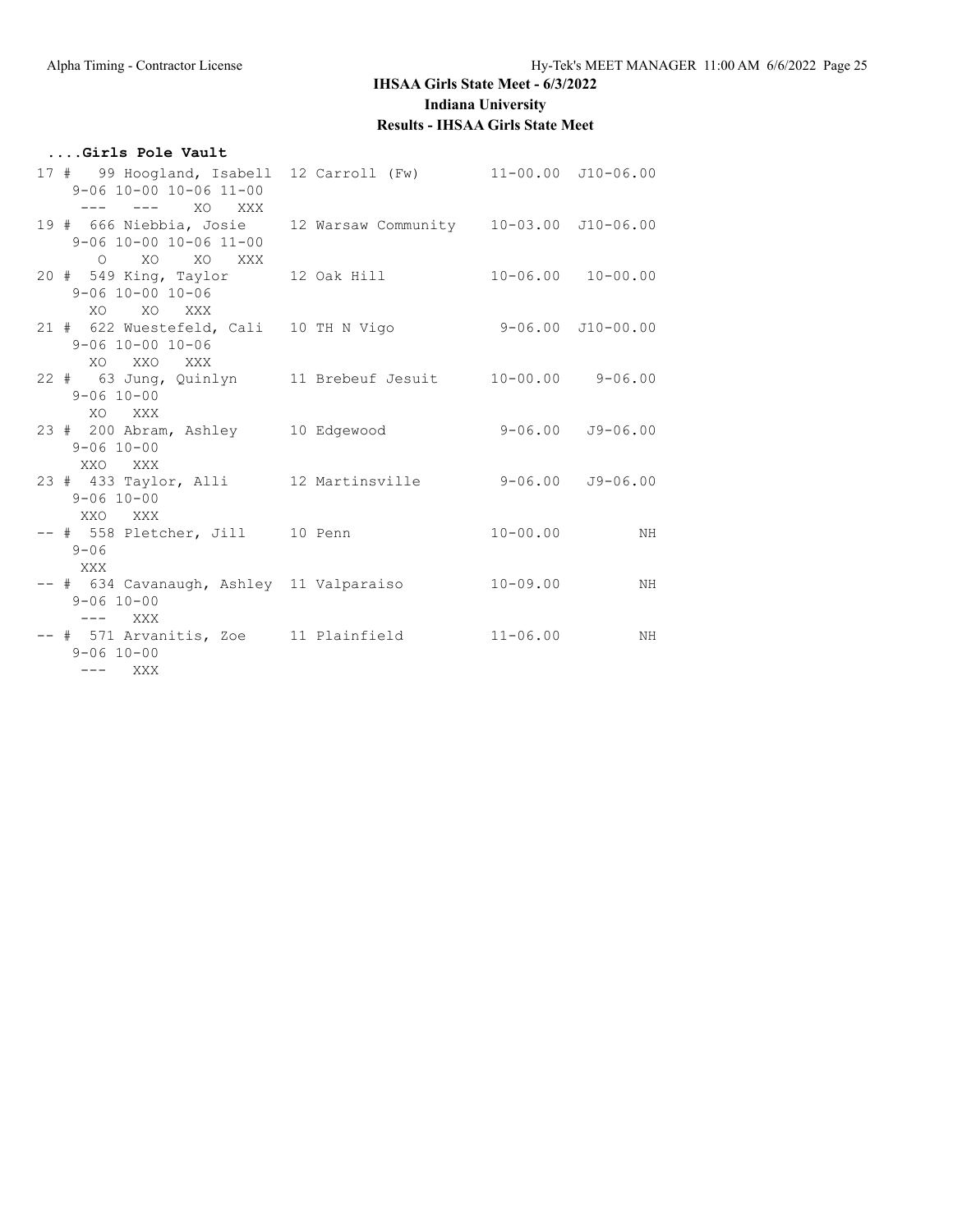**Girls Long Jump**

| State: * 20-04 1986 Tonya Sedwick, Jeffersonville                                                                                                             | ===============              |                              |                  |                |
|---------------------------------------------------------------------------------------------------------------------------------------------------------------|------------------------------|------------------------------|------------------|----------------|
| 1 # 204 Smith, Alexia 11 Evansville Bosse 18-01.00 18-09.75 1.9 1<br>FOUL FOUL 18-09.75(1.9) FOUL FOUL FOUL                                                   |                              |                              |                  | 10             |
| 2 # 626 Jones, Courtney 12 TH S Vigo 17-07.75 18-08.50 2.5 2<br>FOUL $(1.2)$ 17-04.25 $(2.4)$ 18-08.50 $(2.5)$ FOUL $(1.5)$ 18-03.50 $(0.8)$ 16-09.50 $(1.9)$ |                              |                              |                  | 8              |
| 3 # 263 Patterson, Morgan 12 Fort Wayne Northrop 17-06.50 18-07.75 -0.4 2<br>18-07.75 (-0.4) 18-07.50 (0.1) 18-07.75 (1.2) FOUL (1.1) FOUL (0.4) 18-02 (-0.6) |                              |                              |                  | 7              |
| 4 # 498 Siefert, Kiana 12 Noblesville 18-03.75 18-07.50 1.3 1<br>$18-06.50 (-0.5) 18-07.50 (1.3) 18-03 (1.4) 17-11.25 (-0.3) 18-05 (1.4) 17-11.50 (-1.1)$     |                              |                              |                  | 6              |
| 5 # 228 Scally, Ella 12 Fishers 18-05.25 18-06.50 -0.3 1<br>FOUL 17-10.50(1.1) $18-01.25(1.2)$ $18-06.50(-0.3)$ FOUL(0.9) $18-06(-0.2)$                       |                              |                              |                  | 5              |
| 6 # 704 Nazarov, Michelle 12 Zionsville 18-09.25 18-04.00 0.1 1<br>FOUL(1.7) $18-01.25(0.4)$ $18-04(0.1)$ $18-00.50(0.3)$ $18-02.75(+0.0)$ FOUL(-0.1)         |                              |                              |                  | 4              |
| 7 # 637 Fields, Joanna 12 Valparaiso 17-10.00 18-02.75 1.7 2<br>$18-02.75(1.7)$ FOUL $(1.5)$ $17-06.50(0.1)$ $16-07(1.5)$ $17-05(-0.3)$ $17-02(1.5)$          |                              |                              |                  | $\mathfrak{Z}$ |
| 8 # 457 Marshall, Kylee 10 Munster 17-10.00 18-02.50 1.7 2<br>FOUL $(2.5)$ 18-02.50 $(1.7)$ 17-11.50 $(-0.9)$ FOUL $(+0.0)$ FOUL $(1.4)$ 15-03.50 $(+0.0)$    |                              |                              |                  | $\mathbf{2}$   |
| 9 # 264 Scott, Kobi 11 Fort Wayne Northrop 17-09.50 18-02.25<br>$18-02.25(2.1)$ FOUL $(0.3)$ FOUL $(0.2)$ $16-09(0.9)$ FOUL $(0.5)$ $17-04.50(1.0)$           |                              |                              | $2.1 \quad 2$    | $\mathbf{1}$   |
| 10 # 406 Klaich, Rylie 11 Lake Central 17-10.25 18-01.50 0.6 2<br>$18-01.50(0.6)$ $16-07(1.2)$ $FOUL(0.5)$ $17-02.75(1.5)$ $17-00.75(0.3)$ $17-07.50(0.7)$    |                              |                              |                  |                |
| 11 # 195 Hill, Ellie 9 East Central 18-06.50 18-00.00 1.2 1<br>$17-06.50(2.2)$ FOUL $(0.3)$ $18-00(1.2)$                                                      |                              |                              |                  |                |
| 12 # 473 Ganaway, Trishell 12 New Haven 17-03.75<br>$17-08(-0.5)$ $17-02.50(1.1)$ $17-04(1.0)$                                                                |                              | $17-08.00 -0.5$ 3            |                  |                |
| 13 # 619 Rooks, Lilly 11 Southwestern 18-00.25<br>$16-09.75(-0.2)$ $17-02.25(-0.1)$ $17-06.75(1.6)$                                                           |                              | $17 - 06.75$                 | 1.6 <sub>1</sub> |                |
| 14 # 673 Martinez, Olivia 12 Washington Township 17-11.25<br>$17-01.25(-0.1)$ $17-04.75(1.8)$ $17-05.50(1.7)$                                                 |                              | $17 - 05.50$                 | $1.7 \quad 1$    |                |
| 15 # 198 Jeter, Mckenna 12 Eastern (Pekin) 17-06.00<br>FOUL $17-04.50(0.1) 16-08.50(1.7)$                                                                     |                              | $17 - 04.50$                 | $0.1 \quad 2$    |                |
| 16 # 707 Yovanovich, Sophi 12 Zionsville<br>$17-00.50(-1.5)$ $17-03.75(1.2)$ $17-03.75(-0.3)$<br>17 # 199 Tieman, Anna 12 Eastern Gree                        | $18 - 01.75$                 | $17 - 03.75$                 | $1.2 \quad 1$    |                |
| $16-10.50(2.2)$ $16-03.50(1.1)$ $17-01.50(1.0)$<br>18 # 620 Kissel, Ava 9 Tecumseh                                                                            | $17 - 03.75$<br>$17 - 08.00$ | $17 - 01.50$<br>$17 - 00.50$ | 1.0 3<br>0.32    |                |
| FOUL FOUL 17-00.50(0.3)<br>19 # 380 Kramer, Karsyn 11 Cathedral                                                                                               | $16 - 09.00$                 | $16 - 11.25$                 | 1.3 <sup>3</sup> |                |
| $16-07(2.0)$ $16-04(0.2)$ $16-11.25(1.3)$<br>20 # 57 Cobb, Kaylin 11 Bowman Academy                                                                           | $17 - 11.00$                 | $16 - 11.00$                 | $1.5 \quad 2$    |                |
| $16-11(1.5)$ $16-09.50(1.2)$<br>FOUL<br>21 # 694 Harper, Emerson 9 Whitko                                                                                     | $16 - 08.75$                 | $16 - 10.75$                 | $2.5 \quad 3$    |                |
| $16-10.75(2.5)$ $16-06.25(+0.0)$ $16-02.75(-0.9)$<br>22 # 399 Wiese, Kaylin 10 Lafayette Jefferson 17-09.75                                                   |                              | $16 - 10.50$                 | $1.7-2$          |                |
| $16-10.50(1.7) 16-06.75(0.8)$<br>FOUL<br>23 # 470 White, Shalandria 12 New Albany                                                                             | $16 - 07.75$                 | $16 - 08.25$                 | $-1.0$ 3         |                |
| FOUL<br>$16 - 08.25(-1.0)$<br>FOUL<br>24 # 313 Elsbury, Ally<br>12 HSE                                                                                        | $17 - 11.50$                 | $16 - 08.00$                 | 1.6 <sub>1</sub> |                |
| FOUL<br>FOUL $16-08(1.6)$<br>25 # 192 Fox, Hope<br>12 East Central                                                                                            | $17 - 01.00$                 | $16 - 04.50$                 | 0.33             |                |
| FOUL $(1.0)$ 16-04.50 $(0.3)$ 12-05 $(0.3)$<br>26 # 570 Williams, Trinity 11 Pike                                                                             | $17 - 00.00$                 | $16 - 03.25$                 | $1.3 \quad 3$    |                |
| FOUL $(0.9)$ 16-03.25 $(1.3)$ FOUL $(0.2)$                                                                                                                    |                              |                              |                  |                |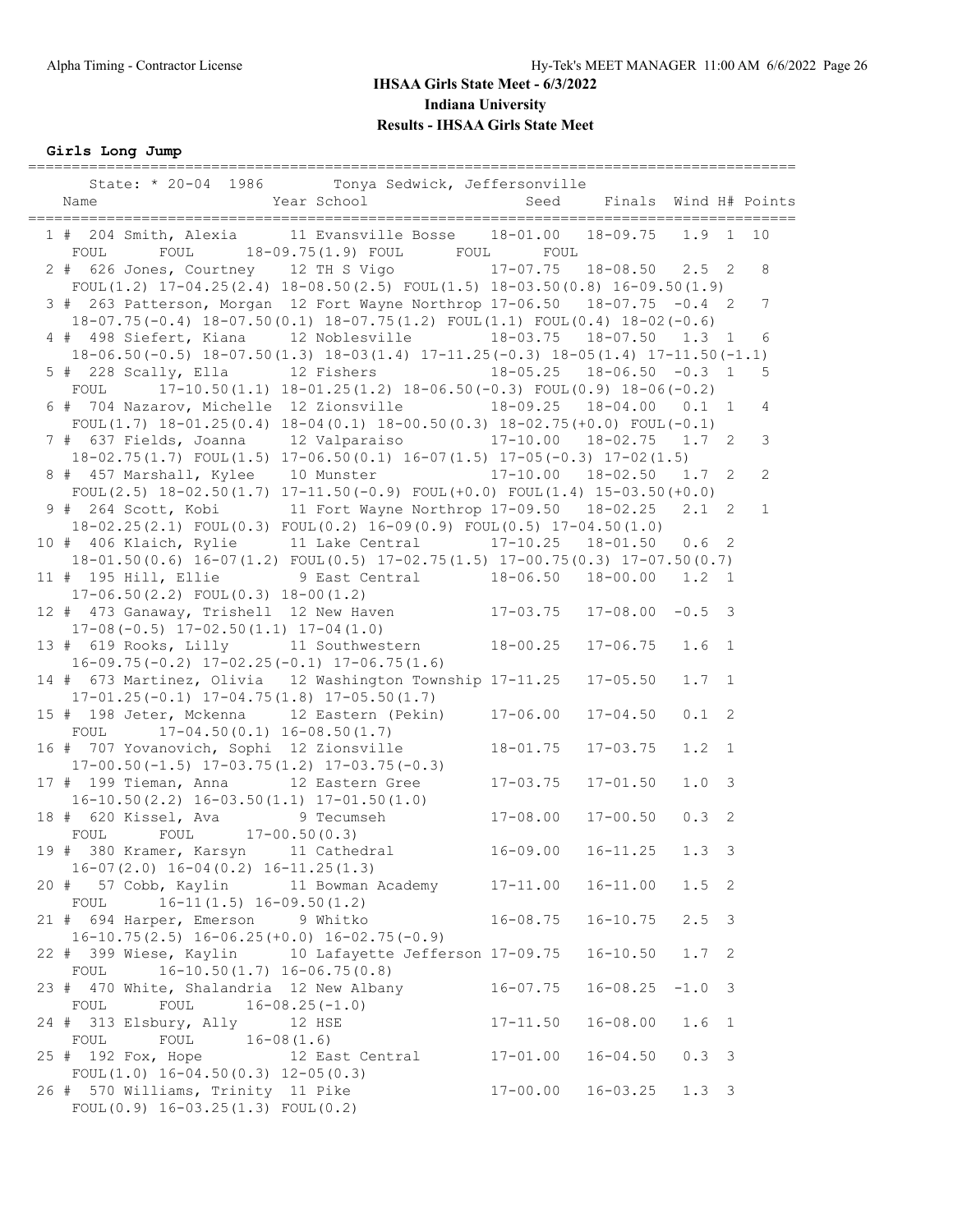#### **....Girls Long Jump**

|      | 27 # 183 Spiller, Lena            | 11 Culver Academies                             | $17-00.50$ $16-01.75$ 0.1 3 |  |
|------|-----------------------------------|-------------------------------------------------|-----------------------------|--|
|      |                                   | $16-01.75(0.1)$ $16-00.50(0.3)$ $15-04.75(0.3)$ |                             |  |
|      | 28 # 630 Campbell, Ceah 12 Tipton |                                                 | $16-06.75$ $15-00.75$ 0.1 3 |  |
| FOUL |                                   | $14-06(0.5)$ $15-00.75(0.1)$                    |                             |  |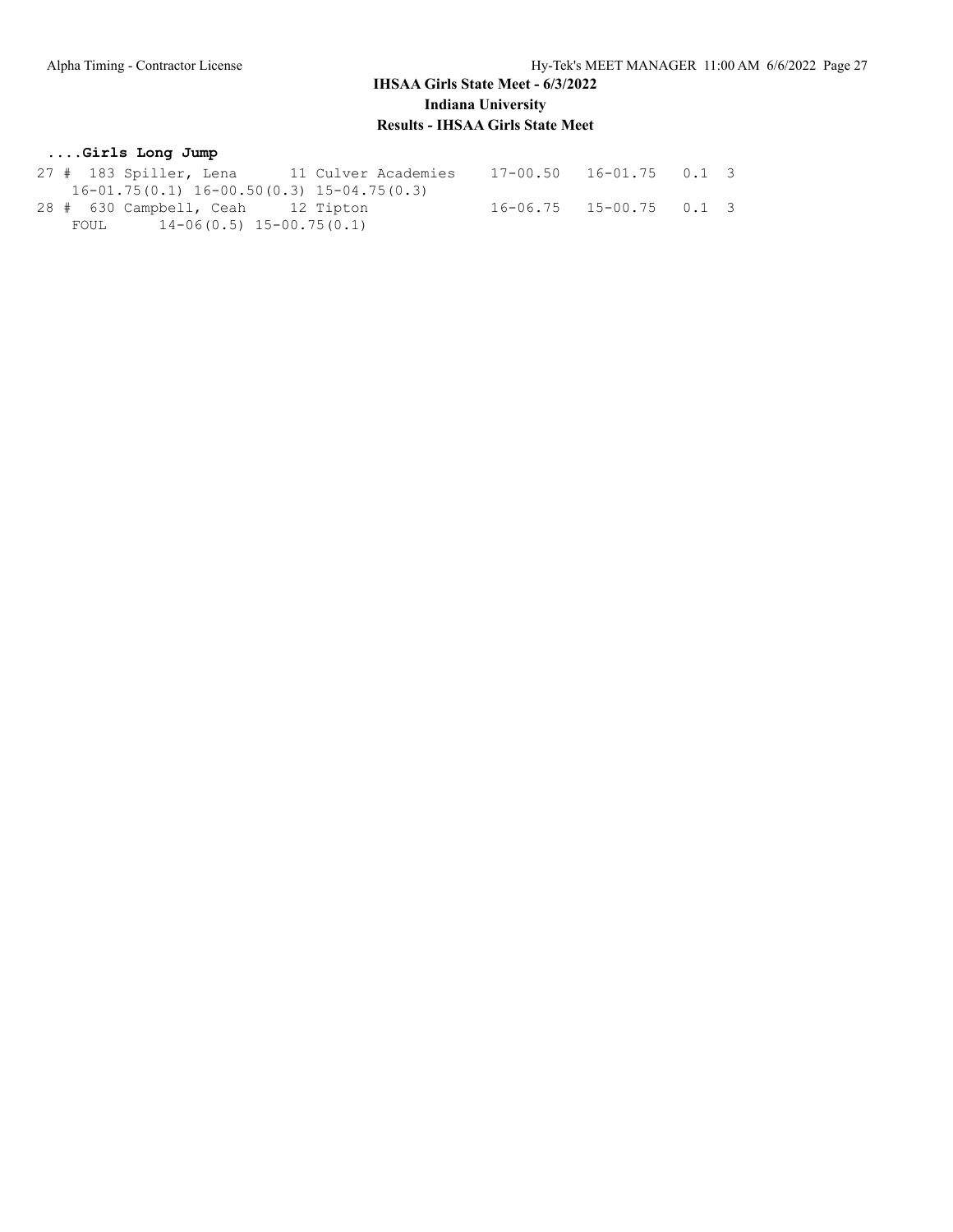**Girls Shot Put**

|  | State: * 50-09 2011 Tori Bliss, Portage                                                                                   |              |              |                |                |
|--|---------------------------------------------------------------------------------------------------------------------------|--------------|--------------|----------------|----------------|
|  | Year School Seed Finals H# Points<br>Name                                                                                 |              |              |                |                |
|  | 1 # 41 Lucas, Hadley 10 Bloomington North 46-11.00 46-04.25 2 10<br>44-11.75 FOUL 46-04.25 41-11.75 46-04 44-00.25        |              |              |                |                |
|  | 2 # 132 Wingler, Shelby 11 Center Grove 46-10.75 45-04.50 2<br>42-05.25 43-11.25 FOUL 41-00.75 45-04.50 41-01             |              |              |                | 8              |
|  | 3 # 267 Anderson, Niesha 12 Fort Wayne Snider 44-00.50<br>43-03.50 41-05.25 44-01 42-09.25 42-10 43-05.25                 |              | $44 - 01.00$ | $\overline{2}$ | 7              |
|  | 4 # 104 Sparks, Alexandra 12 Carroll (Fw) 41-09.00<br>39-10.25 42-09.50 42-08.50 FOUL 39-03.25 41-00                      |              | $42 - 09.50$ | $\overline{2}$ | 6              |
|  | 5 # 301 Jackson, Emarie 10 Greensburg 45-04.50<br>FOUL 40-03 38-10.75 38-10.75 41-06.75 42-05.25                          |              | $42 - 05.25$ | $\overline{2}$ | 5              |
|  | 6 # 116 Crum, Kylie 12 Center Grove 39-10.50<br>41-08.25 41-02.75 39-09.75 39-06.50 41-00 40-02.75                        |              | $41 - 08.25$ | $\mathbf{1}$   | 4              |
|  | 7 # 695 Howard, Gwen 9 Whitko 41-00.25<br>40-01.25 40-08 39-06.25 40-10 41-04.75 39-07.25                                 |              | $41 - 04.75$ | $\mathbf{2}$   | $\mathcal{S}$  |
|  | 8 # 479 Lumbley, Quin 11 New Palestine 41-07.50 41-04.00<br>38-01 FOUL 41-04 40-09 40-02 40-08.25                         |              |              | $\overline{2}$ | $\overline{c}$ |
|  | 9 # 4 Higgins, Malena 12 Anderson 42-02.75 41-02.50<br>41-02.25 36-02 41-02.50 FOUL 37-04 38-07.75                        |              |              | $\overline{2}$ | $\mathbf{1}$   |
|  | 10 # 693 Taylor, Brooklyn 11 Whiteland Community 40-10.50 J41-02.50<br>39-07.25 35-05 41-02.50 37-11.50 38-01.25 37-02.25 |              |              | $\overline{2}$ |                |
|  | 11 # 387 Wooden, Lariah 10 Crispus Attucks 40-07.50 39-09.75<br>37-06.25 FOUL 39-09.75                                    |              |              | 2              |                |
|  | 12 # 702 Makinde, Katelyn 12 Zionsville 41-07.00<br>39-07.25 37-07.25 FOUL                                                |              | $39 - 07.25$ | 2              |                |
|  | 13 # 135 Deaton, Alexis 10 Charlestown 38-05.50<br>39-06.25 FOUL 38-10                                                    |              | $39 - 06.25$ | $\mathbf{1}$   |                |
|  | 14 # 185 Garnett, Aliseonn 11 Decatur Central 40-01.50<br>$37 - 11.75$ $39 - 04$ $39 - 04.75$                             |              | 39-04.75     | $\mathbf{1}$   |                |
|  | 15 # 691 Mallory, Drew 12 Whiteland Community 41-10.25 39-01.25<br>FOUL 37-11.25 39-01.25                                 |              |              | 2              |                |
|  | $37-08.50$ $38-11$ $38-04$                                                                                                |              | 38-11.00     | 2              |                |
|  | 17 # 468 Tandy, Amelia 12 New Albany 37-09.00<br>35-07.25 38-00 36-02.50                                                  |              | $38 - 00.00$ | $\mathbf{1}$   |                |
|  | 18 # 585 Lavendusky, Maya 12 Portage 40-01.00 37-11.50<br>$35 - 04.25$ $34 - 04.50$ $37 - 11.50$                          |              |              | $\mathbf{1}$   |                |
|  | 19 # 482 Alexander, Hannah 10 Noblesville 38-03.50<br>37-09.25 34-09.75 36-01.50                                          |              | $37 - 09.25$ | $\mathbf{1}$   |                |
|  | 20 # 593 Jackson, Kennedy 11 Rochester Community 39-00.50 37-01.25<br>33-05 37-01.25 36-10.50                             |              |              | $\mathbf{1}$   |                |
|  | 21 # 587 Nelson, Jaecy 12 Portage<br>36-05.50 36-02.50 FOUL                                                               | $40 - 02.00$ | $36 - 05.50$ | $\mathbf{2}$   |                |
|  | 22 # 139 King, Demaria 12 Charlestown 38-05.50<br>$34-00$ $36-02.25$ $36-05$                                              |              | $36 - 05.00$ | $\mathbf{1}$   |                |
|  | 23 # 109 Hurt, Gretchen 10 Castle 37-03.50<br>36-01.50 35-10.25 35-00.25                                                  |              | $36 - 01.50$ | $\mathbf{1}$   |                |
|  | 24 # 212 Farmer, Madison 12 Evansville Harrison 37-01.00<br>35-01.75 FOUL FOUL                                            |              | $35 - 01.75$ | $\mathbf{1}$   |                |
|  | $25 * 668$ Sanner, Abby 12 Warsaw Community 37-11.50<br>34-10.25 34-02 FOUL                                               |              | $34 - 10.25$ | $\mathbf{1}$   |                |
|  | 26 # 153 Boersma, Hannah 12 Churubusco<br>32-01.50 34-09.50 FOUL                                                          | 38-00.25     | 34-09.50     | $\mathbf{1}$   |                |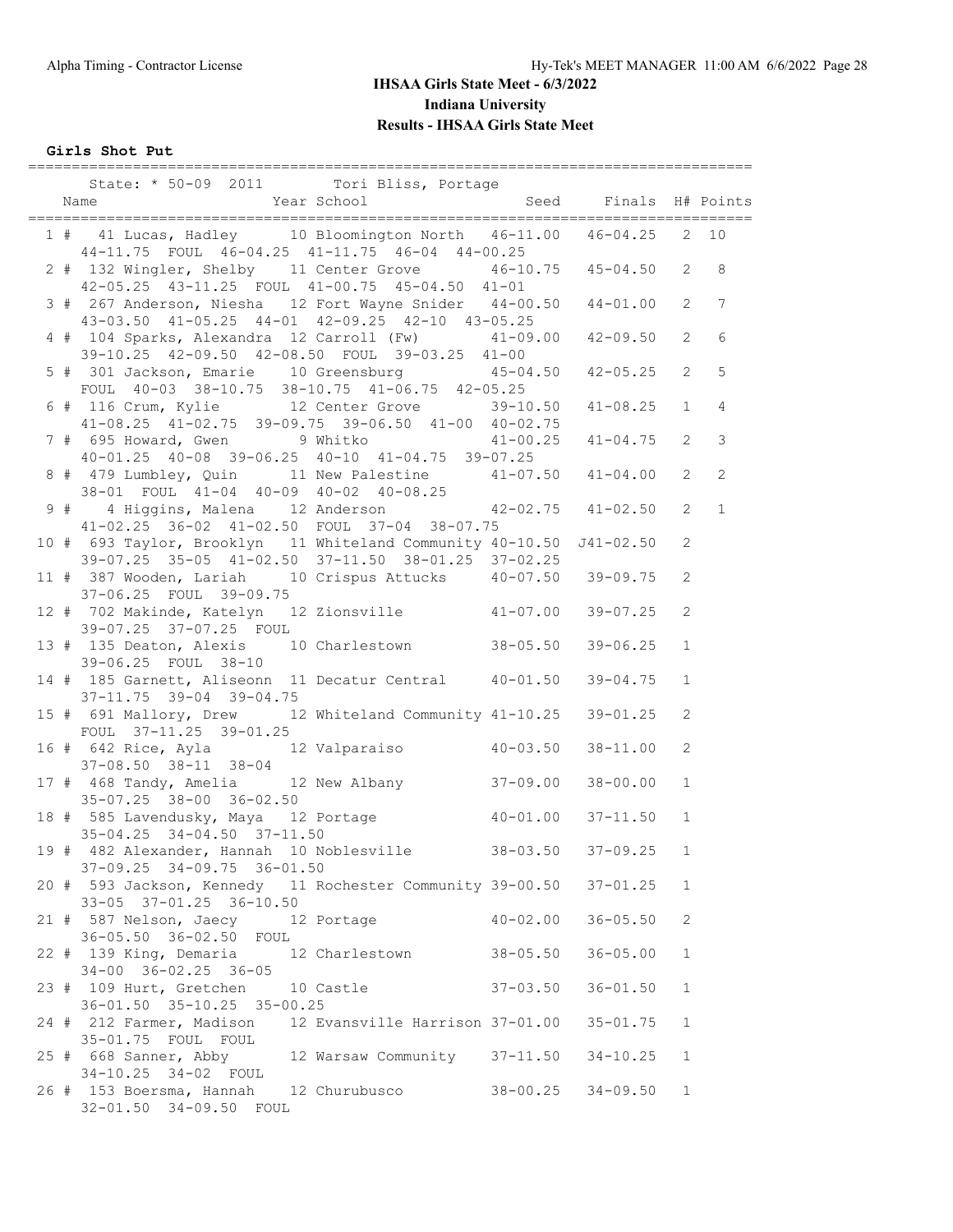#### **....Girls Shot Put**

 27 # 443 Leitzman, Becca 10 Mooresville 38-07.50 34-06.25 1 33-03.50 FOUL 34-06.25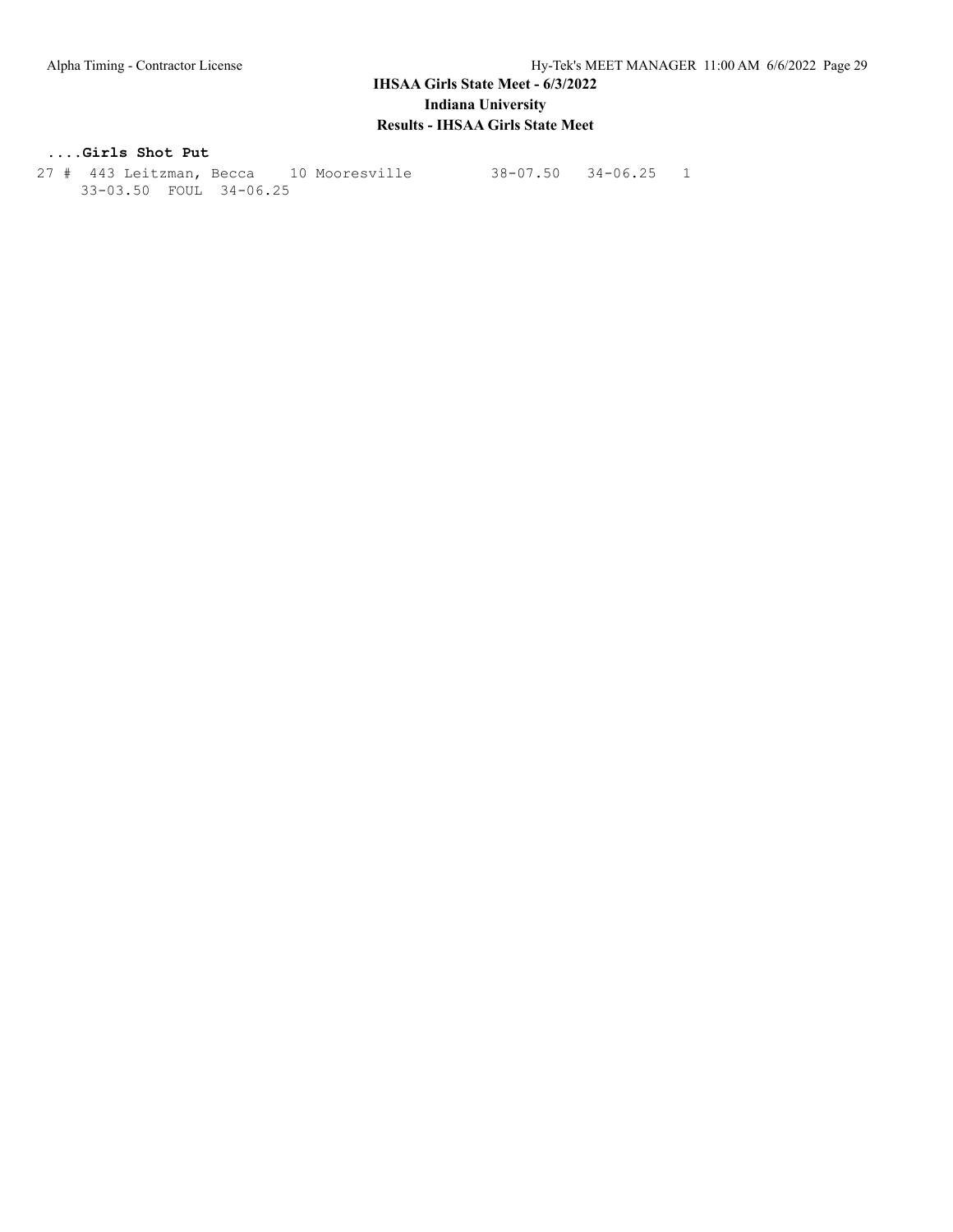**Girls Discus Throw**

|  |                                                                                  | State: * 168-06 2013 Adriana Brown, Lawrence Central                                    |            |                  |                |                 |
|--|----------------------------------------------------------------------------------|-----------------------------------------------------------------------------------------|------------|------------------|----------------|-----------------|
|  | Name                                                                             | Year School                                                                             | Seed       | Finals H# Points |                |                 |
|  |                                                                                  | 1 # 41 Lucas, Hadley 10 Bloomington North<br>140-07 147-04 145-10 FOUL 141-10 FOUL      | $161 - 09$ | $147 - 04$       |                | $2 \quad 10$    |
|  | 2 # 413 Schoonmaker, Sara 12 Lake Central                                        | 127-05 133-08 125-02 131-00 136-10 FOUL                                                 | $133 - 01$ | $136 - 10$       | $\overline{2}$ | 8               |
|  | 3 # 674 Yoder, Emma 10 Wawasee                                                   | $122-07 \quad 124-08 \quad 126-05 \quad 118-03 \quad 124-01 \quad 134-03$               | 132-09     | $134 - 03$       | $\overline{2}$ | $7\phantom{.0}$ |
|  | 4 # 480 Miller, Sydney 11 New Palestine<br>125-08 FOUL FOUL 134-01 130-09 FOUL   |                                                                                         | $129 - 11$ | $134 - 01$       | $\overline{2}$ | 6               |
|  | 5 # 482 Alexander, Hannah 10 Noblesville                                         | 126-08 123-07 133-11 131-02 129-08 131-03                                               | 136-09     | $133 - 11$       | $\overline{2}$ | 5               |
|  | 122-09 127-11 104-03 131-10 120-00 FOUL                                          | 6 # 180 Miller, Madison 12 Culver Academies                                             | 139-11     | $131 - 10$       | 2              | 4               |
|  |                                                                                  | 7 # 691 Mallory, Drew 12 Whiteland Community<br>116-06 122-02 123-08 119-09 FOUL 131-05 | $127 - 02$ | $131 - 05$       | $\overline{2}$ | $\mathcal{S}$   |
|  | 126-03 129-01 FOUL 117-01 123-09 123-10                                          | 8 # 668 Sanner, Abby 12 Warsaw Community                                                | 138-09     | $129 - 01$       | $\overline{2}$ | $\mathbf{2}$    |
|  | 9 # 301 Jackson, Emarie 10 Greensburg<br>125-07 125-04 FOUL 107-03 122-01 115-02 |                                                                                         | $131 - 03$ | $125 - 07$       | 2              | $\mathbf{1}$    |
|  | 10 # 315 Fiabema, Rosiebel 12 HSE<br>103-08 123-07 FOUL 113-02 FOUL FOUL         |                                                                                         | $132 - 07$ | $123 - 07$       | 2              |                 |
|  | 11 # 104 Sparks, Alexandra 12 Carroll (Fw)<br>121-04 FOUL 122-03                 |                                                                                         | $125 - 07$ | $122 - 03$       | $\mathbf{1}$   |                 |
|  | FOUL 116-01 119-03                                                               | 12 # 505 Gooch, Tracey 12 North Centra                                                  | 128-09     | $119 - 03$       | 2              |                 |
|  | 99-05 119-00 116-09                                                              | 13 # 304 Gardner, Emma 9 Greenwood Community                                            | $127 - 01$ | $119 - 00$       | $\mathbf{1}$   |                 |
|  | 110-09 110-09 117-07                                                             | 14 # 425 Robbins, Becca 9 Linton-Stockton                                               | $118 - 11$ | $117 - 07$       | $\mathbf{1}$   |                 |
|  | 15 # 396 Bilbrey, Gabi<br>101-05 116-06 113-07                                   | 11 Jay County                                                                           | $116 - 00$ | $116 - 06$       | $\mathbf{1}$   |                 |
|  | 16 # 212 Farmer, Madison<br>FOUL 99-10 109-01                                    | 12 Evansville Harrison                                                                  | $116 - 06$ | 109-01           | $\mathbf{1}$   |                 |
|  | 17 # 55 Reiff, Lauren 11 Bluffton<br>108-02 FOUL FOUL                            |                                                                                         | $124 - 10$ | $108 - 02$       | $\mathbf{1}$   |                 |
|  | 18 # 162 Jackson, Megan 10 Clay City<br>FOUL 104-11 94-01                        |                                                                                         | $113 - 05$ | $104 - 11$       | $\mathbf{1}$   |                 |
|  | 19 # 464 Daily, Tamera<br>FOUL 103-10 100-04                                     | 12 New Albany                                                                           | $116 - 01$ | $103 - 10$       | $\mathbf{1}$   |                 |
|  | 20 # 472 Dommer, Makenna 10 New Haven<br>FOUL FOUL 103-08                        |                                                                                         | $130 - 08$ | $103 - 08$       | 2              |                 |
|  | 21 # 88 Reagor, Taylor<br>102-11 FOUL FOUL                                       | 12 Carmel                                                                               | 138-00     | $102 - 11$       | 2              |                 |
|  | 22 # 471 Bowman, Alaina<br>99-11 100-00 100-04                                   | 10 New Castle                                                                           | $111 - 10$ | $100 - 04$       | $\mathbf 1$    |                 |
|  | 23 # 588 Pickering, Kaitly 12 Portage<br>FOUL 99-04 FOUL                         |                                                                                         | $124 - 05$ | $99 - 04$        | $\mathbf{1}$   |                 |
|  | 24 # 132 Wingler, Shelby<br>FOUL FOUL 98-07                                      | 11 Center Grove                                                                         | 142-01     | $98 - 07$        | 2              |                 |
|  | 25 # 456 West, Hannah<br>FOUL FOUL 87-04                                         | 10 Mt. Vernon (Posey)                                                                   | $117 - 03$ | $87 - 04$        | $\mathbf{1}$   |                 |
|  | -- # 458 Wheaton, Tyra 11 Munster<br>FOUL FOUL FOUL                              |                                                                                         | $111 - 10$ | FOUL             | $\mathbf{1}$   |                 |